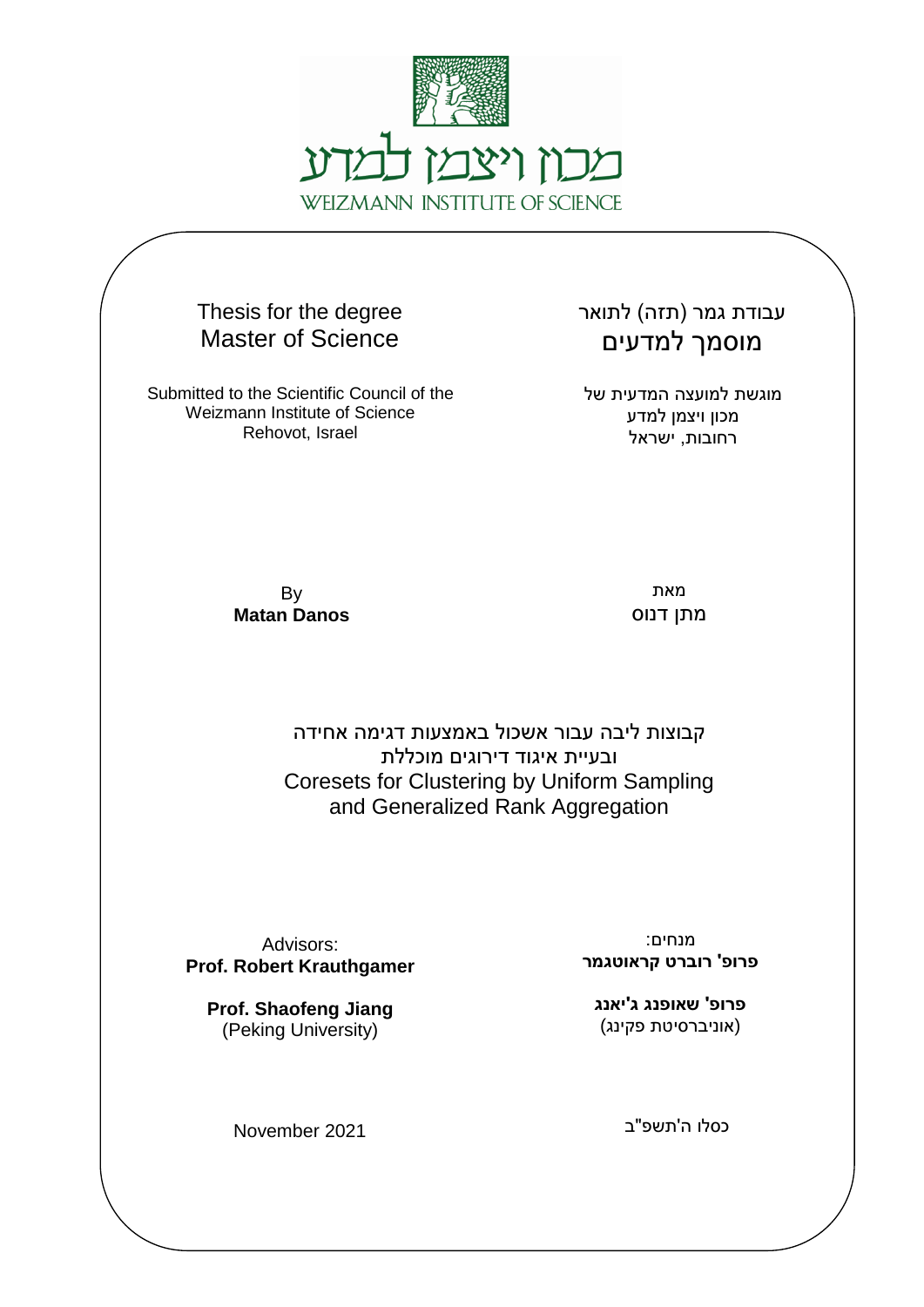#### Abstract

The k-Median clustering problem of a point set A asks to find a set of k center points that minimizes the sum of distances to the points in  $A$ . A *coreset* for a  $k$ -median instance is a compressed set of data points that succinctly represents the input and is often used to improve the efficiency of algorithms in terms of space and running time. We use two definitions: a strong coreset preserves the cost of every center set compared to the input instance, and a weak coreset preserves the cost only for certain center sets (optimal for the coreset).

The first part of the thesis investigates the construction of a weak coreset by the simple and natural method of *uniform sampling*. In Euclidean space  $\mathbb{R}^d$ , it is known [\[MS18\]](#page-45-0) that a large enough uniform sample from the input can serve as a weak coreset for the 1-median problem under the  $\ell_2$  distance. We improve this bound, which depends on the dimension  $d$ , and obtain a weak coreset for 1-median by a uniform sample whose size is dimension-*independent*, under both  $\ell_1$  and  $\ell_2$  distances. We then construct a weak coreset for 2-median, again by uniform sampling, for inputs that are "well-separated" [\[ABS12,](#page-40-0) [MOP04\]](#page-45-1). In these inputs, the optimal clusters are far away and approximately of the same size, in which case we can apply our analysis for 1-median to each optimal cluster separately.

The rank-aggregation problem can be viewed as 1-median over the metric space of permutations equipped with Kendall-tau distance [\[Ken38,](#page-44-0) [Kem59\]](#page-44-1). We study its generalization to a k-median problem and design for it a strong coreset by applying results from [\[JKS16,](#page-44-2) [BJKW21\]](#page-41-0). We then use our coreset to obtain a PTAS for two special cases, when  $k$  is small and when the input is "well-separated". In the former, our PTAS computes a coreset and then chooses the best performing medians among all possible partitions of the coreset. This method has running time exponential in  $k$ . In the latter case, when the input satisfies a separation property proposed in [\[ABS10\]](#page-40-1), we use a coreset and a modification of an algorithm from [\[ABS10\]](#page-40-1) (for a slightly different setting) to find a  $(1 + \varepsilon)$ -factor approximate solution in polynomial time.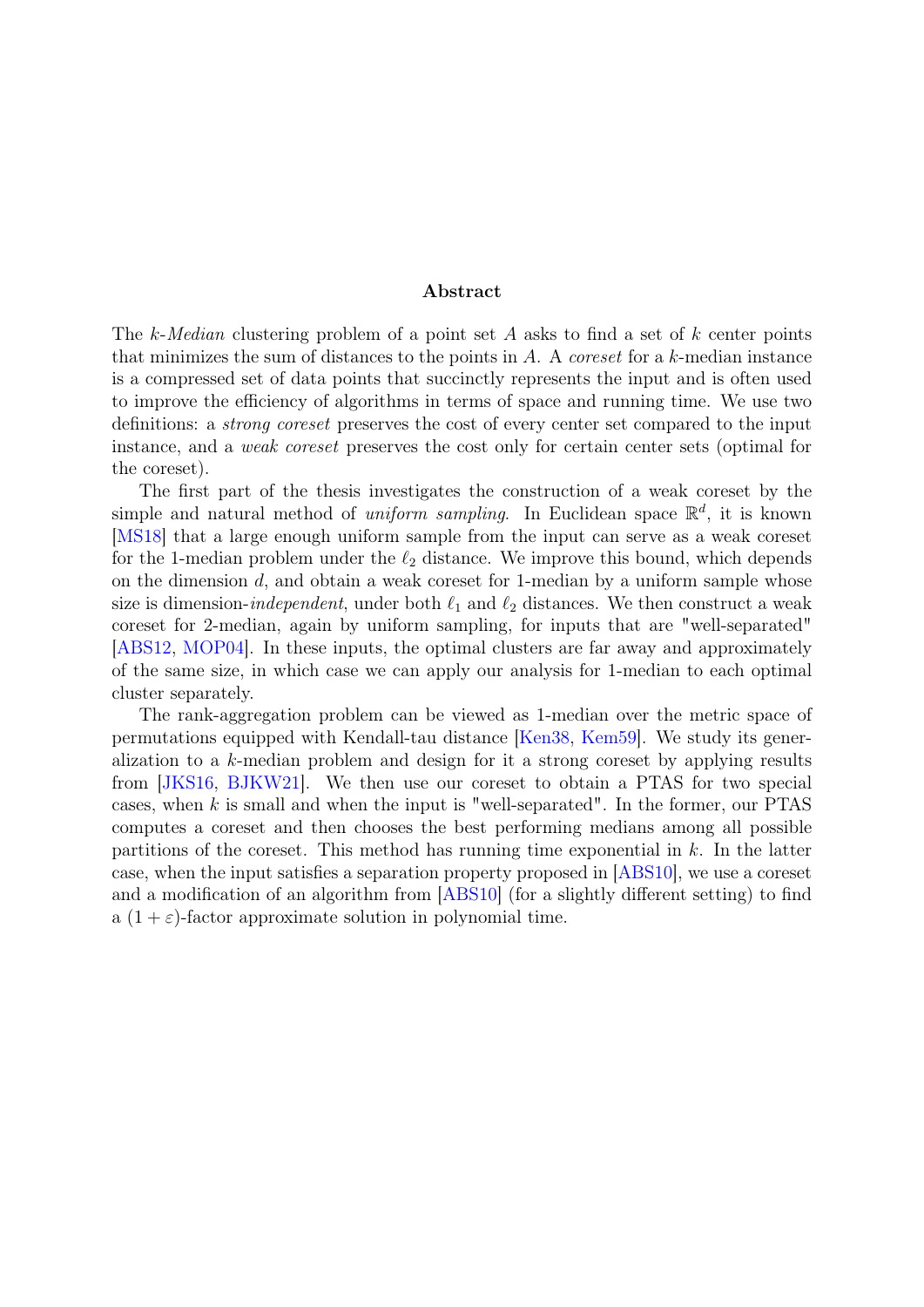#### Acknowledgements

First and foremost, I wish to express my deepest appreciation to Prof. Robert Krauthgamer. His expertise, insights, and guidance were fundamental for the success of this thesis. Second, great gratitude is to Prof. Shaofeng Jiang for fruitful collaboration and knowledge contribution that assisted in every step of the way.

Many thanks also to friends from Weizmann. Even during a time of a pandemic, everyone kept the atmosphere fun and welcoming. It was wonderful learning side by side with you, from brainstorming to funny lunchtime on the lawn. Last but not least, I am incredibly thankful for my family for always being there when I needed them. Especially to my partner Shay, that made it all possible with her truthful and honest advice and never-ending support.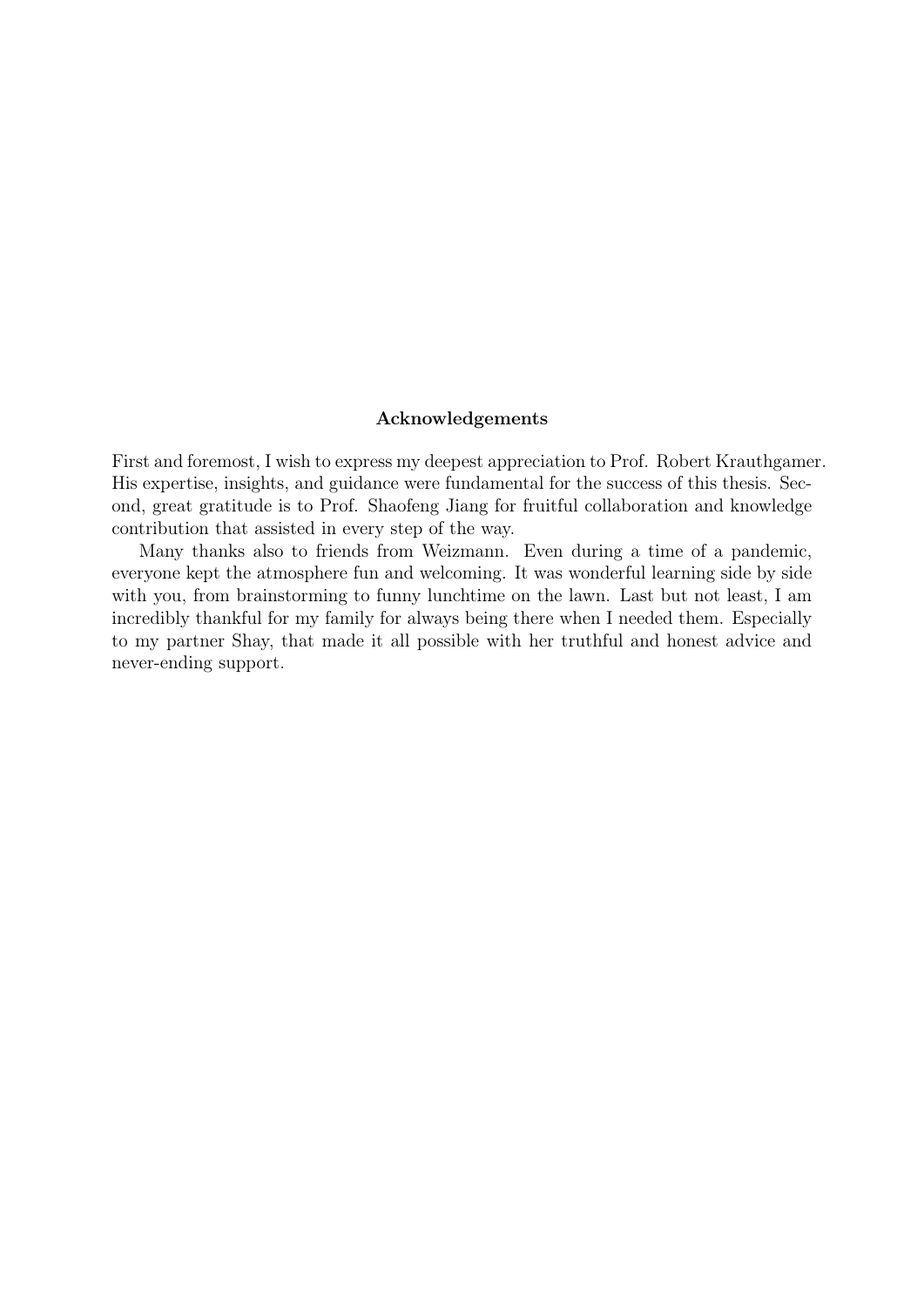# **Contents**

| $\mathbf{1}$                                                 | Introduction              |                                                                                                            |    |  |
|--------------------------------------------------------------|---------------------------|------------------------------------------------------------------------------------------------------------|----|--|
|                                                              | 1.1                       |                                                                                                            |    |  |
|                                                              | 1.2                       |                                                                                                            |    |  |
|                                                              | 1.3                       |                                                                                                            | -9 |  |
| $\bf{2}$                                                     |                           | Weak Coresets by Uniform Sampling                                                                          | 10 |  |
|                                                              | 2.1                       |                                                                                                            |    |  |
|                                                              | 2.2                       | Dimension-Independent Weak $(\varepsilon, 1)$ -Coreset in $\ell_1$ 15                                      |    |  |
|                                                              | 2.3                       |                                                                                                            |    |  |
|                                                              | 2.4                       |                                                                                                            |    |  |
| From Rank Aggregation to Clustering Permutations<br>$\bf{3}$ |                           |                                                                                                            | 26 |  |
|                                                              | 3.1                       |                                                                                                            |    |  |
|                                                              | 3.2                       | FPT-PTAS for k-Rank-Aggregation $\ldots \ldots \ldots \ldots \ldots \ldots \ldots \ldots \ldots \ldots 30$ |    |  |
|                                                              | 3.3                       |                                                                                                            | 31 |  |
|                                                              | 3.4                       |                                                                                                            | 37 |  |
|                                                              | 37<br><b>Bibliography</b> |                                                                                                            |    |  |
|                                                              |                           | A Concentration of the JL Sum                                                                              | 45 |  |
|                                                              | A.1                       |                                                                                                            |    |  |
|                                                              |                           |                                                                                                            |    |  |
|                                                              |                           |                                                                                                            |    |  |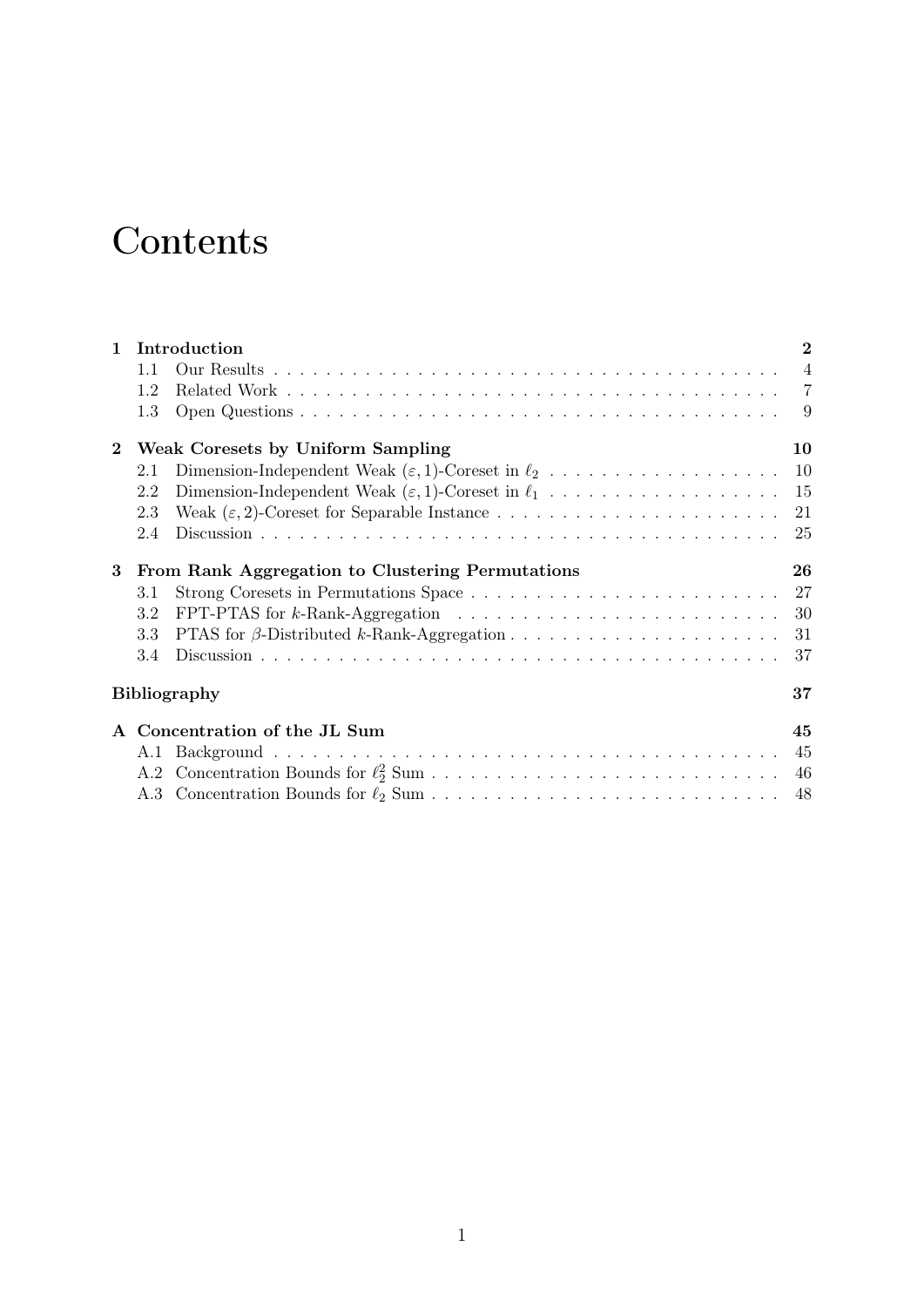# <span id="page-4-0"></span>Chapter 1

# Introduction

Clustering is a ubiquitous and essential tool in the field of data analysis and unsupervised learning that is well-known to be computationally hard to solve optimally. In the problem of k-clustering, the goal is to partition the dataset into  $k$  subsets (called clusters), where the items in each cluster have similar characteristics, often captured by a distance measure. This thesis focuses on a special case of k-clustering, called metric k-Median, that is defined by specifying a metric space  $M = (V, D)$  and a point set  $A \subseteq V$  of size n, with the goal to optimize

$$
\min_{\substack{C \subset V \\ |C|=k}} \sum_{x \in A} \min_{c \in C} D(x, c).
$$

An optimal solution, i.e., an optimal set of  $k$  centers for  $A$ , which need not be unique, is denoted by  $\mathcal{C}^*(A)$ . The objective value of a set A with respect to a set of centers C is denoted by  $cost(A, C)$ , and the optimal objective for A by  $\mathsf{OPT}(A, k) := cost(A, C^*(A))$ . It is emphasized, that in center-based k-clustering, a solution with  $k$  center points naturally induces a  $k$ -partition of A, formed by grouping points that have the same nearest center in  $\mathcal{C}$ .

In the last few decades, huge amounts of data are regularly collected and stored ("big data"), and thus efficient methods to find approximate solutions and store the input are increasingly in the spotlight. Approximation algorithms for the k-median problem are abundant and it is evident that the complexity of the problem exacerbates when the size of the data set A gets extremely large, in both number of data points and possibly their dimension. See the related work (Section [1.2\)](#page-9-0) for more details. Naturally, when storing a small portion of the dataset for later use, one hopes that it can be used to provide a similar result as if one used the input set. This property is usually compromised with the simplicity of the reduction method, and we will strive to prove that uniform sampling, which is a very simple method, is effective in this regard.

A coreset construction is a data-reduction (compression) method for clustering problems, that has emerged in the last two decades, and since became prevalent in theoretical computer science and machine learning [\[AHPV04,](#page-40-2) [HPM04,](#page-44-3) [Che09,](#page-42-0) [FL11,](#page-43-0) [SW18,](#page-46-0) [BJKW21,](#page-41-0) [Fel20,](#page-43-1) [CSS21\]](#page-43-2) (see Section [1.2](#page-9-0) for a full picture). Intuitively, one can view a coreset  $S$  as a weighted set of points, usually a subset of the input set A, which correctly captures the structure of the input. The usual definition of a coreset for clustering problems, also known as a strong coreset, requires that every solution will have a similar cost when evaluated on both the coreset and the input.

<span id="page-4-1"></span>**Definition 1.0.1** (Strong Coreset). Let A be a set of n points in some metric space  $(V, D)$ . A weighted set  $S \subseteq A$  is called a *strong*  $(\varepsilon, k)$ -coreset of A if

$$
\forall \mathcal{C} \subseteq V, |\mathcal{C}| = k, \quad \text{cost}_w(S, \mathcal{C}) \in (1 \pm \varepsilon) \text{cost}(A, \mathcal{C})
$$

where  $\text{cost}_{w}(S, C) \coloneqq \sum_{x \in S} w(x) \min_{c \in C} D(x, c)$ .

In contrast, one can have a weaker definition, known as a weak coreset, that only preserves the cost of optimal  $k$  centers of  $S$ .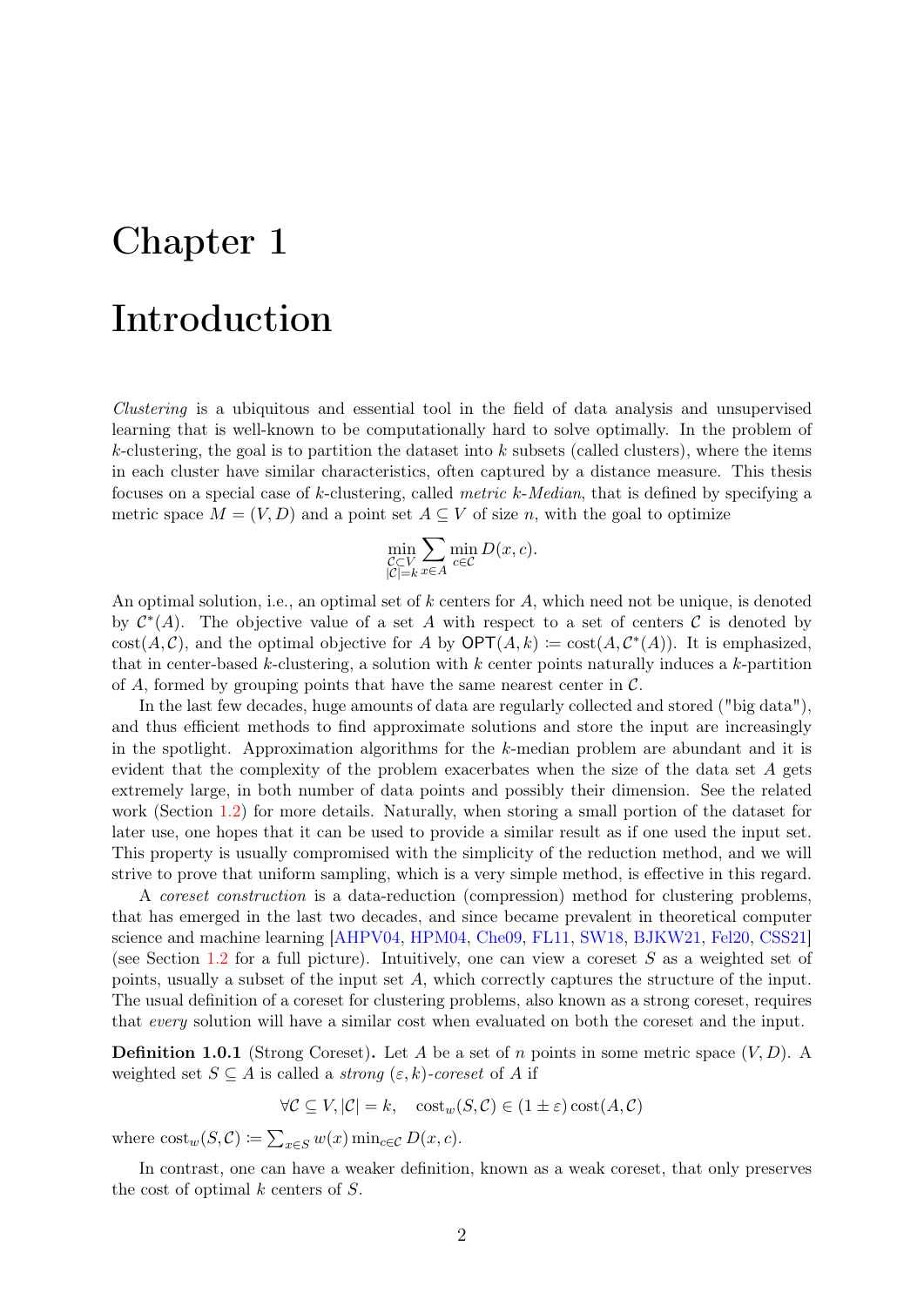**Definition 1.0.2** (Weak Coreset). Let A be a set of n points in some metric space  $(V, D)$ . A set  $S \subseteq A$  is called a weak  $(\varepsilon, k)$ -coreset of A if for every optimal k-median solution for S, denoted by  $\mathcal{C}^*(S)$ , it holds that

$$
cost(A, \mathcal{C}^*(S)) \in (1 \pm \varepsilon) \mathsf{OPT}(A, k).
$$

Remark. This definition of a weak coreset is taken from [\[MS18\]](#page-45-0). However, there are multiple definitions in the literature, generally capturing similar ideas [\[FMS07,](#page-43-3) [FL11,](#page-43-0) [Phi16,](#page-45-2) [HV20\]](#page-44-4).

For the reasoning described above, the most fundamental performance measure for coreset design is its size, seeking to minimize it. The primary framework for constructing small-size strong coresets, was introduced by [\[LS10,](#page-45-3) [FL11,](#page-43-0) [FSS20\]](#page-43-4), and is based on the importance sampling technique. Intuitively, the algorithm performs independent sampling of the input according to a distribution that gives higher probability to points that might contribute more to the cost.

In the main part of the thesis we strive to understand the power of uniform sampling for coreset construction and ask, whether uniform sampling produces weak coresets for clustering. Concretely, we aim to find tight size bounds for a weak  $(\varepsilon, 1)$ -coreset that is constructed by uniform sampling in both  $\ell_1$  and  $\ell_2$  settings and improve the dependency in the dimension for both cases [\[MS18\]](#page-45-0). We emphasize that the motivation for using uniform sampling lies mainly in its simplicity, both theoretically and in practice. Theoretically, uniform sampling is dataoblivious, simple to describe, and its power for coreset constructions is not so well understood. In practice, it is very easy to implement uniform sampling.

The above question is phrased for weak coresets, since constructing a (small) strong coreset using only uniform sampling is impossible even for the one-dimensional real line and  $k = 1$ . For example, consider an input with  $n$  points, where two points are located at opposite sides, that are very far from the rest of the points in A. To preserve the cost of every candidate center, one must sample these two points, and if one uses uniform sampling, the number of samples must be  $\Omega(n)$  [\[MS18\]](#page-45-0). Uniform sampling for clustering was examined in [\[MOP01,](#page-45-4) [CS04\]](#page-42-1). They generate a uniform sample and then apply a known metric k-median approximation algorithm on the sample. This method achieves a constant factor approximation in sublinear time. However, they assumes a finite metric space with bounded diameter, and the sample size depends on this value. Additionally, there are approximation algorithms that use uniform sampling in certain regions of space. For instance, Chen's algorithm [\[Che09\]](#page-42-0) uses uniform sampling in rings around approximate centers that are computed beforehand. Nevertheless, this can be seen as a precursor to the importance sampling technique, and in this work we avoid the step of pre-computing approximate centers, and just sample uniformly from the entire input set.

It is still unknown whether uniform sampling on its own can yield a weak  $(\varepsilon, k)$ -coreset for  $k > 1$ , hence, to ease the analysis, we assume henceforth that the input satisfies an additional property of "well-separated" optimal clusters. This assumption is a common relaxation approach since it allows for simpler and better clustering algorithms, see surveys by [\[Ben15,](#page-41-1) [BR14\]](#page-42-2). Intuitively, "well-separated" instance is structured such that each optimal cluster has small radius compared to the inter-cluster distances. Therefore we ask, can one construct a smaller coreset for "well-separated" instance, by using a uniform sample? This notion will be formalized using definitions proposed by Awasthi, Blum, and Sheffet [\[ABS12,](#page-40-0) [ABS10\]](#page-40-1) (to be formally presented in the next section). Note that there are several other competing definitions that capture similar separability ideas. An overview and references are found in the related work section.

A secondary, somewhat independent, goal of this thesis is to present an application of strong coresets to the metric space of permutations over  $N$  items, equipped with the Kendall-tau distance, denoted by  $(\mathcal{P}_N, K_\tau)$ . A permutation  $\sigma \in \mathcal{P}_N$  can be viewed as a ranking, which is bijection  $\sigma : [N] \to [N]$ , where  $\sigma[i]$  denotes the location (or rank) of alternative  $i \in [N]$ . The Kendall-tau distance measure was introduced by Kendall [\[Ken38\]](#page-44-0) as a measure of rank correlation, and was later generalized into a distance by Kemeny [\[Kem59\]](#page-44-1). It is defined by counting the number of pairwise disagreements between the permutations of every two alternatives (also known as the bubble-sort distance).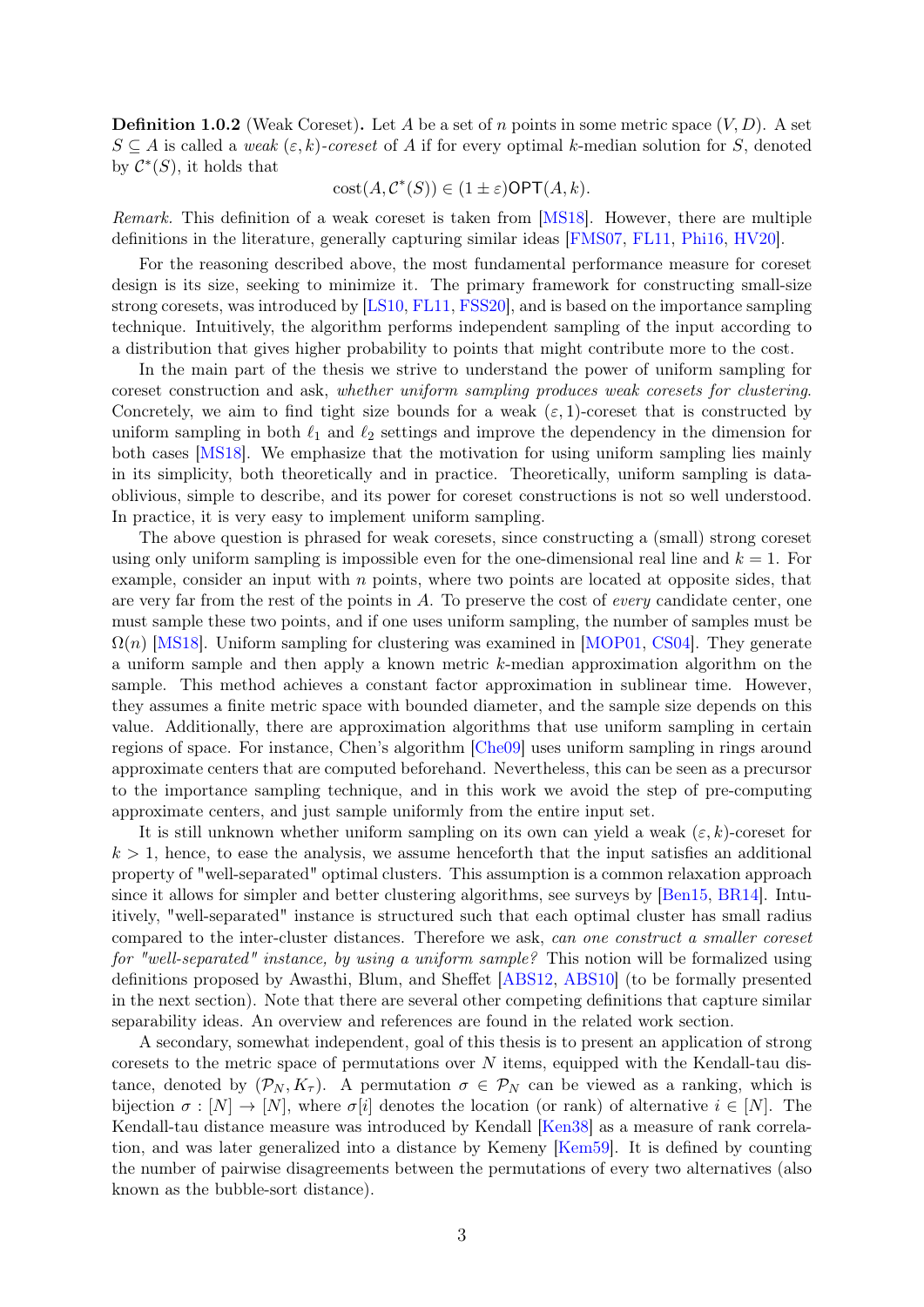Definition 1.0.3 (Kendall-tau Distance). The Kendall-tau distance between two rankings  $\sigma_1, \sigma_2 \in \mathcal{P}_N$ , is defined by

$$
K_{\tau}(\sigma_1, \sigma_2) = \sum_{i < j \in [N]} \mathbb{1} \left[ \operatorname{sign} \left( \sigma_1[i] - \sigma_1[j] \right) \neq \operatorname{sign} \left( \sigma_2[i] - \sigma_2[j] \right) \right].
$$

Rank-aggregation is a generic name for the problem of finding, given a set  $A \subseteq \mathcal{P}_N$ , a single ranking over  $N$  candidates that correctly represents the combined preferences given by  $n$  voters. Here, we focus on the specific case (also known as Kemeny-aggregation [\[Kem59,](#page-44-1) [DKNS01\]](#page-43-5)) where the objective is to find a ranking  $\pi^* \in \mathcal{P}_N$  that minimizes the sum of Kendall-tau distances to all input rankings in A, i.e.,

<span id="page-6-1"></span>
$$
\min_{\pi \in \mathcal{P}_N} \sum_{\sigma \in A} K_{\tau}(\sigma, \pi). \tag{1.1}
$$

This definition is consistent with the definition of 1-median used in the first part, and is computationally prohibitive to solve exactly. Research regarding the computational complexity of the rank-aggregation problem was initiated by Bartholdi et al. [\[BTT89a,](#page-42-3) [BTT89b\]](#page-42-4) who proved that Kemeny-aggregation [\(1.1\)](#page-6-1) is NP-hard. A synopsis of improvements and approximation algorithms can be found in the related work Section [1.2.](#page-9-0)

We consider a generalization of rank-aggregation, that we call the k-clustering rank-aggregation, or k-rank-aggregation in short. In this problem, the goal is to partition a set of n voters that each ranks  $N$  possible candidates, into  $k$  disjoint sets (clusters), with a representative ranking (the median) for each set. As in the k-median definition, we would like to find a set  $\Pi \subseteq \mathcal{P}_N$  of size  $k$  that minimizes the objective

$$
\sum_{\sigma \in A} \min_{\pi \in \Pi} K_{\tau}(\sigma, \pi).
$$

As one could expect, 1-rank-aggregation corresponds to the already NP-hard rank-aggregation problem [\[Kem59\]](#page-44-1), hence, we do not strive to solve its generalization exactly, and we resort to approximation algorithms. There is a known  $(1+\varepsilon)$ -approximation algorithm (PTAS) for  $k = 1$ , by Schudy and Mathieu [\[KS07,](#page-44-5) [Sch12\]](#page-45-5), and there is no approximation algorithm for  $k > 1$ . Hence we ask, can we use coresets to approximate the k-rank-aggregation problem for general k?

### <span id="page-6-0"></span>1.1 Our Results

This section proceeds to partially answer the questions outlined above. The results focus on coresets for the k-Median problem under various metric spaces, and comprise of two parts.

#### Weak Coresets by Uniform Sampling

This part contains three results that deal with constructing weak coresets by sampling uniformly and independently with replacement from the input. The first two results, present a weak coreset for the 1-median objective. They guarantee a weak  $(\varepsilon, 1)$ -coreset in  $\mathbb{R}^d$  of dimension-*independent* size under either  $\ell_2$  or  $\ell_1$  distances.

**Theorem 1.1.1** (Informal version of Theorems [2.1.5](#page-14-0) and [2.2.9\)](#page-20-0). Let  $A \subseteq \mathbb{R}^d$  be a set of n points, equipped with the  $\ell_p$ -distance for  $p \in \{1,2\}$ . Let  $\varepsilon \in (0, \frac{1}{10})$  and let  $S \subseteq A$  be a multiset obtained by  $s = \tilde{O}(\varepsilon^{-2p})$  independent and uniform draws (with replacement) from A. Then, with high probability, S is a weak  $(\varepsilon, 1)$ -coreset of A.

This theorem extends and improves some previously known dimension-dependent results from [\[Tho05,](#page-46-1) [MS18,](#page-45-0) [McG18\]](#page-45-6). Our improved analysis for  $\ell_2$  uses a Johnson-Lindenstraus (JL)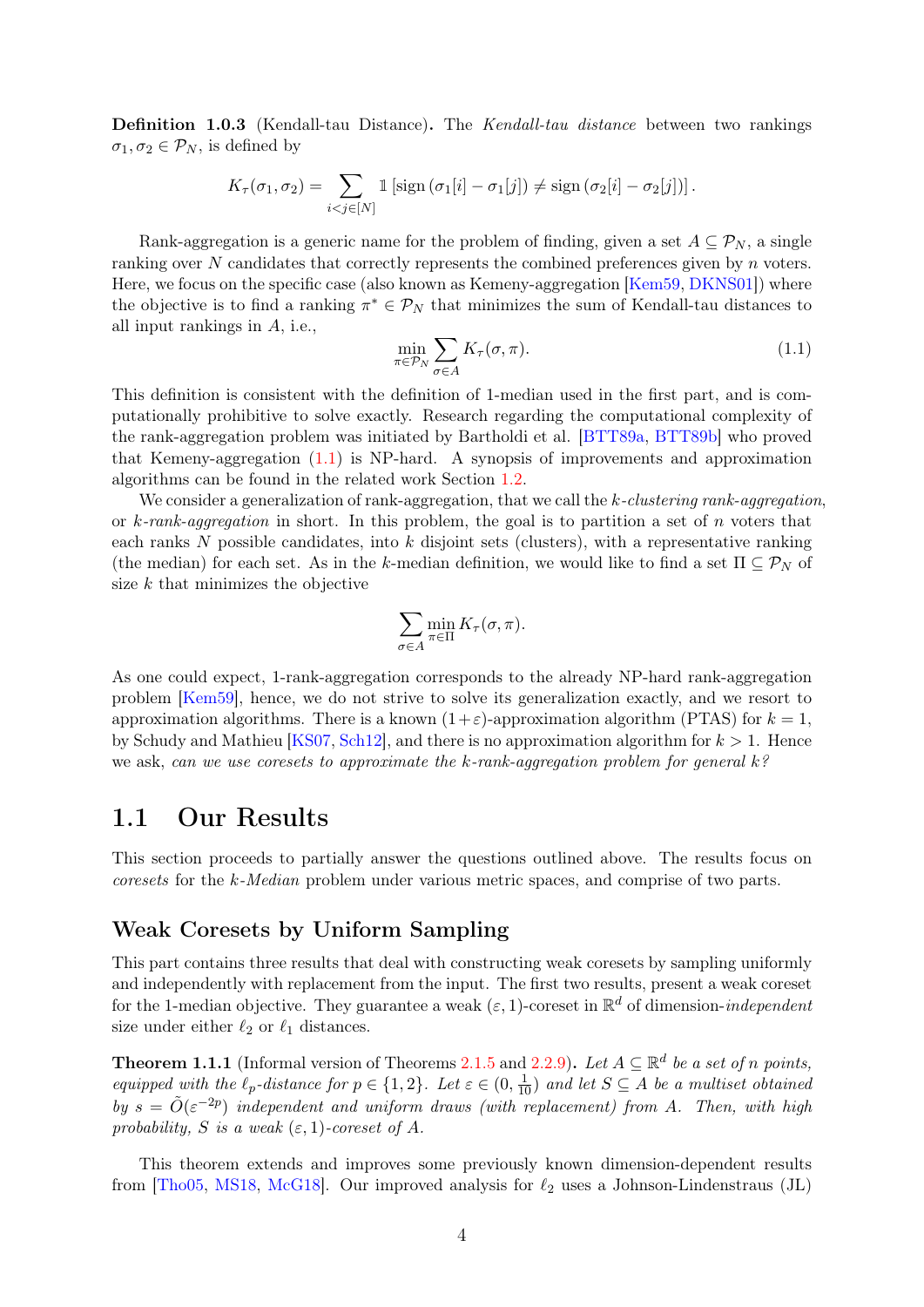[\[JL84\]](#page-44-6) dimensionality reduction, with target dimension independent of n and d, and relies on a result of [\[MMR19\]](#page-45-7) that the JL-transform preserves the cost of every partition. Intuitively, when the target dimension is independent of d, we can perform dimension-dependent uniform sampling in the target space to obtain a dimension-independent weak coreset in the input space. For  $\ell_1$ , we perform a fine-grained analysis, based on considering each dimension separately and dividing it into geometrically decreasing-size intervals. For each interval, we estimate the probability that the sample median falls in that interval, and the approximation factor in this case. Formal statements and their analyses are written in Sections [2.1](#page-12-1) and [2.2.](#page-17-0)

The third result considers "well-separated" inputs, and construct a weak  $(\varepsilon, k)$ -coreset for  $k = 2$ . Intuitively, the optimal clusters for these inputs are separated in space and have roughly the same size. This allows us to employ the previous results of  $k = 1$  for each optimal cluster separately. The separation notion is captured by the  $\alpha$ -center proximity property from [\[ABS12\]](#page-40-0) which states that in every optimal clustering, every input point is a factor- $\alpha$  closer to its own optimal center than to any other center.

<span id="page-7-0"></span>**Definition 1.1.2** ( $\alpha$ -center proximity [\[ABS12\]](#page-40-0)). A k-median instance  $A \subseteq V$  satisfies the  $\alpha$ center proximity property for  $\alpha > 1$ , if for every optimal center set  $\mathcal{C}^*$ , every  $p \in A$  with its closest center  $c_i^* \in \mathcal{C}^*$ , and every other optimal center  $c_j^* \neq c_i^*$ , it holds that

$$
\alpha D(p, c_i^*) < D(p, c_j^*).
$$

The second property the input needs to satisfy, is that the "average" size of a cluster in an optimal solution is approximately  $\frac{n}{k}$ .

<span id="page-7-1"></span>**Definition 1.1.3** (*η*-Balanced Optimal Clusters). Let  $A \subseteq V$  be a k-median instance. The instance is said to have *η-balanced* optimal clusters for  $\eta \leq 1$  if for every optimal partition  $(A_1^*, \ldots, A_k^*)$  and every  $i \in [k]$ , the size of  $A_i^*$  is at least  $\eta_{\overline{k}}^n$  $\frac{n}{k}$ .

In [\[MOP04\]](#page-45-1) there is a discussion about the necessity of the above assumption and some reasonable justifications for uniform sampling. In a nutshell, if we have a small-size optimal cluster, say  $O(\sqrt{n})$ , then there is a very low probability of sampling a point in this cluster (unless the sample size is depends on  $n$ ). However, if that optimal cluster is also very far away from the rest of the points, then the points that belong to this cluster contribute a lot to the cost, and thus it is un-affordable to sample none of them. Since the goal of clustering is to divide the input into distinct classes, this assumption can also be viewed as a justification to "neglecting" a small number of outliers that might not fit into any of the classes.

Overall, for the special case of instances that satisfy the two assumptions specified above, a weak  $(\varepsilon, 2)$ -coreset is constructed by uniform sampling.

**Theorem 1.1.4** (Informal version of Theorem [2.3.1\)](#page-23-1). Let  $\varepsilon > 0$  and  $p \in \{1,2\}$  and  $k = 2$ . Let A be a set of n points in  $(\mathbb{R}^d, \ell_p)$ , that satisfy the  $\alpha$ -center proximity property for a large enough fixed  $\alpha > 1$  and has  $\eta$ -balanced optimal clusters. Then with constant probability, a uniform sample S of size  $s = \tilde{O}(\varepsilon^{-2p} \eta^{-1} k \log k)$  is a weak  $(\varepsilon, k)$ -coreset.

The proof is based on the separability property and the 1-median result above for each optimal cluster separately. Roughly speaking, the separability property implies that an optimal "local" center for each cluster can serve as a "global" center in an optimal 2-median solution. We emphasize that this method results in dimension-independent coreset size. The formal theorem and its analysis can be found in Chapter [2.3,](#page-23-0) and it immediately raises the obvious question: how can we generalize the result to  $k \geq 2$ ? Finally, we remark that if datasets in practice satisfy the above conditions, then this theorem provides theoretical justification for why uniformly sampling is effective in reducing the dataset size, while preserving the cost of the optimal solution. To the best of our knowledge, this is the first result that relies on a separability assumption to get an improved coreset construction.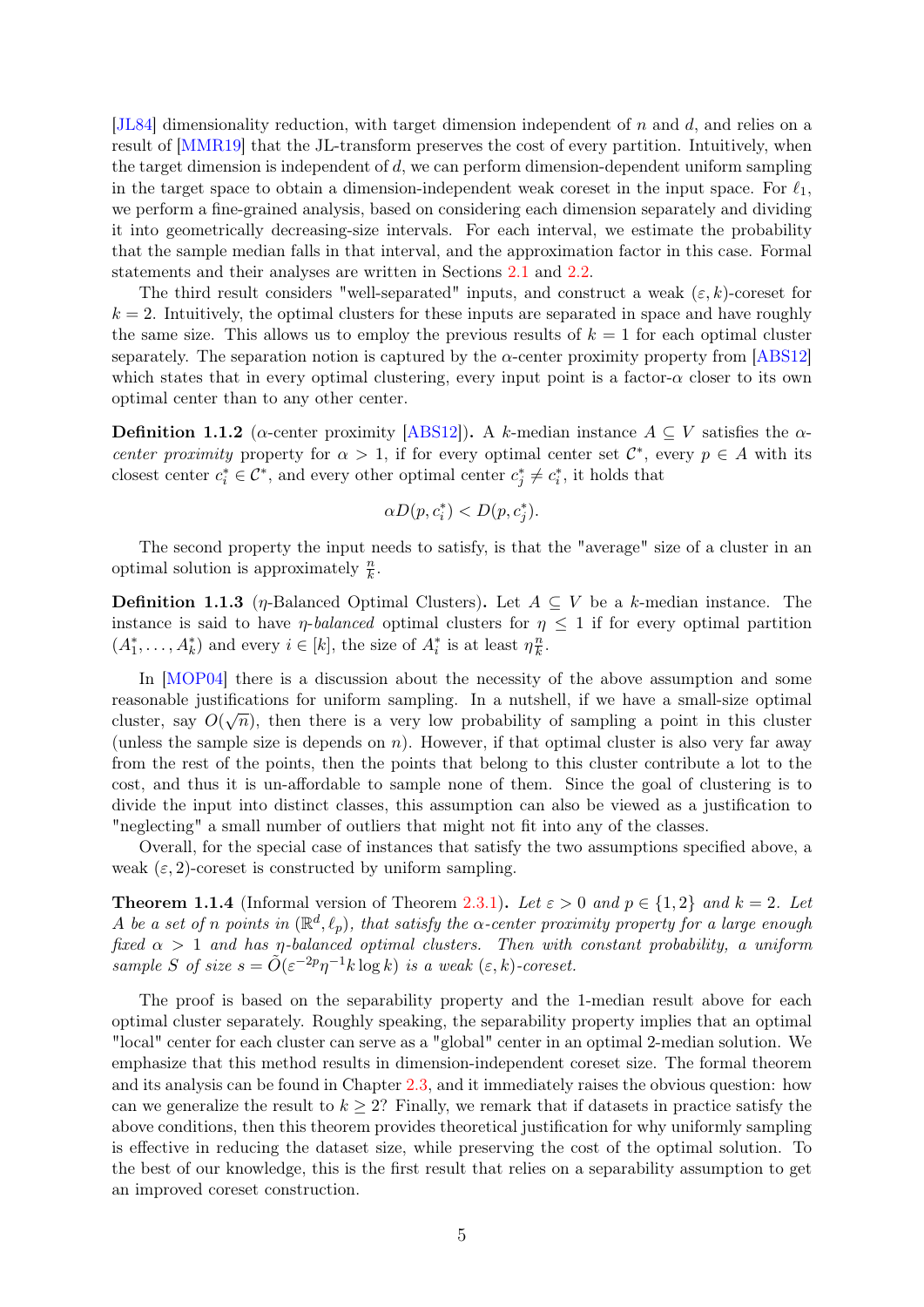#### PTAS for k-Clustering Rank-Aggregation

Now, we present two applications of strong  $(\varepsilon, k)$ -coresets, in order to  $(1 + \varepsilon)$ -approximate the k-rank-aggregation problem. This part of the thesis is independent of the first part, and the coresets are not based on uniform sampling, but rather on recent results that use the importance sampling framework. In particular, a strong coreset for  $(\mathcal{P}_N, K_\tau)$  is obtained using a known dimension-independent coreset construction by [\[BJKW21\]](#page-41-0) and an isometric embedding of  $P_N$  into  $\ell_2^2$  [\[JKS16\]](#page-44-2). Another key component in our result is a PTAS for 1-rank-aggregation (Corollary 7.3 by [\[Sch12\]](#page-45-5)). Our algorithms invoke it (in a black-box manner) to find a 1-median of each set in certain partitions.

The first result is for small  $k$  (e.g. constant).

**Theorem 1.1.5** (Informal version of Theorem [3.2.1\)](#page-32-1). Let  $\varepsilon, \delta \in (0,1)$ . Let  $A \subseteq \mathcal{P}_N$  of size n be a k-rank-aggregation instance. Then, there is a  $(1 + \varepsilon)$ -approximation randomized algorithm that succeeds with probability at least  $1 - \delta$  and in time

$$
O\left(\mathrm{poly}(n, N, \frac{1}{\varepsilon}) \cdot k^{\mathrm{poly}\left(k, \frac{1}{\varepsilon}, \frac{1}{\delta}\right)}\right).
$$

If  $\varepsilon$  is treated as a constant, the above running time is actually polynomial in n and N, and thus this algorithm is actually an FPT-PTAS in  $k$ . The algorithm operates by computing a strong  $(\varepsilon, k)$ -coreset of  $A \subseteq \mathcal{P}_N$ , and then trying all possible partitions of the coreset, where for each partition it uses the 1-median PTAS from [\[Sch12\]](#page-45-5) to find an approximate center for each set (cluster). See section [3.2](#page-32-0) for full details.

The second result does not restrict the value of k, but rather considers a special subset of inputs that satisfy a separability condition (a different one than in the results above) known as the  $\beta$ -distributed property.

<span id="page-8-0"></span>**Definition 1.1.6.** (β-distributed [\[ABS10\]](#page-40-1)) A k-median instance A is called β-distributed for  $\beta > 0$ , if for every optimal center  $c_i^*$  of an optimal cluster  $A_i^*$ , and every data point  $p \notin A_i^*$ , it holds that

$$
D(p, c_i^*) \ge \beta \frac{\mathsf{OPT}(A, k)}{|A_i^*|}.
$$

This definition implies that in a  $\beta$ -distributed instance, for every optimal cluster, the optimal center is far away from every outside point. Using this definition, we have the following theorem.

**Theorem 1.1.7.** (Informal version of Theorem [3.3.1\)](#page-35-0) Let  $\varepsilon \in (0,1)$ . Let  $A \subseteq \mathcal{P}_N$  of size n be a k-rank-aggregation instance that satisfies the  $\beta$ -distributed property. Then there is a  $(1 + \varepsilon)$ approximation algorithm that returns a solution in time

$$
\tilde{O}\left(\left(\frac{n}{\varepsilon}\right)^{O(\varepsilon^{-5}\beta^{-1})} k^{O(\beta^{-1})} \text{poly}\left(n, N, \frac{1}{\varepsilon}\right)\right).
$$

Our algorithm is an adaptation of an algorithm from [\[ABS10\]](#page-40-1). The setting in [\[ABS10\]](#page-40-1) is different since their algorithm only deals with center points that are part of the input and thus it is affordable to enumerate all possible centers and take the best one. In our setting, the centers are chosen from a prohibitively large ambient space  $(N!)$  points to be exact) and the algorithm cannot efficiently try all possible options. Our modification to the algorithm from [\[ABS10\]](#page-40-1) is an added step that guesses, by exhaustive search, a coreset (that is known to exist) for every cluster with high cost and then applies on this coreset the 1-rank-aggregation PTAS [\[KS07,](#page-44-5) [Sch12\]](#page-45-5) to find an approximate center. We remark that since the instance is separated, it is not possible to have many clusters with high cost, and thus this exhaustive search still results in a reasonable running time. Additionally, the algorithm guesses the coresets since it does not know in advance what are the sets from which it needs to extract a coreset. We note that if  $\varepsilon$  and  $\beta$  are treated as constants, then this algorithm's running time avoids the exponential dependency in  $k$ . See Section [3.3](#page-33-0) for the specifics.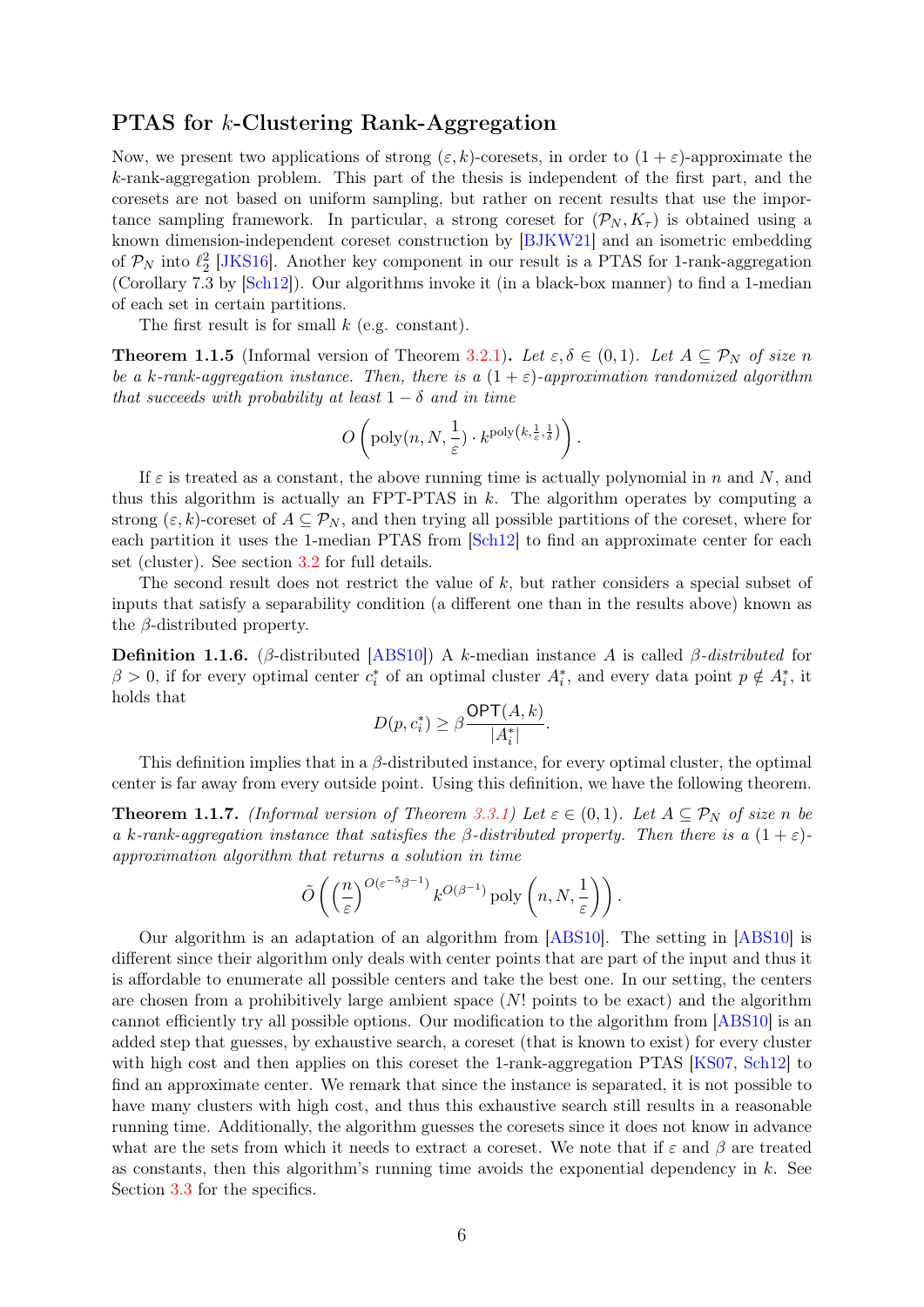### <span id="page-9-0"></span>1.2 Related Work

 $k$ -Clustering. The notoriously difficult k-median problem generated a huge amount of research that considered many variants. It is a special case of the general  $k$ -clustering problem or the facility location problem, and two of its most important versions are the "continuous" and "discrete" k-median. In the former, which is also the focus of this thesis, the centers  $\mathcal C$  can be any arbitrary set of k points from the ambient metric space V, while in the latter, the  $k$  centers come from a specific set of points that is given as input, e.g., the input set A. Along with the many settings for  $k$ -median problem, there are also plenty of algorithmic approaches for approximating a solution, to name a few, linear programming rounding [\[LV92,](#page-45-8) [CGTS02\]](#page-42-5), primal-dual methods [\[JV01,](#page-44-7) [ANFSW19\]](#page-40-3), dual fitting [\[JMS02\]](#page-44-8), local search [\[CG99,](#page-42-6) [KPR00,](#page-44-9) [AGK](#page-40-4)+04], sampling [\[MOP01,](#page-45-4) [CS04,](#page-42-1) [MP04,](#page-45-9) [MOP04\]](#page-45-1) and combinations of these methods [\[Ind99,](#page-44-10) [LS13\]](#page-45-10). For the discrete case, the state of the art is  $(2.675 + \varepsilon)$ -approximation  $[BPR<sup>+</sup>15]$  $[BPR<sup>+</sup>15]$ , which relies on two improved steps from previous works of  $[AGK<sup>+</sup>04, LS13]$  $[AGK<sup>+</sup>04, LS13]$  $[AGK<sup>+</sup>04, LS13]$ . It is possible to derive a  $(5.35 + \varepsilon)$ -approximation for the continuous case by only considering input points as centers and losing a factor of 2. Additionally, we mention approximation algorithms in noteworthy metric spaces. In Euclidean space, the problem is APX-hard when both  $k$  and d are part of the input [\[GI03\]](#page-43-6), however it admits a PTAS if we fix one of these parameters [\[ARR98,](#page-41-2) [HPM04,](#page-44-3) [Che09,](#page-42-0) [CKM19,](#page-42-8) [FRS19\]](#page-43-7). A PTAS also exists for bounded doubling metrics, as shown in recent results [\[FRS19,](#page-43-7) [CFS19\]](#page-42-9).

Regarding the hardness of the problem, [\[JMS02\]](#page-44-8) showed that the discrete metric k-median is NP-hard to approximate better than  $1 + \frac{2}{e}$  factor, which is an improvement to a classic result by [\[GK99\]](#page-44-11). For the continuous case, it was recently shown by [\[CKL21\]](#page-42-10) to be NP-hard to approximate within a  $2 - o(1)$ -factor.

Coreset Constructions. Strong coreset constructions for k-median (and k-clustering in general), saw many advances since the first definitions in [\[AHPV04,](#page-40-2) [HPM04\]](#page-44-3). They are notably useful, when there are constraints on the available amount of storage, or in streaming and distributed settings, using the merge-and-reduce framework [\[BS80,](#page-42-11) [AHPV04\]](#page-40-2). The first construction was geometric-based for Euclidean spaces of dimension  $d$  by  $[HPM04]$ , of size  $O(k\varepsilon^{-d}\log n)$  which is exponential in d, and it was later shown that the factor of log n can be avoided in Euclidean spaces by [\[HPK07\]](#page-44-12). Subsequently, Chen [\[Che09\]](#page-42-0) designed strong  $(\varepsilon, k)$ coresets for general metric spaces, which employ a few uniform sampling steps from rings around approximate centers and achieve size  $O(k^2 \varepsilon^{-2} \log^2 n)$ . We remark that in general metric spaces it is shown in  $[BBH+20]$  $[BBH+20]$  that the log n factor in the size of strong  $(\varepsilon, k)$ -coresets is inevitable, even for  $k = 1$ . This fact rules out the possibility of removing the log n factor in general metric spaces even for separable inputs (using definitions that implicitly assume  $k > 1$ ). Succeeding Chen, a framework based on importance sampling and VC-dimension arguments was introduced by [\[LS10,](#page-45-3) [FL11\]](#page-43-0). The importance sampling technique is different compared to uniform sampling, since the algorithm constructs a sampling distribution, where "important" points are sampled with higher probability. Compared to uniform sampling, this distribution is harder to estimate in practice, hence the advantage of using uniform sampling in this thesis. Until recently, this framework produced the best coreset sizes by improvements and refinements in multiple papers for different settings and metrics spaces, [\[SW18,](#page-46-0) [BBH](#page-41-3)<sup>+</sup>20, [HV20,](#page-44-4) [FSS20,](#page-43-4) [BJKW21\]](#page-41-0). For Euclidean spaces, the works of [\[BFL16,](#page-41-4) [SW18,](#page-46-0) [HV20,](#page-44-4) [BJKW21\]](#page-41-0) removed the dependency in the dimension d for the coreset size using different proof techniques and running times. Coresets were found in additional metric spaces. For example, in metric spaces of bounded doubling di-mension, denoted ddim, [\[HJLW18\]](#page-44-13) showed a construction of coreset of size  $O(k^3 \cdot ddim \cdot \varepsilon^{-2})$ . In graph metrics,  $[BBH+20]$  $[BBH+20]$  constructs a coreset for graphs with bounded treewidth of size linear in the treewidth, and in [\[BJKW21\]](#page-41-0) a framework for excluded-minor or bounded highway dimension graphs was designed.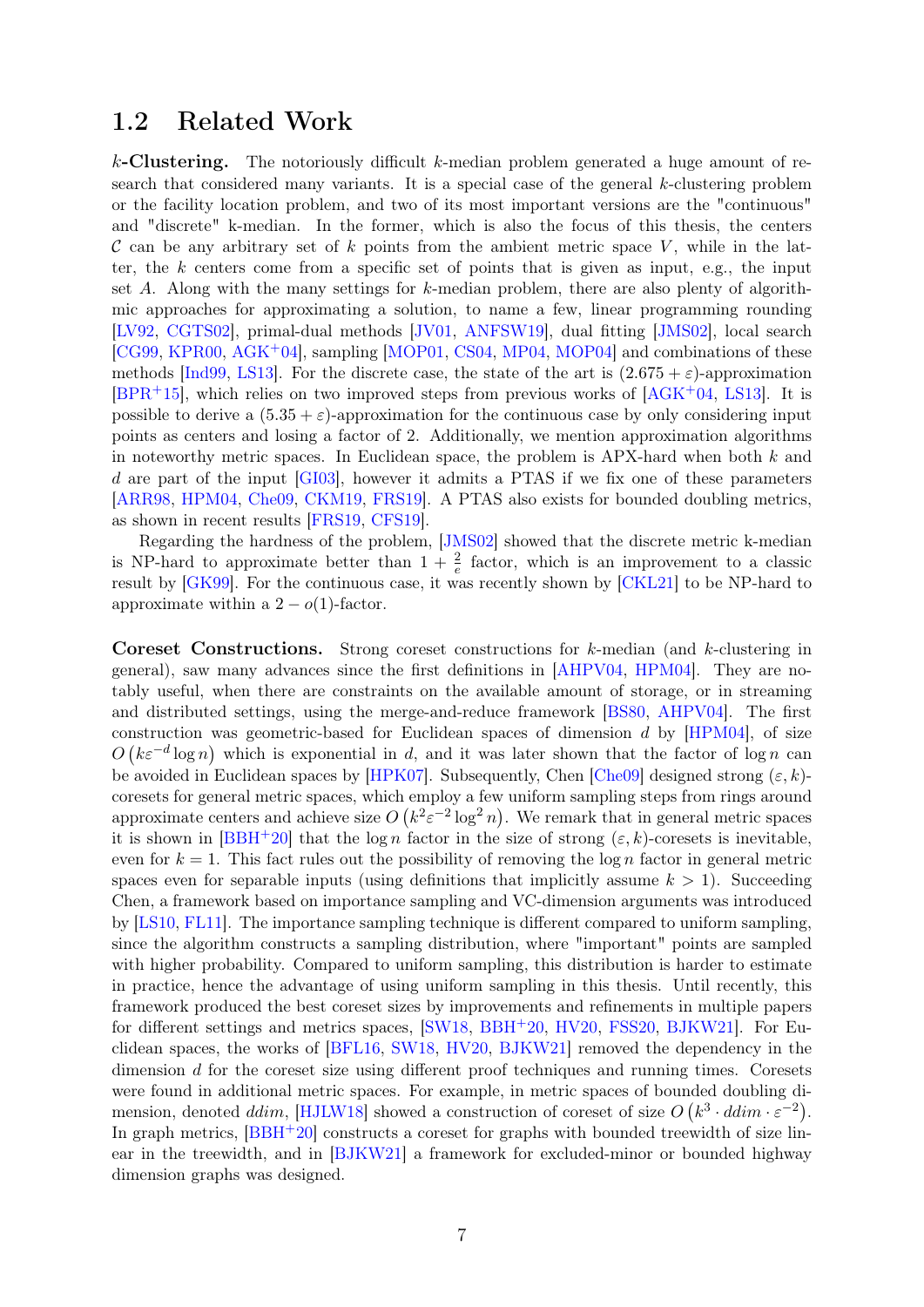The current state of the art is by [\[CSS21\]](#page-43-2), which propose a completely new construction framework. In this framework, one need only to show the existence of a centroid set in order to obtain a small (logarithmic in the size of the centroid set) coreset. Their framework applies to Euclidean spaces, achieving coreset size of  $O(k \log k \varepsilon^{-4})$  (independent of both n and dimension d), to general metric spaces achieving coreset size of  $O(k\varepsilon^{-2} \log n)$ , and to the special graph families mentioned above.

For a comprehensive surveys of coresets and their construction techniques, see [\[MS18,](#page-45-0) [Fel20\]](#page-43-1). Finally, we remark that some of the papers mentioned above also leverage the coresets to design approximation algorithms for the corresponding clustering problem.

Separability Conditions. There are about five central, up to small variants, competing separability conditions for the k-clustering problem, that capture approximately the same notion of separated optimal clusters. In the papers listed below, the authors used these definitions to restrict the k-clustering problem, and suggested improved (exact or approximation) algorithms for these cases. Here, we briefly discuss the conditions themselves and emphasize that some of them imply the conditions used in this thesis, and thus motivate our choice of these definitions. The first condition is known as  $\gamma$ -perturbation resilient [\[BL12\]](#page-41-5). The intuition around this property was the fact that most distance measures used on real-life datasets are based on some heuristic measure, and thus do not exactly capture the dissimilarity between the objects. Hence, if we assume the input is  $\gamma$ -perturbation stable, then the optimal clusters should stay invariant if we perturb the distances between the objects a little (by up to a factor of  $\gamma$ ). This definition is a successfull one, since it implies the  $\alpha$ -center proximity condition (for  $\gamma = \alpha$ ) that is more useful for proving algorithms correctness [\[ABS12,](#page-40-0) [ACM](#page-40-5)<sup>+</sup>20]. An important property of the  $\alpha$ -center for proving algorithms correctness  $[AB512, ACM/20]$ . An important property of the  $\alpha$ -center proximity condition, is that for large enough  $\alpha$ , specifically for  $\alpha \geq 1 + \sqrt{2}$ , the k-median problem can be optimally solved in polynomial time using an algorithm that is based the single-linkage algorithm and dynamic programming to find the best partition [\[ABS12,](#page-40-0) [BL16\]](#page-41-6). Two additional conditions, are known as the  $\varepsilon$ -separated [\[ORSS13\]](#page-45-11) and  $(c, \varepsilon)$ -approximation stability [\[BBG09\]](#page-41-7). The former assumes that the optimal cost of clustering using k-centers is factor  $\varepsilon$  smaller then the optimal clustering using  $k - 1$  centers. The latter definition provides a guarantee that an approximation to the cost is actually an approximation to the true target clustering. Both of  $[ORSS13]$  and  $[BBG09]$  definitions imply the  $\beta$ -distributed condition (for slightly different parameters), which allows for designing a PTAS for the discrete k-medians [\[ABS10\]](#page-40-1).

For surveys on these separability notions, see [\[ABD09,](#page-40-6) [BR14,](#page-42-2) [Ben15\]](#page-41-1) and references therein. Additionally, the separability definitions were surveyed from a more practical perspective in [\[Ben15\]](#page-41-1). They discuss if these definitions can get us closer to resolving the "clustering is difficult only when it doesn't matter" interpretation [\[DLS12\]](#page-43-8).

Rank Aggregation. The rank aggregation problems have deep roots in the fields of social choice theory, voting and statistics [\[Ken38,](#page-44-0) [Kem59,](#page-44-1) [YL78,](#page-46-2) [You88\]](#page-46-3), and we only present here an overview from a computational point of view. As mentioned above, it is known to be NP-hard to optimize exactly [\[BTT89b,](#page-42-4) [BTT89a\]](#page-42-3). The case of  $n = 2$  voters is easy to solve by simply choosing one of the voters (or any point on one of their shortest paths) as an optimal solution. It was later shown to be NP-hard for even integer  $n \geq 4$  number of voters [\[DKNS01,](#page-43-5) [BBD05\]](#page-41-8). The complexity of constant odd number of votes was open until recently, when [\[BBG](#page-41-9)+19] showed that it is NP-hard for every  $n \geq 7$ . Thus, exact polynomial algorithms for  $n = 3$  and  $n = 5$ number of voters is still unresolved. See [\[MHP18\]](#page-45-12) for a recent investigation for the case of  $n = 3$ .

There is a diverse landscape of approximation algorithms for the 1-rank-aggregation problem and we briefly survey the main results. First, we consider randomized constant factor approximation algorithms. Two 2-approximation algorithms were suggested by [\[ACN08\]](#page-40-7). The simple one is a 2-approximation achieved by picking any input permutation at random. A more intricate approach leverages a reduction from the set of rankings A to a directed tournament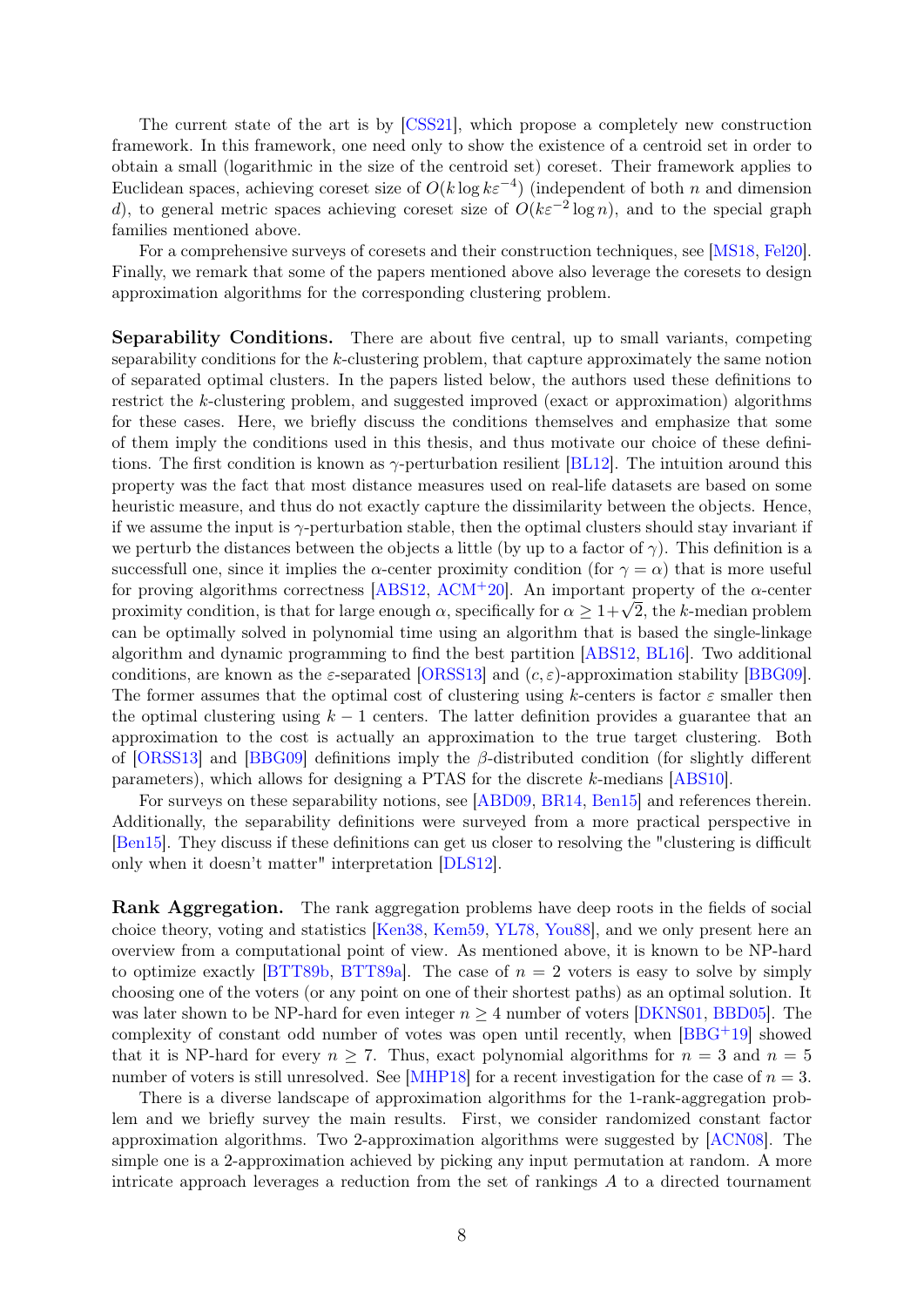graph, which allows for divide-and-conquer algorithm (performing "quick-sort" type iteration on the vertices) to create an output ranking (the graph topological sort). It is also shown by [\[ACN08\]](#page-40-7) that choosing the best output among the two above algorithms guarantees an even better 11/7-approximation. Additionally, an analysis by [\[CFR10\]](#page-42-12) guarantees that a simple positional method, attributed as early as to Borda [\[Bor84\]](#page-41-10), provides a 5-approximation. Another approach uses a distance measure called the Spearman-footrule distance [\[DG77\]](#page-43-9). It was shown in [\[DKNS01\]](#page-43-5) that it is possible to optimally solve the corresponding rank-aggregation using this distance measure, and since for every two permutations, their Spearman-footrule distance is at most a factor 2 from their Kendall-tau distance [\[DG77\]](#page-43-9), it immediately yields yet another 2-approximation. The best constant factor approximation of 4/3 was given by [\[ACN08\]](#page-40-7), using randomized LP rounding. The randomized pivot-based and linear programming algorithms were derandomized by [\[ZW07\]](#page-46-4).

Somewhat in parallel to the above results, the method of local search (swap adjacent candidates until local minimum is reached) from [\[DKNS01\]](#page-43-5) was used to formulate a PTAS (that guarantees  $(1 + \varepsilon)$ -approximation) [\[KS07,](#page-44-5) [Sch12\]](#page-45-5). Their idea was to reduce the problem into a directed tournament graph, and begin from a known constant factor approximation. Then, they improve by divide and conquer split and local search on each part. We use their result in a black-box manner every time our algorithm will search for a 1-median of a certain subset of the input.

Finally, we also mention that there are notions of partial rankings (such as  $q$ -ratings and top-r lists) [\[FKS03,](#page-43-10) [FKM](#page-43-12)<sup>+</sup>04, FKM<sup>+</sup>06, [Ail10\]](#page-40-8). A PTAS was also designed for top-r lists by combining two of the above methodologies [\[MM20\]](#page-45-13). It starts with an initial constant factor approximation using positional or comparison-sort algorithm, and then performs incremental improvements using local search.

### <span id="page-11-0"></span>1.3 Open Questions

In this thesis, we mention multiple open questions along the way, and we repeat here the main questions that are left open. For the first part, the most obvious future work is to extend the weak  $(\varepsilon, 2)$ -coreset result to general  $k > 2$ . In general, the fundamental power of the uniform sampling for weak coresets constructions is interesting. Can this technique work for other metric spaces? Regarding separability notions, it will be useful to understand whether large enough uniform sample preserves the separability property of the input set for  $k \geq 2$ , even at a cost of deteriorating the separability parameter. Finally, do we really need the separability condition to construct a weak coreset for  $k \geq 2$ ? If so, what is the weakest assumption that can make it work?

From the second part of the thesis, the most glaring open question, is to design a PTAS for k-rank-aggregation without the  $\beta$ -distributed separability assumption. For example, is there a different algorithm that leverages the structure of the permutation space  $(\mathcal{P}_N, K_{\tau})$  rather than just using a 1-median approximation as a black-box?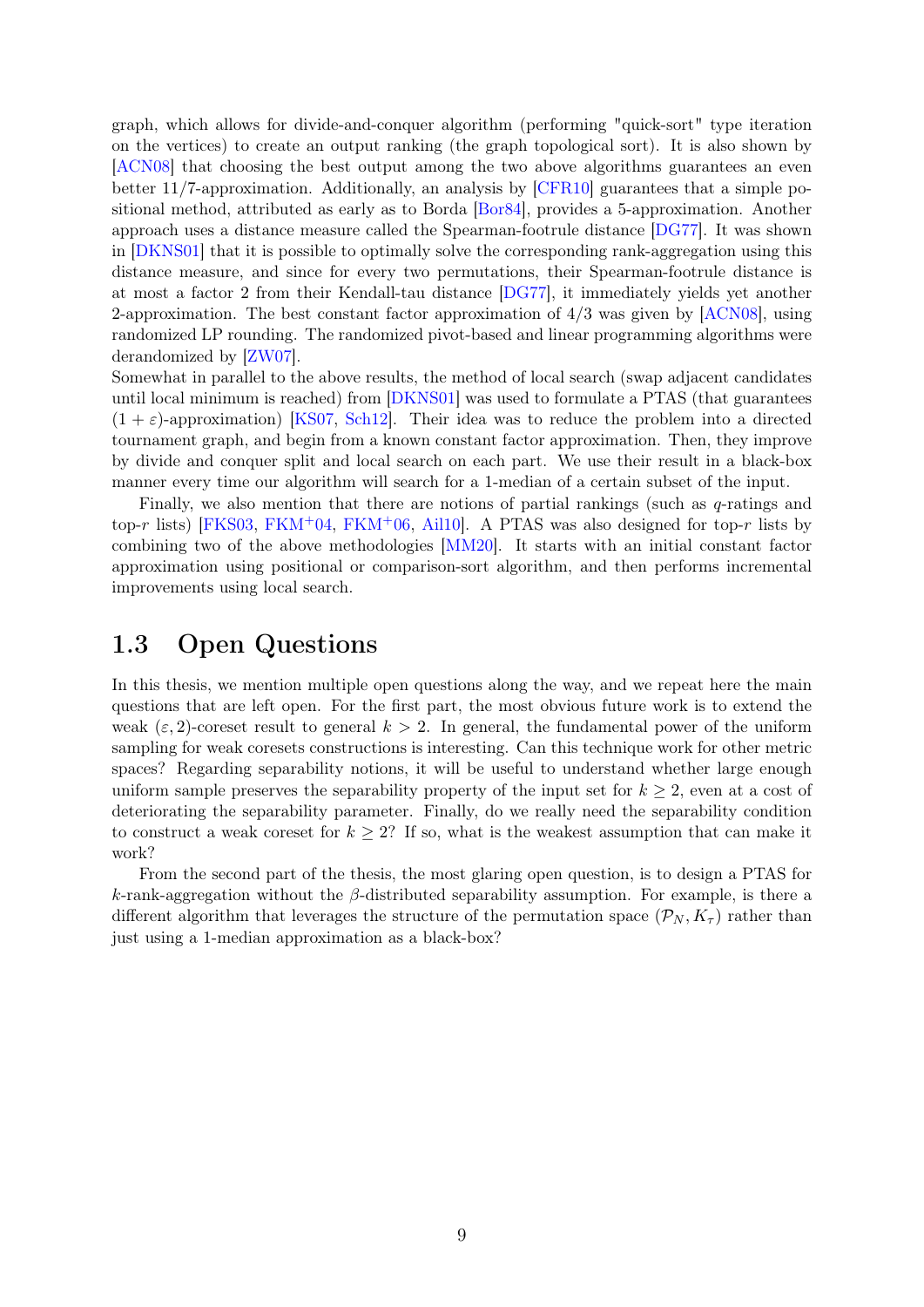# <span id="page-12-0"></span>Chapter 2

# Weak Coresets by Uniform Sampling

In this chapter, we study weak coresets, denoted by  $S$ , that are constructed using uniform sampling from an input set  $A$ . The sampling is performed by  $s$  independent draws, with replacement, from the input set A, where every point  $x \in A$  is sampled with uniform probability of  $\frac{1}{n}$ . In Sections [2.1](#page-12-1) and [2.2](#page-17-0) we obtain a weak  $(\varepsilon, 1)$ -coresets of dimension-*independent* size in both the  $\ell_2$ and  $\ell_1$  metrics spaces respectively (with different size bounds). Section [2.3](#page-23-0) considers inputs that satisfy separability assumptions (Definitions [1.1.2](#page-7-0) and [1.1.3\)](#page-7-1), to obtain a weak ( $\varepsilon$ , 2)-coreset. These assumptions allow us to argue about each optimal cluster independently and to use the above results for  $k = 1$ .

All through this chapter, we denote by  $m(X)$  an optimal median of a set X. If the median is not unique, then  $m(X)$  refers to an arbitrary one. Additionally,  $\hat{m}(X)$  denotes a point that is a  $(1 \pm \varepsilon)$ -approximate median. We emphasize that both  $m(\cdot)$  and  $\hat{m}(\cdot)$  are not easily computed in general.

### <span id="page-12-1"></span>2.1 Dimension-Independent Weak  $(\varepsilon, 1)$ -Coreset in  $\ell_2$

In this section we consider a set  $A \subset \mathbb{R}^d$  equipped with the Euclidean distance  $\ell_2$ , and wish to construct a weak  $(\varepsilon, 1)$ -coreset of size that is dimension-*independent* by using only uniform sampling from  $A$  (Theorem [2.1.5\)](#page-14-0). This is the first bound that is dimension independent, and improves over [\[MS18\]](#page-45-0). Before proving it, we need to review the dimension-dependent bound.

#### Dimension-Dependent Bound

The following is a known result for dimension-dependent size weak  $(\varepsilon, 1)$ -coreset obtained by using uniform sampling.

<span id="page-12-2"></span>**Theorem 2.1.1** (Theorem 4 of [\[MS18\]](#page-45-0)). Let  $\varepsilon \in (0,1)$ . Let  $A \subseteq \mathbb{R}^d$  and let S be a uniform sample of A of size  $|S| \ge \Omega(\varepsilon^{-2}d \log \frac{d}{\varepsilon} \log(\frac{1}{\delta}))$ . Then with probability at least  $1-\delta$ , S is a weak  $(\varepsilon, 1)$ -coreset of A i.e.,

$$
\sum_{x \in A} ||x - m(S)||_2 \le (1 + \varepsilon) \sum_{x \in A} ||x - m(A)||_2.
$$

We now show that this theorem extends also to a  $(1 + \varepsilon)$ -approximation of  $m(S)$ .

<span id="page-12-3"></span>**Theorem 2.1.2** (Weak Coreset Approximate Center). Let  $\varepsilon \in (0, \frac{1}{45})$ ,  $\delta \in (0, \frac{1}{45})$  $\frac{1}{4}$ ). Let  $A \subseteq$  $\mathbb{R}^d$  and let S be a uniform sample of A of size  $|S| \ge \max\{\Omega(\varepsilon^{-2}d\log\frac{d}{\varepsilon}\log\frac{1}{\delta}), \frac{4}{\delta}$  $\frac{4}{\delta}$ . Then with probability at least  $1 - \delta$ , every  $(1 + \varepsilon)$ -approximate median of S, denoted  $\hat{m}(S)$ , is a  $(1 + 37\varepsilon)$ approximate median of A, i.e.,

$$
\sum_{x \in A} ||x - \hat{m}(S)||_2 \le (1 + 37\varepsilon) \sum_{x \in A} ||x - m(A)||_2.
$$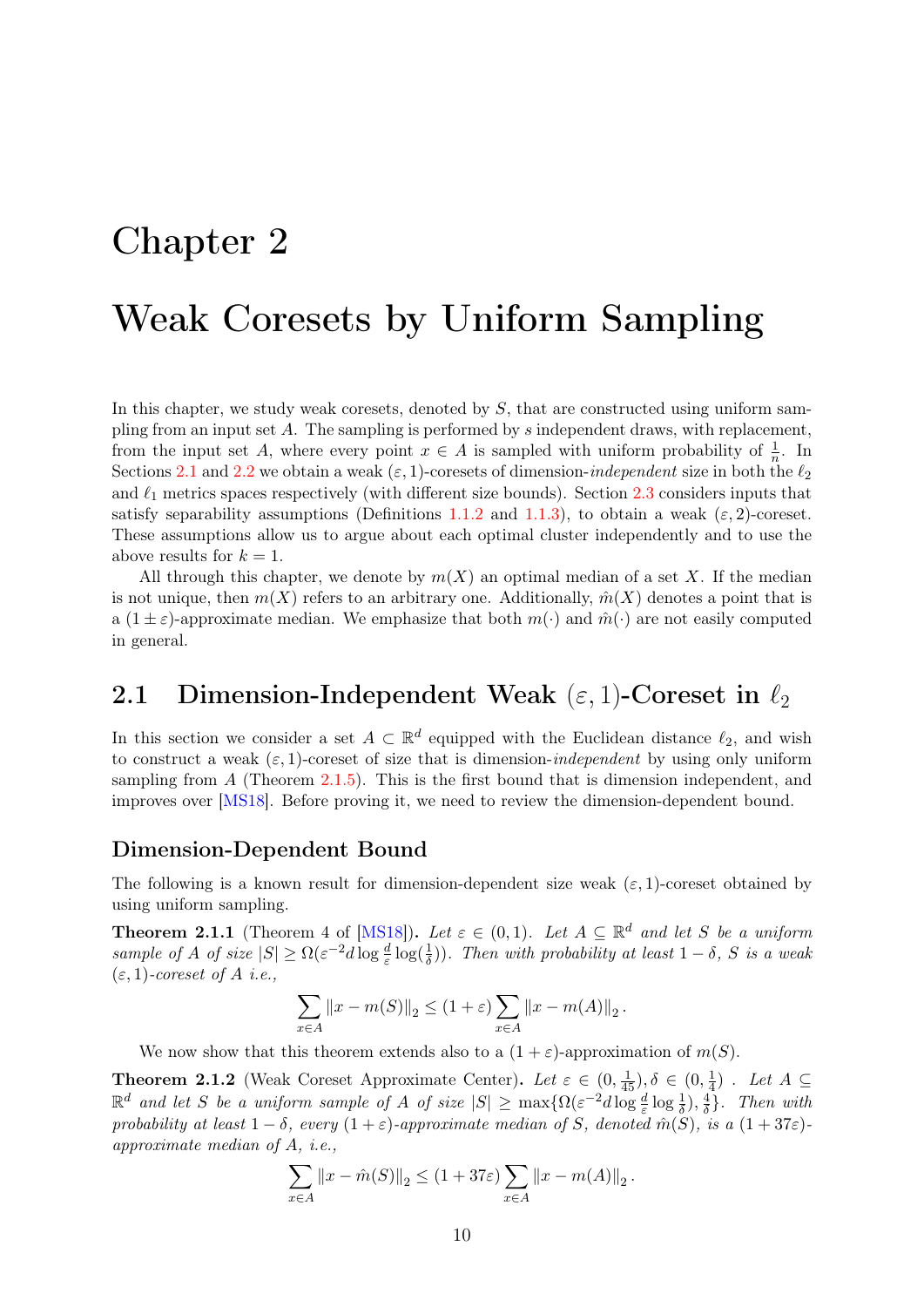The proof of this theorem is similar to the proof of Theorem [2.1.1,](#page-12-2) but requires adjusting the constants in their technical lemma (see Lemma 6 in [\[MS18\]](#page-45-0)) and using an additional observation.

<span id="page-13-1"></span>**Lemma 2.1.3** (Adaptation of Lemma 6 in [\[MS18\]](#page-45-0)). Let  $\varepsilon \in (0, \frac{1}{45})$ . Let  $A \subset \mathbb{R}^d$  and  $S \subseteq A$  be a uniform sample of A. Then for every point b with  $\sum_{x \in A} ||x - b||_2 \ge (1+36\varepsilon) \sum_{x \in A} ||x - m(A)||_2$ ,

$$
\mathbb{P}\left[\sum_{x \in S} \|x - b\|_2 < \sum_{x \in S} \|x - m(A)\|_2 + \frac{9\varepsilon|S|}{|A|} \sum_{x \in A} \|x - m(A)\|_2\right] \le \exp\left(-\frac{\varepsilon^2|S|}{4}\right).
$$

Proof. The proof is similar to the proof of Lemma 6 in [\[MS18\]](#page-45-0). We only need to change the constants of their defined random variable to the following

$$
X = \sum_{x \in S} \frac{||x - b|| - ||x - m(A)|| + ||m(A) - b||}{2(||m(A) - b|| + \frac{9\varepsilon}{|A|} \sum_{x \in A} ||x - m(A)||)}.
$$

Rearranging the condition for a point  $b$  as follows

$$
\sum_{x\in A}(\|x-b\|-\|x-m(A)\|)>9\varepsilon\sum_{x\in A}\|x-m(A)\|+9\varepsilon\big(|A|\,\|b-m(A)\|+9\varepsilon\sum_{x\in A}\|x-m(A)\|\,\big)
$$

and using Chernoff bound completes the proof.

<span id="page-13-0"></span>**Lemma 2.1.4.** For every  $\delta \in (0, \frac{1}{2})$  $(\frac{1}{2}),$ 

$$
\mathbb{P}\big[\frac{1}{|S|}\sum_{x\in S}||x - m(A)||_2 \le \frac{1}{\delta|A|}\sum_{x\in A}||x - m(A)||_2\big] \ge 1 - \delta.
$$

Proof. Follows by using Markov's inequality since

$$
\mathbb{E}\left[\frac{1}{|S|}\sum_{x\in S}||x-m(A)||_2\right] = \frac{1}{|A|}\sum_{x\in A}||x-m(A)||_2.
$$

We are now ready to prove the extended theorem (its proof structure is based on [\[MS18\]](#page-45-0)).

 $\blacksquare$ 

*Proof of Theorem [2.1.2.](#page-12-3)* We denote  $\mathsf{OPT} \coloneqq \sum_{x \in A} ||x - m(A)||_2$ . By Markov's inequality and a union bound over S, all points in S will be contained in the ball B of radius  $r = \frac{|S|}{\delta'}$  $\frac{|S|}{\delta'}\frac{\mathsf{OPT}}{n}$ n around  $m(A)$  w.p at least  $1 - \delta'$ . Let  $\hat{m}(S)$  a  $(1 + \varepsilon)$ -approximate median of S. To show that  $\hat{m}(S)$  is also inside the ball B, we use the fact that it is  $(1+\varepsilon)$ -approximation of  $m(S)$ , triangle inequality and Lemma [2.1.4,](#page-13-0) and obtain with probability at least  $1 - \delta'$ 

$$
\sum_{x \in S} [\|m(S) - \hat{m}(S)\|_2 - \|x - m(S)\|_2] \le \sum_{x \in S} \|x - \hat{m}(S)\|_2 \le (1 + \varepsilon) \sum_{x \in S} \|x - m(S)\|_2
$$
  
\n
$$
\Rightarrow \|m(S) - \hat{m}(S)\|_2 \le \frac{(2 + \varepsilon)}{|S|} \sum_{x \in S} \|x - m(S)\|_2 \le \frac{(2 + \varepsilon)}{\delta' |A|} \text{OPT}.
$$

In addition, by Theorem [2.1.1](#page-12-2) we have with probability at least  $1 - \delta'$ , and by using the triangle inequality,

$$
\sum_{x \in A} ||x - m(S)||_2 \le (1 + \varepsilon) \sum_{x \in A} ||x - m(A)||_2 \Rightarrow ||m(S) - m(A)||_2 \le \frac{2 + \varepsilon}{|A|} \text{OPT}.
$$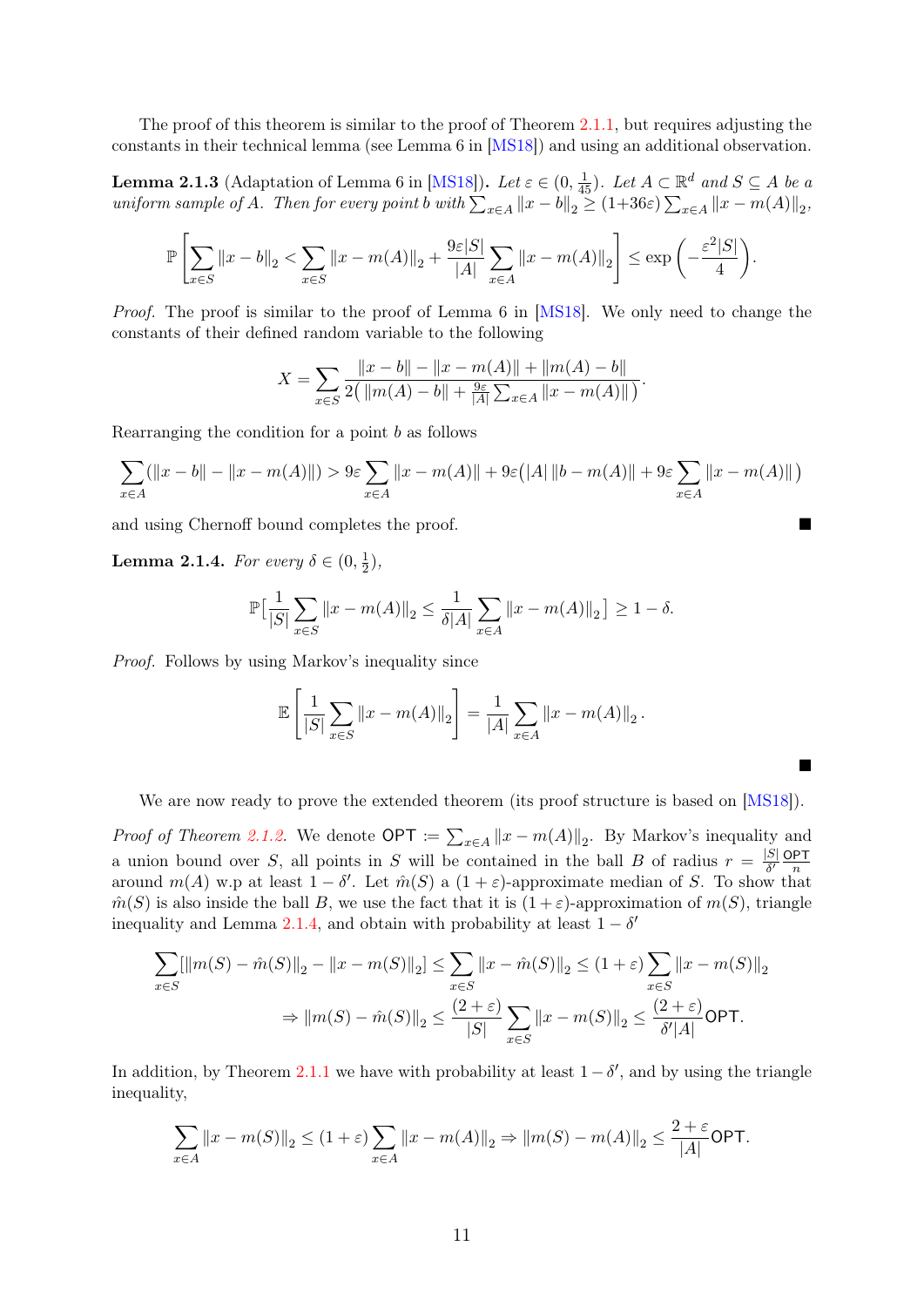Using triangle inequality and assuming  $|S| > \frac{1}{2\delta}$  $\frac{1}{2\delta'}$ , conclude that  $\hat{m}(S)$  is contained in B:

$$
\|\hat{m}(S) - m(A)\|_2 \le \|\hat{m}(S) - m(S)\|_2 + \|m(S) - m(A)\|_2 \le \frac{4\text{OPT}}{\delta'|A|} < \frac{8|S|\text{OPT}}{|A|}.
$$

Let C be an  $\varepsilon' = \varepsilon \frac{\text{OPT}}{|A|}$  $\frac{dP}{|A|}$  ball-cover of B (i.e. for every  $x \in B$ , there exists  $p \in C$  such that  $||x-p||_2 \leq \varepsilon'$ . It is known that  $|C| = O(3/\varepsilon)^d$ . Using union bound and setting  $|S| = c$ .  $d\varepsilon^{-2} \log \frac{d}{\varepsilon} \log \frac{1}{\delta'}$  for sufficiently large constant c, Lemma [2.1.3](#page-13-1) holds for every point  $b \in C$  with probability at least  $1 - \delta'$ . Assume this event happens. Let  $p \in C$  be the closest point in the ball-cover to  $\hat{m}(S)$ . We have by Lemma [2.1.4,](#page-13-0)

$$
\sum_{x \in S} ||x - p||_2 \le \sum_{x \in S} [||x - \hat{m}(S)||_2 + ||\hat{m}(S) - p||_2]
$$
  
\n
$$
\le (1 + \varepsilon) \sum_{x \in S} ||x - m(S)||_2 + |S|\varepsilon \frac{\text{OPT}}{|A|}
$$
  
\n
$$
\le \sum_{x \in S} ||x - m(A)||_2 + \varepsilon \frac{8|S|\text{OPT}}{|A|} + |S|\varepsilon \frac{\text{OPT}}{|A|}
$$
  
\n
$$
= \sum_{x \in S} ||x - m(A)||_2 + \varepsilon \frac{9|S|}{|A|} \sum_{x \in A} ||x - m(A)||_2.
$$

Now, by Lemma [2.1.3](#page-13-1) we have that  $\sum_{x \in A} ||x - c||_2 \le (1 + 36\varepsilon) \sum_{x \in A} ||x - m(A)||_2$ . Finally, using triangle inequality and union bound over all events mentioned above (where  $\delta' = \delta/4$ ), concludes the proof:

$$
\sum_{x \in A} ||x - \hat{m}(S)||_2 \le \sum_{x \in A} ||x - c||_2 + |A| ||c - \hat{m}(S)||_2 \le (1 + 37\varepsilon) \sum_{x \in A} ||x - m(A)||_2.
$$

 $\blacksquare$ 

#### Dimension-Independent Bound

The following theorem is the main result of this section, a weak  $(\varepsilon, 1)$ -coreset in  $\ell_2$  distance using only uniform sampling, and of size that is dimension-independent.

<span id="page-14-0"></span>**Theorem 2.1.5.** Let  $\varepsilon \in (0, \frac{1}{45})$  and  $\delta \in (0, \frac{1}{4})$  $\frac{1}{4}$ ). Consider the 1-median clustering problem with input set  $A \subset \mathbb{R}^d$  and a uniform sample  $S \subseteq A$  of size

$$
|S| = \max \left\{ \Omega \left( \varepsilon^{-4} \log^2 \left( \frac{1}{\varepsilon \delta} \right) \log \left( \varepsilon^{-3} \log \frac{1}{\varepsilon \delta} \right) \right), \frac{8}{\delta} \right\}.
$$

Then with probability at least  $1 - \delta$ , S is a weak  $(\varepsilon, 1)$ -coreset of A, i.e.,

$$
\sum_{x \in A} ||x - m(S)||_2 \in (1 \pm \varepsilon) \sum_{x \in A} ||x - m(A)||_2.
$$

Preserving Cost using Johnson-Lindenstrauss Transform. The following is a general definition for sub-gaussian dimension reduction, typically referred to as Johnson-Lindenstrauss (JL) transform.

<span id="page-14-1"></span>**Definition 2.1.6** (Sub-Gaussian Dimension Reduction [\[MMR19\]](#page-45-7)). Let  $\varepsilon, \delta \in (0, 1/2)$ . A family of random linear maps  $\mathcal{L}_{d,t} : \mathbb{R}^d \to \mathbb{R}^t$  is called *sub-gaussian dimension reduction* if for every  $d \geq 1$ , and all  $x \in \mathbb{R}^d$ , we have

$$
\mathbb{P}_{L \sim \mathcal{L}_{d,t}} \left[ \left\| Lx \right\|_2 \in (1 \pm \varepsilon) \cdot \left\| x \right\|_2 \right] \ge 1 - \delta
$$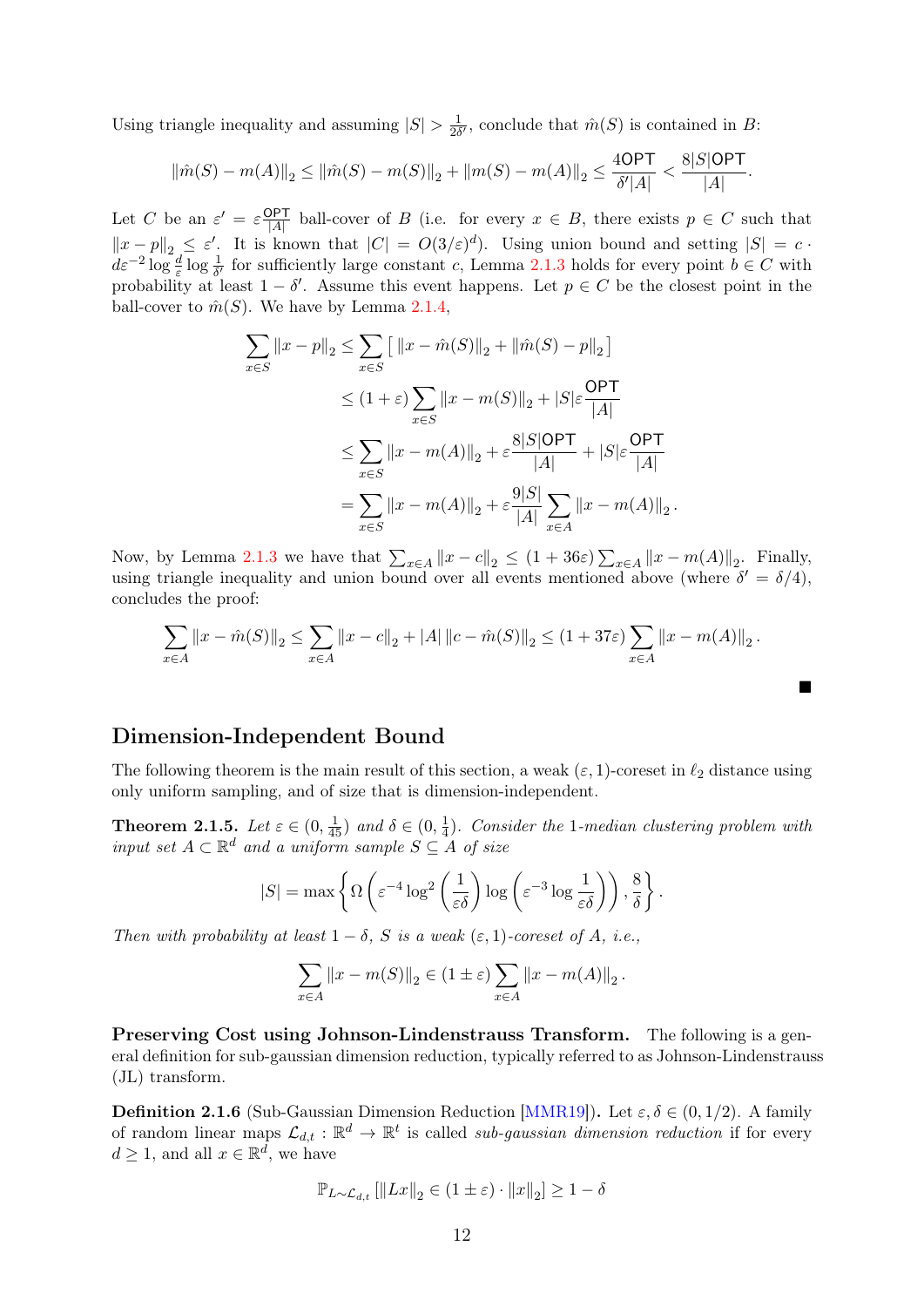where  $t = O\left(\frac{\log(1/\delta)}{\epsilon^2}\right)$  $\frac{(1/\delta)}{\varepsilon^2}$ . Also, for every unit vector  $x \in \mathbb{R}^d$  and every  $\Delta \geq 0$ , it holds,

$$
\mathbb{P}_{L\sim\mathcal{L}_{d,t}}\left[\|Lx\|_2\geq 1+\Delta\right]\leq \exp\left(-\Omega(\Delta^2 t)\right).
$$

A key step in our proof is a recent result by [\[MMR19\]](#page-45-7) that shows the above transforms with target dimension  $t = \tilde{O}(\varepsilon^{-2} \log k)$  preserves the cost of every partition to k subsets within  $(1+\varepsilon)$ factor.

<span id="page-15-0"></span>**Theorem 2.1.7** (Theorem 1.3 of [\[MMR19\]](#page-45-7)). Let  $\varepsilon, \delta \in (0, 1/4)$  and consider any family of random maps  $\mathcal{L}_{d,t} : \mathbb{R}^d \to \mathbb{R}^t$  that satisfy Definition [2.1.6.](#page-14-1) Then for every  $d \geq 1$ , and integer  $k \geq 1$  the following holds. For every finite  $A \subset \mathbb{R}^d$ ,

$$
\mathbb{P}_{L \sim \mathcal{L}_{d,t}}\left[\text{cost}(L(\mathcal{A})) \in (1 \pm \varepsilon)\text{cost}(\mathcal{A}) \text{ for all partitions } \mathcal{A} = (A_1, A_2, \dots, A_k) \text{ of } A\right] \ge 1 - \delta
$$
  
where  $t = O\left(\frac{\log(\frac{k}{\varepsilon \delta})}{\varepsilon^2}\right)$  and  $\text{cost}(\mathcal{A}) = \sum_{i=1}^k \min_{c_i \in \mathbb{R}^d} \sum_{x \in A_i} ||x - c_i||_2$ .

In [\[MMR19\]](#page-45-7) it is asserted that the constructions in [\[JL84,](#page-44-6) [DG03,](#page-43-13) [Ach03\]](#page-40-9) satisfy Definition [2.1.6,](#page-14-1) and thus apply to the above theorem, making it constructive. An important remark is that the cost of all possible partitions is preserved, and not the cost for all possible center sets. Using this theorem, we will mainly need the fact that the optimal clustering cost is preserved. In particular, for the case of  $k = 1$ , we have that the cost of the optimal median is preserved under these types of JL dimension reduction.

<span id="page-15-1"></span>Corollary 2.1.8. For a set  $A \subset \mathbb{R}^d$ , and using a JL transform L satisfying Definition [2.1.6,](#page-14-1) with target dimension  $t = O\left(\varepsilon^{-2} \log(\frac{1}{\varepsilon \delta})\right)$ , then with probability at least  $1 - \delta$ ,

$$
\sum_{x \in A} ||L(x) - m(L(A))||_2 \in (1 \pm \varepsilon) \sum_{x \in A} ||x - m(A)||_2.
$$

A valuable property of Theorem [2.1.7,](#page-15-0) is that the target dimension  $t$  is independent of the input dimension  $d$  and the number of input points  $n$ , especially when considering the original JL lemma [\[JL84\]](#page-44-6) that require target dimension  $O(\varepsilon^{-2} \log n)$ . Hence, another consequence of Theorem [2.1.7](#page-15-0) is that the sum of distances is preserved after a dimension reduction, while also saving the factor of  $\log n$  in the target dimension. Intuitively, we only care to preserve the value of the entire sum, and not all pairwise distances, which allows preserving the extra  $\log n$  factor.

<span id="page-15-3"></span>**Lemma 2.1.9.** Let L be a JL transform according to the conditions in Theorem [2.1.7](#page-15-0) with target dimension  $t = O(\varepsilon^{-2} \log(\frac{1}{\varepsilon \delta}))$ . Then, for every set  $A \subset \mathbb{R}^d$ , with probability at least  $1 - \delta$ ,

$$
\sum_{x \in A} ||L(x)||_2 \in (1 \pm \varepsilon) \sum_{x \in A} ||x||_2.
$$

Proof. This proof was suggested to us by Lingxiao Huang and is based on a reduction of A to a symmetric set so we can apply Theorem [2.1.7](#page-15-0) with  $k = 1$ . Let  $A \subset \mathbb{R}^d$ . Define  $A' =$  $A \cup \{-x \mid x \in A\}.$  Then:

$$
\sum_{x \in A'} ||x||_2 = 2 \sum_{x \in A} ||x||_2 , \sum_{x \in A'} ||L(x)||_2 = 2 \sum_{x \in A} ||L(x)||_2
$$

Therefore, it is equivalent to prove

<span id="page-15-2"></span>
$$
\sum_{x \in A'} \|L(x)\|_2 \in (1 \pm \varepsilon) \sum_{x \in A'} \|x\|_2.
$$
 (2.1)

For a symmetric multi-set A', where  $x \in A'$  implies  $-x \in A'$ , the optimal solution is the origin (the 0 vector) since it is the point that minimizes the distance to all pairs of points  $\{-x, x\}$ . In our case,  $m(A') = \mathbf{0} \in \mathbb{R}^d$  and  $m(L(A')) = \mathbf{0} \in \mathbb{R}^t$ , because both A' and  $L(A')$  are symmetric. Thus, by Corollary [2.1.8,](#page-15-1) with probability at least  $1 - \delta$ , Equation [\(2.1\)](#page-15-2) holds.

Remark. A different proof, that might be of independent interest, using sub-gaussian properties of the JL-transform, is given in Theorem [A.3.1.](#page-50-1) See Appendix [A](#page-47-0) for details and comparison.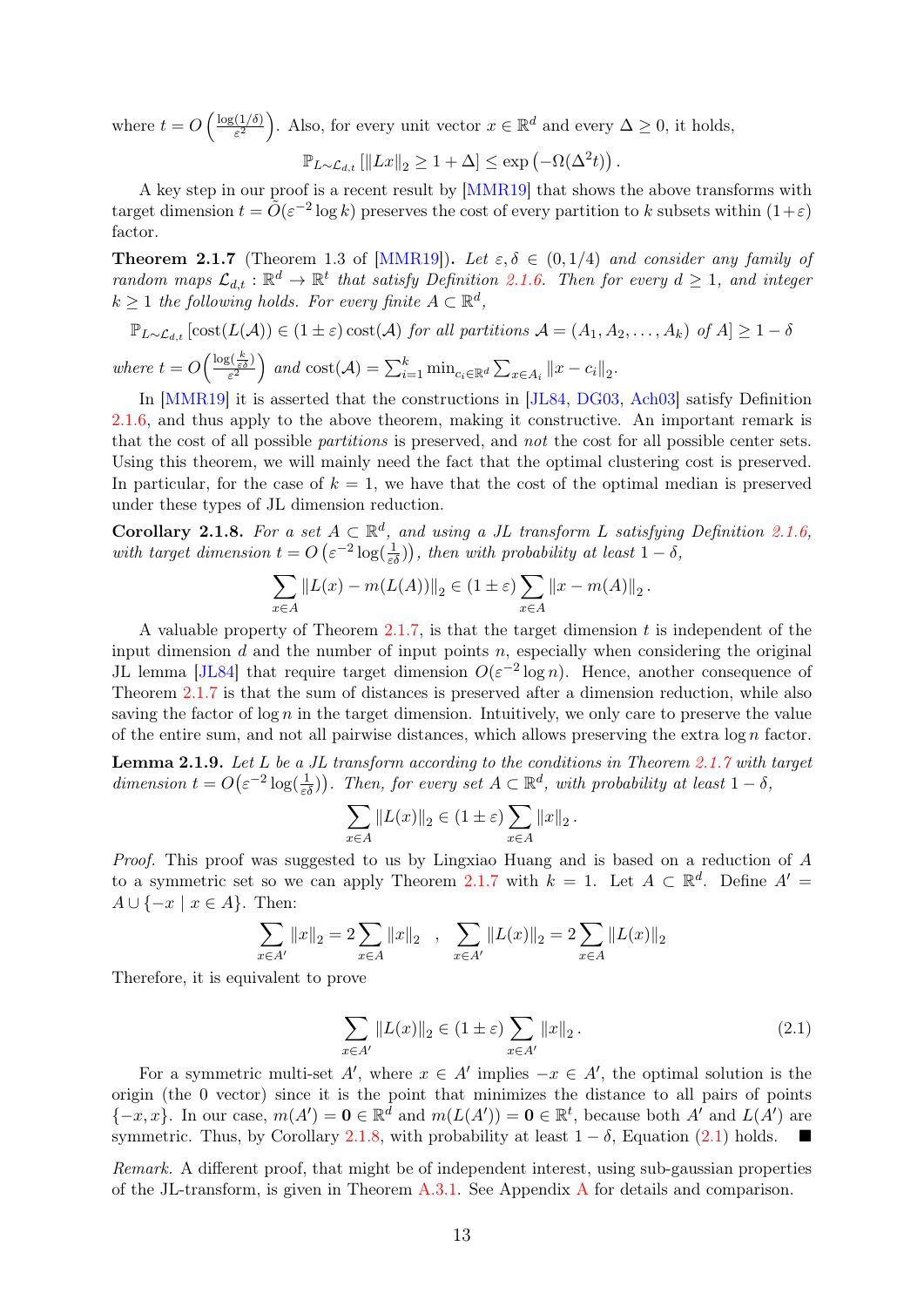Concluding the Proof of Theorem [2.1.5.](#page-14-0) The proof uses a dimension reduction  $L$ satisfying Definition [2.1.6.](#page-14-1) The reduction is used only for the sake of analysis in order to use the dimension-dependent weak  $(\varepsilon, 1)$ -coreset guarantee by Theorem [2.1.2](#page-12-3) in lower dimension. The following two additional lemmas that use the results previously mentioned are needed. The first lemma implies that  $L(m(A))$  is a  $(1 \pm \varepsilon)$ -approximate for the median of  $L(A)$ .

<span id="page-16-0"></span>Lemma 2.1.10. Consider a JL transform L that satisfies the conditions and result of Theorem [2.1.7.](#page-15-0) Then

$$
\sum_{y \in L(A)} \|y - L(m(A))\|_2 \in (1 \pm 3\varepsilon) \sum_{y \in L(A)} \|y - m(L(A))\|_2.
$$

Proof. First, by Corollary [2.1.8:](#page-15-1)

$$
\sum_{y \in L(A)} \|y - m(L(A))\|_2 \in (1 \pm \varepsilon) \sum_{x \in A} \|x - m(A)\|_2.
$$

On the other hand, by applying Lemma [2.1.9](#page-15-3) on the set A with respect to  $m(A)$ ,

$$
\sum_{x \in A} ||L(x) - L(m(A))||_2 \in (1 \pm \varepsilon) \sum_{x \in A} ||x - m(A)||_2.
$$

Conclude the lemma by combining both of the above inequalities.

The second lemma, shows that  $L(m(S))$  is an  $(1 \pm \varepsilon)$ -approximate for the median of  $L(A)$ .

<span id="page-16-1"></span>Lemma 2.1.11. Consider a JL transform L that satisfies the conditions and result of Theorem [2.1.7.](#page-15-0) Then:

$$
\sum_{x \in A} ||L(x) - L(m(S))||_2 \in (1 \pm O(\varepsilon)) \sum_{x \in A} ||L(x) - m(L(A))||_2
$$

*Proof.* By Lemma [2.1.10](#page-16-0) we have that  $L(m(S))$  can serve as  $\hat{m}(L(S))$ . Then, by applying Theorem [2.1.2](#page-12-3) with respect to the set  $L(S) \subseteq L(A)$ , we obtain:

$$
\sum_{x \in A} ||L(x) - L(m(S))||_2 \le (1 + O(\varepsilon)) \sum_{x \in A} ||L(x) - m(L(A))||_2
$$

 $\blacksquare$ 

 $\blacksquare$ 

*Proof of Theorem [2.1.5.](#page-14-0)* Let  $\delta' = \frac{\delta}{2}$  $\frac{\delta}{2}$ , pick  $t = c \varepsilon^{-2} \log(\frac{1}{\varepsilon \delta})$  for sufficiently large constant c and draw  $L \sim \mathcal{L}_{d,t}$  satisfying the conditions of Definition [2.1.6.](#page-14-1) Then, combining all of the above results and using union bound, we have that Theorem [2.1.2,](#page-12-3) Theorem [2.1.5](#page-14-0) and their corollaries hold. Thus, taking  $S$  of size,

$$
|S| = \max \left\{ \Omega \left( \varepsilon^{-2} t \log \frac{t}{\varepsilon} \right), \frac{8}{\delta} \right\} = \max \left\{ \Omega \left( \varepsilon^{-4} \log^2(\frac{1}{\varepsilon \delta}) \log(\varepsilon^{-3} \log \frac{1}{\varepsilon \delta}) \right), \frac{8}{\delta} \right\}
$$

that was computed by plugging t into the sample size specified by Theorem [2.1.2,](#page-12-3) suffices to obtain a probability of at least  $1 - \delta$  for the following to hold.

$$
\sum_{x \in A} ||x - m(S)||_2 \le (1 + \varepsilon) \sum_{x \in A} ||L(x) - L(m(S))||_2
$$
\nLemma 2.1.9  
\n
$$
\le (1 + O(\varepsilon)) \sum_{x \in A} ||L(x) - m(L(A))||_2
$$
\nLemma 2.1.11  
\n
$$
\le (1 + O(\varepsilon)) \sum_{x \in A} ||x - m(A)||_2.
$$
\nCorollary 2.1.8

Remark. We do not know whether the above theorem and proof technique can be extended to a  $(1 + \varepsilon)$ -approximation of  $m(S)$ . Currently, the difficulty lies in using Theorem [2.1.7,](#page-15-0) which require an optimal center for every partition.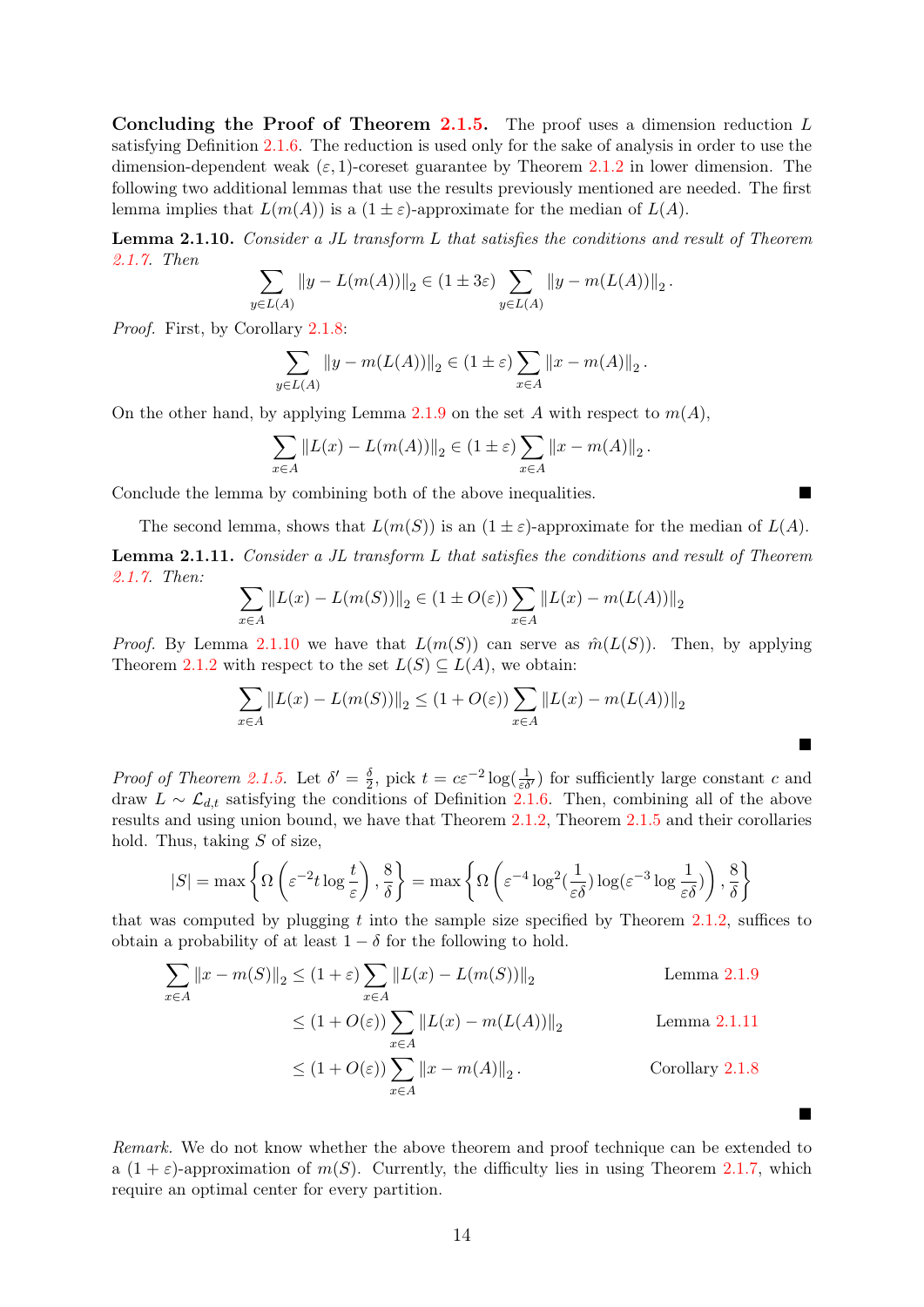### <span id="page-17-0"></span>2.2 Dimension-Independent Weak  $(\varepsilon, 1)$ -Coreset in  $\ell_1$

In this section, we obtain a weak  $(\varepsilon, 1)$ -coreset under the  $\ell_1$  distance using only uniform sampling of size  $O(\varepsilon^{-2} \log \varepsilon^{-1})$  (Theorem [2.2.9\)](#page-20-0). We emphasize that the size is independent of the number of points n and the dimension d. To prove it, we begin by showing a dimensiondependent weak  $(\varepsilon, 1)$ -coreset and then proceed to perform a finer-grained analysis to obtain a dimension-independent weak  $(\varepsilon, 1)$ -coreset. The analysis is based on considering each dimension independently, and dividing each dimension into geometrically decreasing size intervals. For each interval, we estimate the probability and approximation factor for the case that the median of the sample lands in that interval. To have a well-defined unique median, we assume for simplicity that n and s are odd numbers. This leads us to first show the following well known fact, that one can compute the 1-median under  $\ell_1$  distance efficiently, by considering each coordinate separately.

<span id="page-17-3"></span>Fact 2.2.1. The 1-median of a set of points  $A \subset \mathbb{R}^d$  in  $\ell_1$  is given by the median of the points in each coordinate separately.

Specifically, throughout this section, given  $A \subset \mathbb{R}^d$  equipped with the  $\ell_1$  distance, when we need to compute the 1-median of A, denoted by  $m(A)$ , we assume that in each coordinate  $i \in [d]$ , denoted by  $m(A)_i$ , we have median of the multiset  $A_i = \{x_i \mid x \in A\} \subset \mathbb{R}$  where  $x_i$  is the *i*'th entry of the point  $x$ , i.e.,

$$
m(A) = (\text{median}(A_1), \text{median}(A_2), \dots, \text{median}(A_d)).
$$

The proof works by changing the order of summation, and arguing that the median minimize the sum of absolute errors on each dimension separately. Additionally, we use the following definitions for numbers in R.

**Definition 2.2.2.** The *rank* of an element  $y \in A \subset \mathbb{R}$  is  $\text{rank}(y) = |\{x \in A : x \leq y\}|$ .

**Definition 2.2.3.** An  $\varepsilon$ -rank-approximate median of a set  $A \subset \mathbb{R}$  is a point  $y \in A$  s.t.

$$
rank(y) \in \left(\frac{n+1}{2} \pm \varepsilon n\right).
$$

#### Dimension-Dependent Bound

As a prerequisite to the main result of this section, we begin by showing a weak  $(\varepsilon, 1)$ -coreset in  $(\mathbb{R}^d, \ell_1)$  metric space, that will be constructed using uniform sampling, and has size which is dependent of the dimension d.

<span id="page-17-2"></span>**Theorem 2.2.4.** Let  $A \subset \mathbb{R}^d$  and  $\varepsilon \in (0, \frac{1}{10})$ . Let S be a sample multi-set of size  $s =$  $2\varepsilon^{-2}\log(8d)$  drawn independently and uniformly (with replacement) from A. Then with probability at least  $\frac{3}{4}$ , S is a weak  $(\varepsilon, 1)$ -coreset of A, i.e., for  $m(S) \in \mathbb{R}^d$  the 1-median of S,

$$
\sum_{x \in A} ||x - m(S)||_1 \le (1 + O(\varepsilon)) \sum_{x \in A} ||x - m(A)||_1.
$$

The analysis is based on the following three lemmas, in which we consider each dimension separately. Thus, we switch our focus to the 1-dimensional case of the real line, and temporarily use the notation of  $A \subset \mathbb{R}$  and  $S \subset A$  a uniform sample. The first lemma states the median of a uniform samples is an  $\varepsilon$ -rank-approximate.

<span id="page-17-1"></span>**Lemma 2.2.5.** Let  $A \subset \mathbb{R}$  a set of n real distinct numbers and  $\varepsilon \in (0, \frac{1}{10})$ . Let  $S \subseteq A$  be a uniform sample multiset of size  $s = 2\varepsilon^{-2} \log \frac{2}{\delta}$ . Then with probability at least  $1 - \delta$ ,  $m(S)$  is an  $\varepsilon$ -rank-approximate median of A.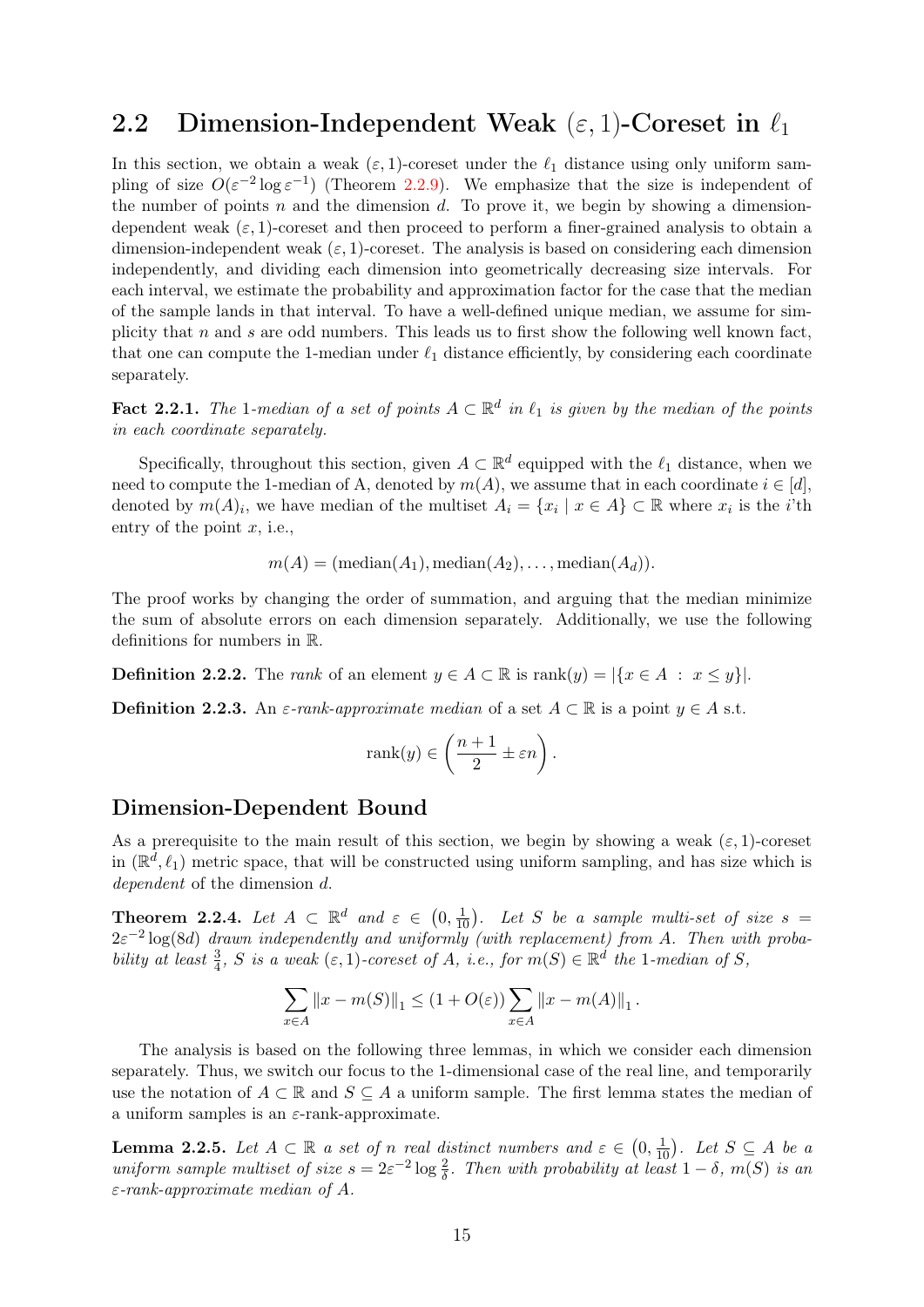Proof. The proof is based on [\[McG18\]](#page-45-6) and is repeated here for completeness. We begin by partitioning the set  $A$  into three disjoint sets using the rank:

$$
A_L = \left\{ x \in A : \text{rank}(x) \le \frac{n+1}{2} - \varepsilon n \right\}
$$
  

$$
A_M = \left\{ x \in A : \text{rank}(x) \in \left[ \frac{n+1}{2} \pm \varepsilon n \right] \right\}
$$
  

$$
A_U = \left\{ x \in A : \text{rank}(x) \ge \frac{n+1}{2} + \varepsilon n \right\}.
$$

Observe that  $m(S)$  is an  $\varepsilon$ -rank-approximate median of A if less than  $\frac{s}{2}$  points are sampled from *both*  $A_L$  and  $A_U$ , i.e., we require

$$
|A_L \cap S| < \frac{s}{2}
$$
 and  $|A_U \cap S| < \frac{s}{2}$ .

We show this holds with high probability for  $A_L$ , and the case for  $A_U$  follows symmetrically. Define the random variable  $X = \sum_{x \in S} \mathbb{1}[x \in A_L]$  as a sum of independent indicators. Notice that  $|A_L \cap S| \geq \frac{s}{2}$  if and only if  $X \geq \frac{s}{2}$ at  $|A_L \cap S| \ge \frac{s}{2}$  if and only if  $X \ge \frac{s}{2}$ . Also, by linearity of expectation,  $\mathbb{E}[X] = s \frac{\frac{n+1}{2} - \varepsilon n}{n} = \frac{1}{2} + \frac{1}{2} - \varepsilon$  $s\left(\frac{1}{2}+\frac{1}{2n}-\varepsilon\right).$ Using Hoeffding's inequality, and assuming  $\frac{1}{n} \leq \varepsilon$  and  $s = 2\varepsilon^{-2} \log \frac{2}{\delta}$  we have:

$$
\mathbb{P}\left[X \geq \frac{s}{2}\right] = \mathbb{P}\left[X - \mathbb{E}X \geq s \cdot \varepsilon - \frac{s}{2n}\right] \leq \mathbb{P}\left[X - \mathbb{E}X \geq \frac{s \cdot \varepsilon}{2}\right] \leq \exp\left(-\frac{1}{2}\varepsilon^2 s\right) \leq \frac{\delta}{2}.\tag{2.2}
$$

Overall, by union bound, we have that

$$
\mathbb{P}\Big[ |A_L \cap S| < \frac{s}{2} \wedge |A_U \cap S| < \frac{s}{2} \Big] \geq 1 - \delta.
$$

<span id="page-18-1"></span>П

The second lemma shows that for every point in  $A$ , it is possible to upper bound the difference between the cost of using that point to the cost of using the median, by associating the difference in ranks and distance between the point and the median.

<span id="page-18-0"></span>**Lemma 2.2.6.** For every point  $y \in A \subset \mathbb{R}$  it holds that,

$$
\sum_{x \in A} [(x - y) - |x - m(A)|] \le 2 |\text{rank}(y) - \text{rank}(m(A))| \cdot |y - m(A)|.
$$

Proof. The proof is inspired by the proof of Lemma [2.2.5,](#page-17-1) defining three different sets. Let  $y \in A$ . Assume that  $\text{rank}(y) \neq \text{rank}(m(A))$ , (otherwise both sides are equal to zero). Assume  $y < m(A)$ , and the other direction follows symmetrically. Define:

$$
A_L = \{x \in A : \operatorname{rank}(x) \le \operatorname{rank}(y)\}
$$
  
\n
$$
A_M = \{x \in A : \operatorname{rank}(y) < \operatorname{rank}(x) \le \operatorname{rank}(m(A))\}
$$
  
\n
$$
A_U = \{x \in A : \operatorname{rank}(m(A)) < \operatorname{rank}(x)\}
$$

Clearly, by definition,

$$
|A_L| = \text{rank}(y) , |A_U| = n - \text{rank}(m(A)) , |A_M| = \text{rank}(m(A)) - \text{rank}(y).
$$

Now, depending on which set  $x \in A$  is in, we have the following cases:

• If  $x \in A_L$ , then  $|x - y| - |x - m(A)| = -|y - m(A)|$ .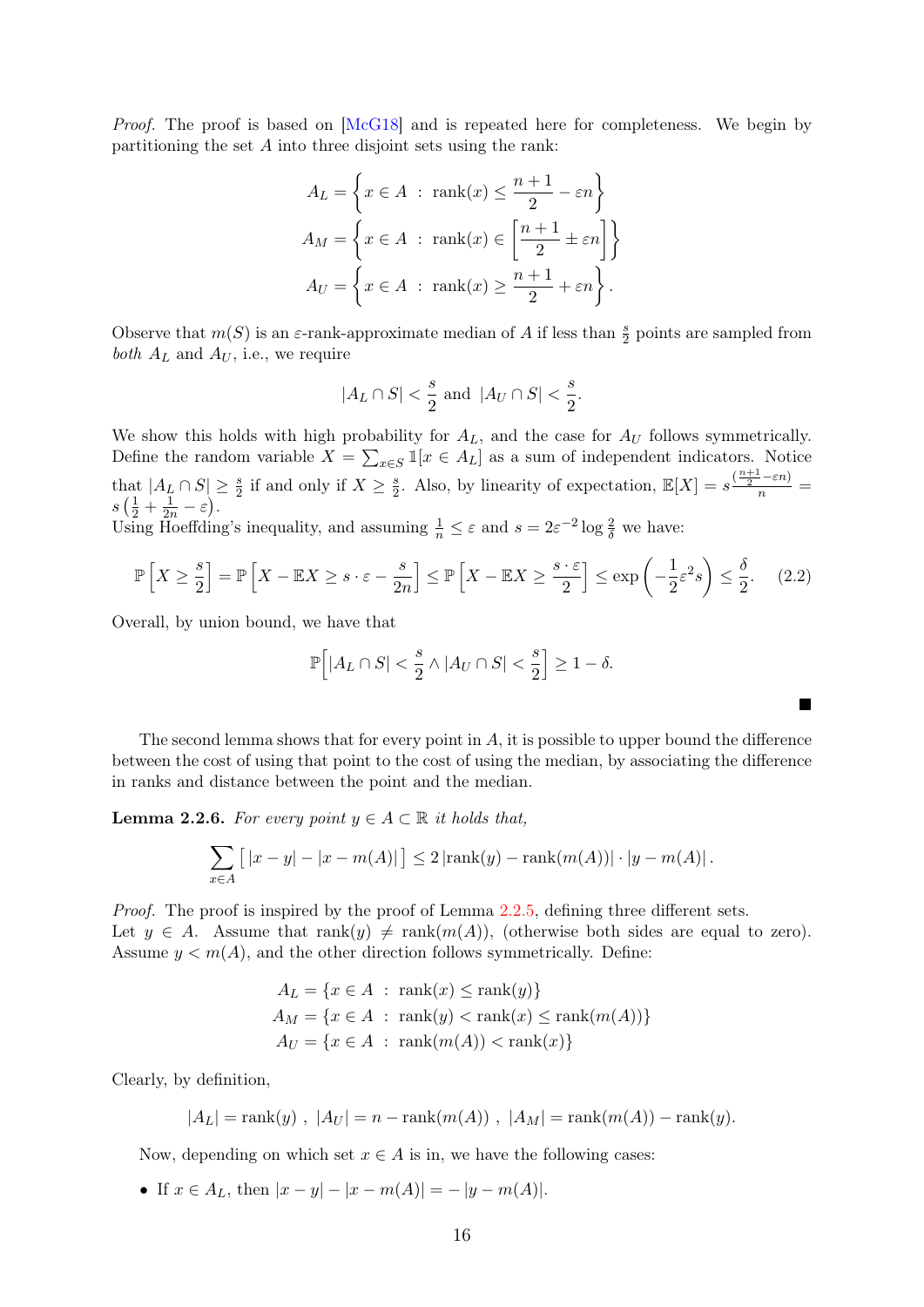- If  $x \in A_U$ , then  $|x y| |x m(A)| = |y m(A)|$ .
- If  $x \in A_M$ , then by triangle inequality,  $|x y| |x m(A)| \le |y m(A)|$ .

Using the first two items and the fact that

$$
|A_U| - |A_L| = n - \operatorname{rank}(m(A)) - \operatorname{rank}(y) \le \operatorname{rank}(m(A)) - \operatorname{rank}(y),
$$

we obtain,

$$
\sum_{x \in A_L \cup A_U} [|x - y| - |x - m(A)|] = (\text{rank}(m(A)) - \text{rank}(y)) |m(A) - y|.
$$

The last item implies that

$$
\sum_{x \in A_M} [|x - y| - |x - m(A)|] \leq (\text{rank}(m(A)) - \text{rank}(y)) \cdot |y - m(A)|.
$$

Overall, using the symmetric case of  $y > m(A)$ , we have

$$
\sum_{x \in A} [|x - y| - |x - m(A)|] = \sum_{x \in A_L \cup A_U} [|x - y| - |x - m(A)|]
$$
  
+ 
$$
\sum_{x \in A_M} [|x - y| - |x - m(A)|]
$$
  

$$
\leq 2 |\text{rank}(y) - \text{rank}(m(A))| \cdot |y - m(A)|.
$$

Continue to follow notation on the 1-dimensional real line, and denote by  $\mathsf{OPT}_1 := \sum_{x \in A} |x - m(A)|$ , and  $\mathsf{ALG}_1 := \sum_{x \in A} |x - m(S)|$ . Now, we relate a difference in the rank to an approximation factor of the objective cost.

 $\blacksquare$ 

 $\blacksquare$ 

<span id="page-19-0"></span>**Lemma 2.2.7.** Let  $y \in A \subset \mathbb{R}$  and  $\frac{1}{n} \le a < \frac{1}{2}$  s.t.  $|\text{rank}(m(A)) - \text{rank}(y)| \le (\frac{n+1}{2} - an)$ . Then, 1

$$
\sum_{x \in A} |x - y| \le \frac{1 - a + \frac{1}{2n}}{a - \frac{1}{2n}} \text{OPT}_1.
$$

Proof. Applying Lemma [2.2.6](#page-18-0) and triangle inequality, we have,

$$
\sum_{x \in A} |x - y| \le 2 |\text{rank}(y) - \text{rank}(m(A))| \cdot |y - m(A)| + \text{OPT}_1
$$
  
\n
$$
\le 2(\frac{1}{2} + \frac{1}{2n} - a)n |y - m(A)| + \text{OPT}_1
$$
  
\n
$$
\le (1 + \frac{1}{n} - 2a)(\sum_{x \in A} |x - y| + \text{OPT}_1) + \text{OPT}_1.
$$

Rearranging to obtain,

$$
\sum_{x \in A} |x - y| \le \frac{1 - a + \frac{1}{2n}}{a - \frac{1}{2n}} \text{OPT}_1.
$$

<span id="page-19-1"></span>**Corollary 2.2.8.** If y is an  $\varepsilon$ -rank-approximate median, for  $\varepsilon \in (0, \frac{1}{10})$ , then,

$$
\sum_{x \in A} |x - y| \le (1 + 5\varepsilon) \text{OPT}_1.
$$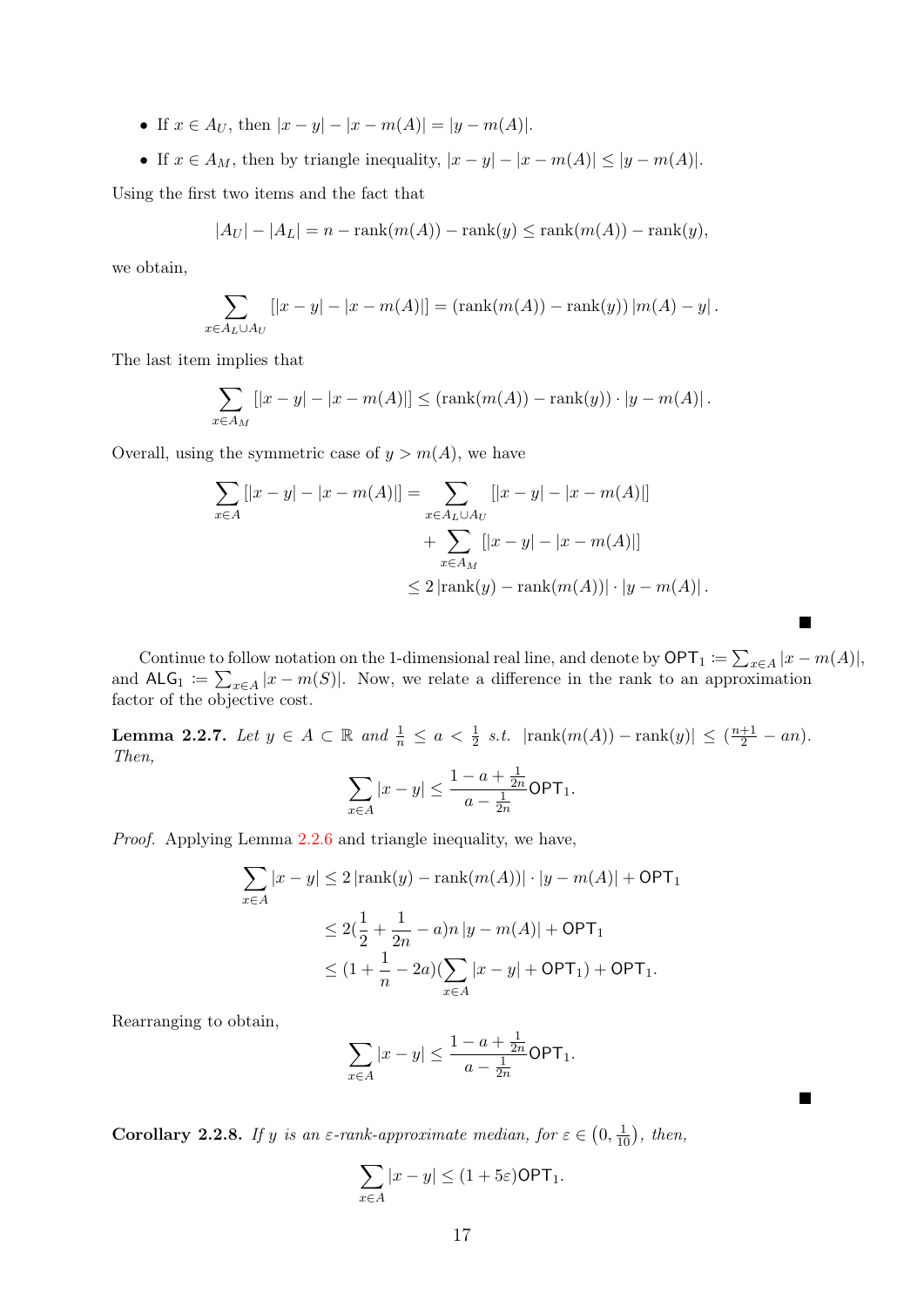*Proof.* By definition, since y is an  $\varepsilon$ -rank-approximate median then  $|\text{rank}(y) - \text{rank}(m(A))| \le$ *εn*. To use Lemma [2.2.7,](#page-19-0) we notice that  $an = (\frac{n+1}{2} - \varepsilon n)$  and thus  $a = (\frac{1}{2} + \frac{1}{n} - \varepsilon)$ . Plugging in the formula provide the required result.

To complete the proof, we return to  $\mathbb{R}^d$ , again writing  $S \subseteq A \subset \mathbb{R}^d$ .

Proof of Theorem [2.2.4.](#page-17-2) Using Lemma [2.2.1](#page-17-3) we know we can find the median of each coordinate separately. Using Lemma [2.2.5](#page-17-1) with  $\delta = 1/4d$ , we obtain a sample size of  $s = 2\varepsilon^{-2} \log 8d$ . Then, using union bound over all  $d$  coordinates, we have that with probability at least  $3/4$ , for every coordinate  $i \in [d]$ ,  $m(S)_i$  is an  $\varepsilon$ -rank-approximate median of  $A_i$ . Then, if we assume this event happens, we have by Corollary [2.2.8](#page-19-1) that all coordinates are  $(1 + 5\varepsilon)$ -approximation and thus in total also  $m(S)$ .

$$
\sum_{x \in A} ||x - m(S)||_1 = \sum_{x \in A} \sum_{i=1}^d |x_i - m(S)_i| = \sum_{i=1}^d \sum_{x \in A} |x_i - m(S)_i|
$$
  

$$
\leq \sum_{i=1}^d (1 + 5\varepsilon) \sum_{x \in A} |x_i - m(A)_i| = (1 + 5\varepsilon) \sum_{x \in A} ||x - m(A)||_1.
$$

 $\blacksquare$ 

We remark that the above lemmas and approach will also be useful now when we extend to the dimension-independent case.

#### Dimension-Independent Bound

Now, the main theorem of this section is a weak  $(\varepsilon, 1)$ -coreset under the  $\ell_1$  distance, with dimension-independent size which is obtained using uniform sampling.

<span id="page-20-0"></span>**Theorem 2.2.9.** Let  $A \subset \mathbb{R}^d$  and  $\varepsilon \in (0, \frac{1}{10})$ . Let S be a sample multi-set of size  $s = 18\frac{1}{\varepsilon^2} \log \frac{1}{\varepsilon}$ **EXECUTE: EXECUTE:**  $\sum_{k=1}^{\infty} \log \frac{1}{k}$  and  $\sum_{k=1}^{\infty} \log \frac{1}{k}$  (with replacements) from A. Then with probability at least  $\frac{3}{4}$ , S is a weak  $(\varepsilon, 1)$ -coreset of A, i.e., for  $m(S) \in \mathbb{R}^d$  the 1-median of S,

$$
\sum_{x \in A} ||x - m(S)||_1 \le (1 + O(\varepsilon)) \sum_{x \in A} ||x - m(A)||_1.
$$

The analysis is again based on proving general results in one dimension, and in the end we sum over all of the coordinates. Given a uniform sample  $S \subseteq A \subset \mathbb{R}$ , and its median  $m(S)$ , we divide the set of possible ranks of  $m(S)$  (with respect to A) into geometrically decreasing size intervals depending on their distance from  $rank(m(A))$ . For each interval, we compute the probability that  $m(S)$  lands in the interval, and the approximation factor in such case. These are quantified in the following lemmas.

<span id="page-20-1"></span>**Lemma 2.2.10.** Let a, b be two real numbers s.t.  $\frac{1}{n} \leq a < b < \frac{1}{2} + \frac{1}{2n}$  $\frac{1}{2n}$ . Let  $I = [an, bn]$  be their corresponding interval (to the left of the rank $(m(A))$ ). If a multiset  $S \subseteq A \subset \mathbb{R}$  is drawn uniformly at random, then,

$$
\mathbb{P}[\text{rank}(m(S)) \in I] \le b^{|S|/2} 2^{|S|} = (4b)^{\frac{|S|}{2}}.
$$

*Proof.* Denote by  $B \sim \text{Binom}(|S|, b)$  and use direct computation using the binomial cumulative distribution function,

$$
\mathbb{P}\left[\text{rank}(m(S)) \in I\right] \le \mathbb{P}\left[\text{rank}(m(S)) \le bn\right] \le \mathbb{P}\left[B \ge \frac{|S|}{2}\right]
$$

$$
\le \sum_{r=\frac{|S|+1}{2}}^{|S|} { |S| \choose r} b^r (1-b)^{|S|-r} \le b^{|S|/2} \cdot 2^{|S|}.
$$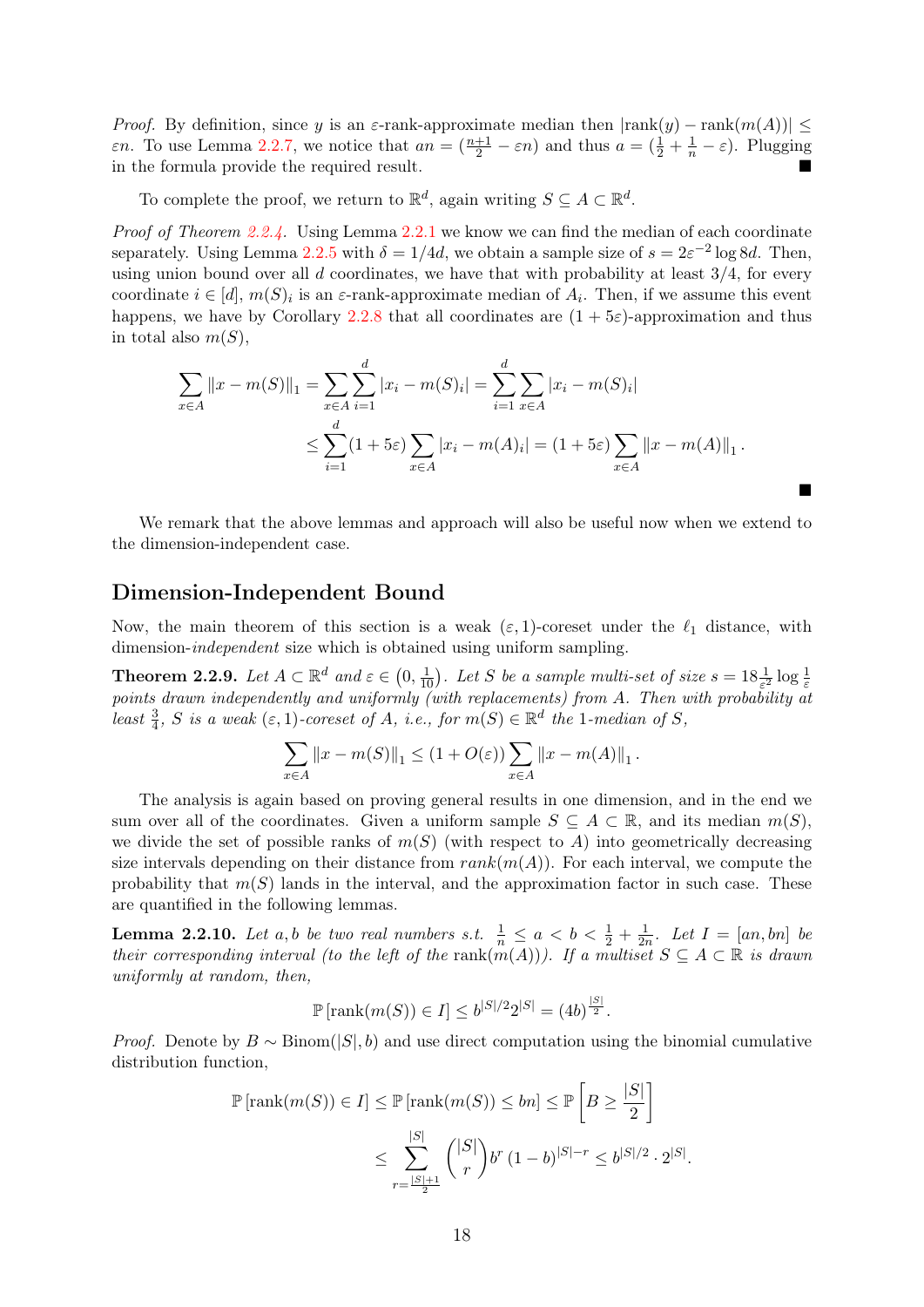Now, assuming  $\varepsilon \leq 0.1 < \frac{3}{8} + \frac{1}{2n}$  $\frac{1}{2n}$ , we define the following intervals to cover [1, *n*].

**Definition 2.2.11** (Covering Intervals). Let  $\varepsilon \leq 0.1$ . The following intervals are called *covering* intervals of  $[1, n]$ .

п

п

1.  $I^M = \left[\frac{n+1}{2} - \varepsilon n, \frac{n+1}{2} + \varepsilon n\right]$ .

2. 
$$
I^L = \left[\frac{n}{2^3}, \frac{n+1}{2} - \varepsilon n\right]
$$
 and  $I^R = \left[\frac{n+1}{2} + \varepsilon n, n - \frac{n}{2^3} + 1\right]$ .

3. For every integer  $\lambda \in [3, \log n - 1]$ , write

$$
I_\lambda=I_\lambda^L\cup I_\lambda^R=[\frac{n}{2^{\lambda+1}},\frac{n}{2^{\lambda}}]\cup[n-\frac{n}{2^{\lambda}}+1,n-\frac{n}{2^{\lambda+1}}+1].
$$

Remark. The endpoints of the intervals might not be integral, but it should not matter for the analysis as long as the union of all intervals cover  $[1, n]$ .

Again, we denote by  $\mathsf{OPT}_1 := \sum_{x \in A} |x - m(A)|$ , and  $\mathsf{ALG}_1 := \sum_{x \in A} |x - m(S)|$ . For the following results, we consider points with rank smaller than  $\frac{n+1}{2}$ . Analogues results can be proven symmetrically for the rest of the points with rank larger than  $\frac{n+1}{2}$ .

<span id="page-21-0"></span>**Corollary 2.2.12.** For the covering intervals, if  $\text{rank}(m(S)) \in I^L_\lambda$ , then  $\text{ALG}_1 \leq 2^{\lambda+3} \text{OPT}_1$ .

*Proof.* Let  $\lambda$  be an integer in [3,  $\log n - 1$ ]. Notice that if  $\text{rank}(m(S)) \in I_{\lambda}^{L}$ , then

$$
|\text{rank}(m(S)) - \text{rank}(m(A))| \leq (\frac{n+1}{2} - \frac{n}{2^{\lambda+1}}).
$$

Thus, taking  $a = \frac{1}{2\lambda^2}$  $\frac{1}{2^{\lambda+1}}$  for Lemma [2.2.7](#page-19-0) concludes the proof by bounding the approximation factor as follows,

$$
\frac{1 - \frac{1}{2^{\lambda+1}} + \frac{1}{2n}}{\frac{1}{2^{\lambda+1}} - \frac{1}{2n}} = \frac{2^{\lambda+1} - 1 + \frac{2^{\lambda}}{n}}{1 - \frac{2^{\lambda}}{n}} \le \frac{2^{\lambda} (2 + \frac{1}{n})}{0.5} \le 2^{\lambda+3}.
$$

Additionally, we will need the following technical lemma.

<span id="page-21-1"></span>**Lemma 2.2.13.** For  $|S| \ge 2 \log \frac{1}{\varepsilon} + 18$ , and  $\lambda \ge 3$ , it holds,  $2^{\lambda+3} \cdot \left(\frac{1}{2^{\lambda+3}}\right)$  $\frac{1}{2^{\lambda-2}}\big)^{|S|/2} \leq \frac{1}{2^{\lambda}}$  $rac{1}{2^{\lambda}}\varepsilon$ 

*Proof.* One can write using  $|S| = 2 \log \frac{1}{\varepsilon} + 18$ ,

$$
\left(\frac{1}{2^{\lambda-2}}\right)^{|S|/2} = \left(\frac{1}{2^{\lambda-2}}\right)^5 \left(\frac{1}{2^{\lambda-2}}\right)^3 \left(\frac{1}{2^{\lambda-2}}\right)^{\log \varepsilon^{-1}} \le \frac{1}{2^{\lambda+3}} \cdot \frac{1}{2^\lambda} \left(\frac{1}{2}\right)^{\log \varepsilon^{-1}} \le \frac{1}{2^{\lambda+3}} \cdot \frac{1}{2^\lambda} \cdot \varepsilon
$$

Multiplying by  $2^{\lambda+3}$  concludes the proof.

<span id="page-21-2"></span>**Lemma 2.2.14.** For every multiset  $S \subset A$  of real numbers, drawn uniformly at random of size  $|S| = 18\varepsilon^{-2} \log \varepsilon^{-1}$ , it holds,

$$
\mathbb{E}\left[\mathsf{ALG}_1\right] \leq (1 + O(\varepsilon))\mathsf{OPT}_1.
$$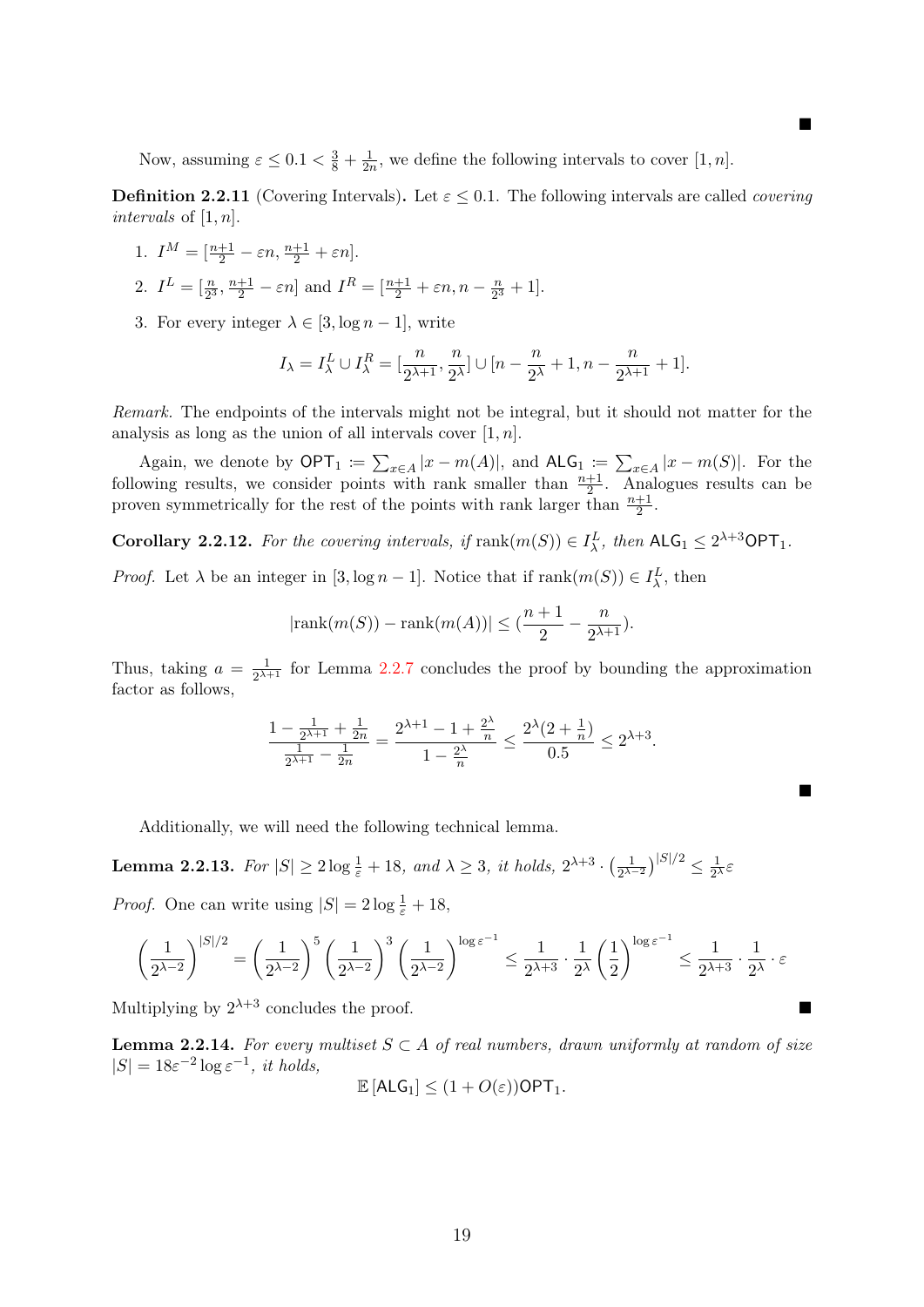*Proof.* Dividing the possible options for  $rank(m(S))$  according to the above covering intervals and using the law of total expectation with symmetry w.r.t to the median rank  $\frac{n+1}{2}$ , we have,

$$
\mathbb{E}[\mathsf{ALG}_1] \leq \mathbb{E}[\mathsf{ALG}_1 \mid \operatorname{rank}(m(S)) \in I^M] \cdot \mathbb{P}[\operatorname{rank}(m(S)) \in I^M] + 2\mathbb{E}[\mathsf{ALG}_1 \mid \operatorname{rank}(m(S)) \in I^L] \cdot \mathbb{P}[\operatorname{rank}(m(S)) \in I^L] + 2\sum_{\lambda=3}^{\log n-1} \mathbb{E}[\mathsf{ALG}_1 \mid \operatorname{rank}(m(S)) \in I^L_{\lambda}] \cdot \mathbb{P}[\operatorname{rank}(m(S)) \in I^L_{\lambda}].
$$

The first term can be bounded by using Lemma [2.2.7,](#page-19-0)

$$
\mathbb{E} [\mathsf{ALG}_1 | \operatorname{rank}(m(S)) \in I_M] \cdot \mathbb{P} [\operatorname{rank}(m(S)) \in I_M] \leq (1 + 5\varepsilon) \mathsf{OPT}_1.
$$

Bounding the second term follows by using Lemma [2.2.7](#page-19-0) with  $a = \frac{1}{2}$  $\frac{1}{2^3}$  for the expectation term, and using Equation [\(2.2\)](#page-18-1) for the probability,

$$
2\mathbb{E}\left[\mathsf{ALG}_1\right]\operatorname{rank}(m(S)) \in I_L\right] \cdot \mathbb{P}\left[\operatorname{rank}(m(S)) \in I_L\right] \leq 32\mathsf{OPT}_1 \cdot \varepsilon.
$$

To bound the third term, we use Corollary [2.2.12](#page-21-0) and Lemma [2.2.10](#page-20-1) with  $b = \frac{1}{2}$  $\frac{1}{2^{\lambda}}$ 

$$
2\sum_{\lambda=3}^{\log n-1} \mathbb{E}\left[\mathsf{ALG}_1 | \operatorname{rank}(m(S)) \in I_{\lambda}^L \right] \cdot \mathbb{P}\left[\operatorname{rank}(m(S)) \in I_{\lambda}^L \right] \leq 2\sum_{\lambda=3}^{\log n-1} 2^{\lambda+3}\mathsf{OPT}_1 \cdot \left(\frac{1}{2^{\lambda-2}}\right)^{|S|/2}.
$$

Since  $|S| = 18\varepsilon^{-2} \log \varepsilon^{-1} > 2 \log \varepsilon^{-1} + 18$  for small enough  $\varepsilon$ , then by Lemma 2.2.[13](#page-21-1) each summand is at most  $\frac{1}{2^{\lambda}} \varepsilon$ OPT<sub>1</sub>, and their sum is bounded by  $4\varepsilon$ OPT<sub>1</sub>. Overall,

$$
\mathbb{E}\left[\mathsf{ALG}_1\right] \le (1+5\varepsilon)\mathsf{OPT}_1 + 32\varepsilon\mathsf{OPT}_1 + 4\varepsilon\mathsf{OPT}_1 \le (1+41\varepsilon)\mathsf{OPT}_1.
$$

 $\blacksquare$ 

Finally, to conclude the proof of the main theorem, we switch back to  $\mathbb{R}^d$ . The 1-dimensional values of the *i*'th coordinate are denoted by  $\mathsf{ALG}^{(i)} := \sum_{x \in A_i} |x - m(S)|_1$  and  $\mathsf{OPT}^{(i)}$  $\sum$ :=  $_{x\in A_i}|x-m(A)|_1$ . Hence, we can write the values of the d-dimensional case with OPT :=  $\sum_{i=1}^d \mathsf{OPT}^{(i)}$ , and  $\mathsf{ALG} \coloneqq \sum_{i=1}^d \mathsf{ALG}^{(i)}$ .

*Proof of Theorem [2.2.9.](#page-20-0)* Let  $A \subset \mathbb{R}^d$ . Using linearity of expectation with Lemma [2.2.14,](#page-21-2) we obtain,

$$
\mathbb{E}\left[\mathsf{ALG}\right] = \sum_{i=1}^d \mathbb{E}\left[\mathsf{ALG}^{(i)}\right] \le \sum_{i=1}^d (1 + \underbrace{41\varepsilon}_{=: \varepsilon'})\mathsf{OPT}^{(i)} = (1 + \varepsilon')\mathsf{OPT}.
$$

Now, given  $t \geq 1$ , we have by Markov inequality,

$$
\mathbb{P}[\text{ALG} \ge (1 + t\varepsilon')\text{OPT}] = \mathbb{P}\left[\text{ALG} - \text{OPT} \ge t\varepsilon'\text{OPT}\right] \\
\le \frac{\mathbb{E}\left[\text{ALG} - \text{OPT}\right]}{t\varepsilon'\text{OPT}} \le \frac{\varepsilon'\text{OPT}}{t\varepsilon'\text{OPT}} = \frac{1}{t}.
$$

Conclude, by choosing  $t = 4$ , that with probability at least  $\frac{3}{4}$ ,

$$
\sum_{x \in A} ||x - m(S)||_1 \le (1 + 4\varepsilon') \text{OPT}.
$$

Remark (Amplification). It is possible to perform a "median-trick" to amplify the constant success probability to at least  $1-\delta$  probability. It is performed by sampling  $q = \log 1/\delta$  independent uniform samples  $S_1, \ldots, S_q \subseteq A$ , and then choosing the sample  $S_j$ , s.t.  $\cot(A, m(S_j))$  is the median objective score with respect to all other samples.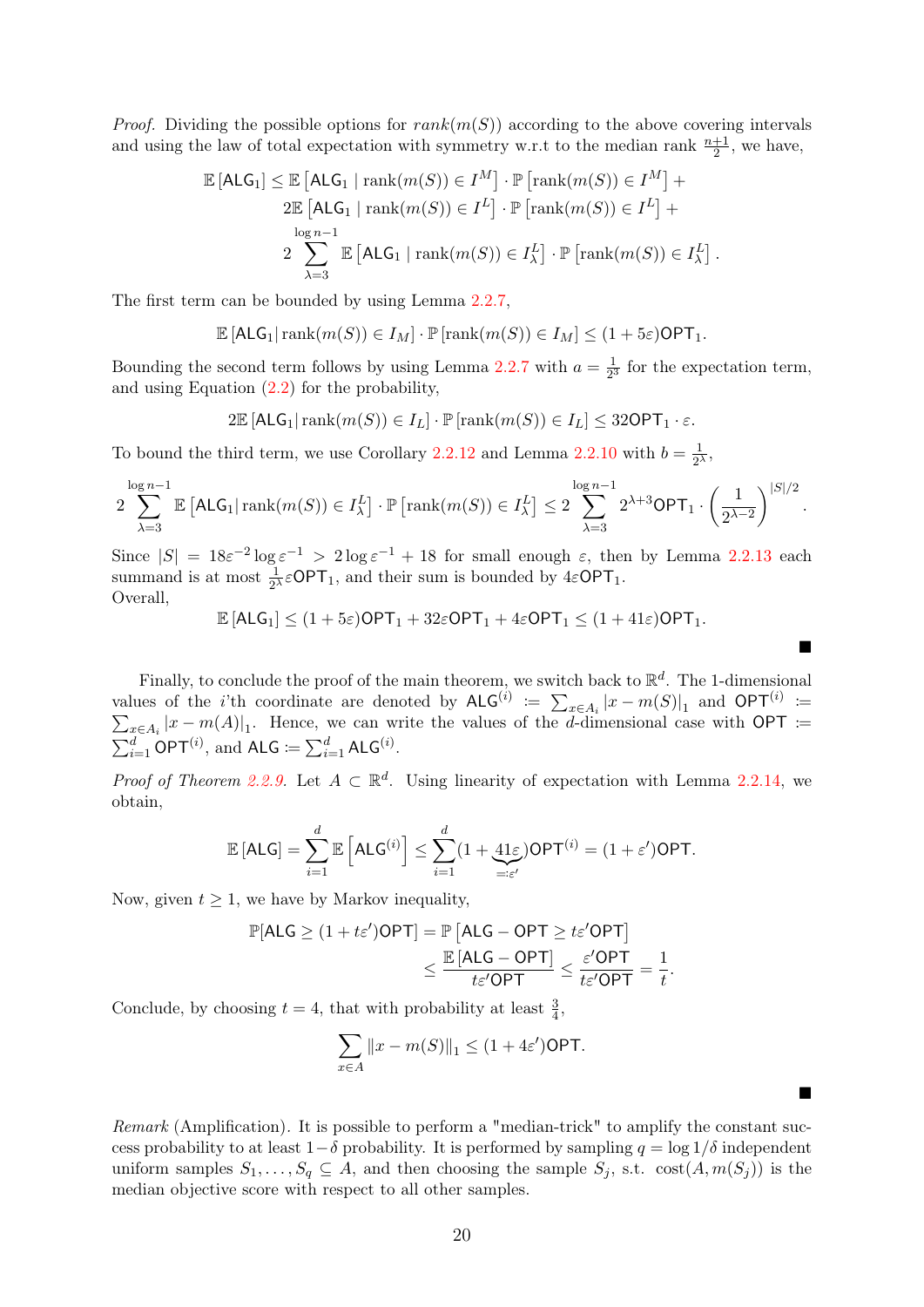#### <span id="page-23-0"></span>2.3 Weak  $(\varepsilon, 2)$ -Coreset for Separable Instance

This section considers a set  $A \subset \mathbb{R}^d$  of size n under either  $\ell_2$  or  $\ell_1$  distance. The main result of this section (Theorem [2.3.1\)](#page-23-1) is a weak  $(\varepsilon, k)$ -coreset for  $k = 2$  with dimension-independent size. Construction is again performed by using only uniform sampling, and assuming the instance satisfies the  $\alpha$ -center proximity (Definition [1.1.2\)](#page-7-0) and  $\eta$ -balanced (Definition [1.1.3\)](#page-7-1) conditions. The analysis will use the results from previous sections ( $2.1, 2.2$  $2.1, 2.2$ ). Denote by  $s_1, s_2$  the sizes of a weak  $(\varepsilon, 1)$ -coreset obtained by uniform sampling in either  $\ell_1$  or  $\ell_2$  respectively (specified by Theorems [2.1.5](#page-14-0) , 2.2.9), when using a failure probability of  $\delta = \frac{1}{8l}$  $\frac{1}{8k}$ . Specifically, for  $p \in \{1, 2\}$ ,

$$
s_p = \begin{cases} O\left(\frac{1}{\varepsilon^2} \log \frac{1}{\varepsilon} \log k\right) & p = 1 \\ O\left(\max\left\{\varepsilon^{-4} \log^2 \left(\varepsilon^{-1} k\right) \log \left(\varepsilon^{-3} \log \left(\varepsilon^{-1} k\right)\right), k\right\}\right) & p = 2 \end{cases}.
$$

The most relevant weak  $(\varepsilon, k)$ -coreset construction that we are aware of, with a slightly different definition, is due to [\[FMS07\]](#page-43-3). There, the algorithm performs uniform sampling in a small ring around approximate centers, and importance sampling of points farther away from the approximate centers. In our approach, we consider inputs that satisfies two additional intertwined conditions, and each sample is chosen uniformly at random, without the need for computing approximate centers beforehand.

- 1. Balanced optimal clusters. The input instance A satisfy the  $\eta$ -balanced optimal property (Definition [1.1.3\)](#page-7-1). That is, for  $k = 2$ , and every optimal clustering  $A_1^*, A_2^*$ , each optimal cluster has size at least  $\eta \frac{n}{2}$  $\frac{n}{2}$ , for some  $\eta \in (0,1]$ .
- 2. Separable optimal clusters: For  $k = 2$ , the input instance satisfy the  $\alpha$ -center proximity property (Definition [1.1.2\)](#page-7-0), for  $\alpha \geq \frac{9k}{\eta} + 5$ .

We emphasize that the definitions require that *every* optimal solution is balanced and separable. Additionally, the balanced clusters condition is similar to the assumption used [\[MOP04\]](#page-45-1). In short, they showed [\[MOP04,](#page-45-1) Section 7] that if we do not have a lower bound on the smallest optimal cluster, then the probability of uniformly sampling points from the small optimal cluster is also very small. Thus, the structure of that clusters is not captured, and it might result in large contribution to the cost if the inter-cluster distance is large.

We are now ready to state the following main result of this section.

<span id="page-23-1"></span>**Theorem 2.3.1.** Let  $A \subseteq \mathbb{R}^d$  in  $(\mathbb{R}^d, \ell_p)$  for  $p \in \{1, 2\}$ , let  $k = 2$ , and let  $A_1^*, A_2^*$  be any two optimal clusters. Assume A satisfies the  $\eta$ -balanced optimal clusters for  $\eta \in (0,1]$  and  $\alpha$ -center proximity for  $\alpha \geq \frac{9k}{\eta} + 5$ . Then, a uniform sample multiset  $S \subseteq A$  of size  $s = 27k \log(16k) \frac{1}{\eta}$  $\frac{1}{\eta} s_p$ is a weak  $(\varepsilon, 2)$ -coreset with probability at least  $\frac{3}{4}$ , i.e., for every optimal 2-median solution  ${m_1^*(S), m_2^*(S)}$  of S, it holds,

$$
cost(A, \{m_1^*(S), m_2^*(S)\}) \le (1+\varepsilon) \mathsf{OPT}(A, 2).
$$

The analysis is split into two stages. At first, we show that with good probability, every sampled cluster  $S_i := A_i^* \cap S$  is large enough and is a weak  $(\varepsilon, 1)$ -coreset of the corresponding optimal cluster  $A_i^*$ . The second stage shows that the set  $\{m(S_1), m(S_2)\}\$ is an optimal 2-median solution of S. Then by the separability condition, each  $S_i$  is actually an optimal cluster for 2-median on S. Combining the above two steps, will conclude the proof.

**Probability Analysis.** Let  $k \geq 2$  be an integer. The following lemma show that for every  $i, j \in [k]$ , the two sampled clusters  $S_i, S_j$  are large enough, i.e.,  $|S_i| \geq s_p$ , and that approximately the same size, up to some constant, i.e.,  $|S_i| \approx |S_j|$ .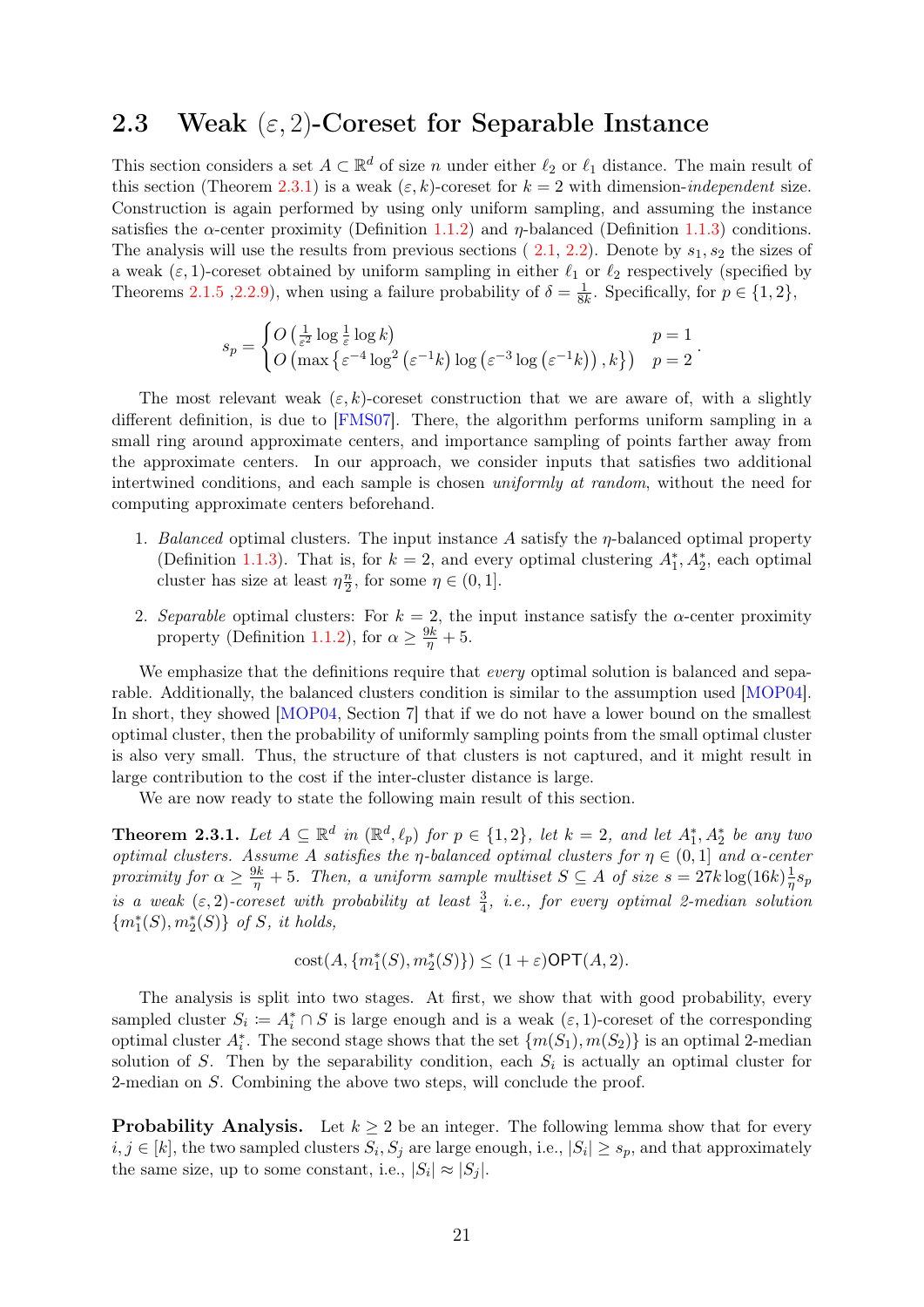<span id="page-24-2"></span>**Lemma 2.3.2.** Let  $A \subset \mathbb{R}^d$ , k a positive integer and  $p \in \{1,2\}$ . Assume that for every  $i \in [k]$ , the optimal cluster  $A_i^*$  is of size at least  $\eta_{\overline{k}}^n$  $\frac{n}{k}$  for  $\eta \in (0,1]$ . Then with probability at least  $\frac{7}{8}$ , a uniform sample  $S \subseteq A$  of size  $s = 27k \log(16k) \frac{1}{n}$  $\frac{1}{\eta}s_p$  samples at least  $\frac{2}{3}\eta \frac{s}{k}$  $\frac{s}{k}$  points from every  $\label{eq:optimal} optimal \; cluster \; A_i^*.$ 

*Proof.* Consider a single optimal cluster  $A_i^*$ . Define the number of points sampled from the optimal cluster  $A_i^*$  by  $N_i = \sum_{j=1}^s \mathbb{1}[x_j \in A_i^*]$  where  $x_j$  is the j'th point sampled into S. Every  $A_i^*$  is of size at least  $\eta_{\overline{k}}^n$  $\frac{n}{k}$ , thus we sample a point from  $A_i^*$  with probability at least  $\frac{\eta}{k}$  and we have that  $\mathbb{E} N_i \geq s \frac{\eta}{k}$  $\frac{\eta}{k}$ . Hence, by Chernoff bound with precision parameter of  $\frac{1}{3}$ ,

$$
\mathbb{P}\left[N_i \notin \left[\frac{2}{3}, \frac{4}{3}\right] \mathbb{E} N_i\right] \le 2 \exp\left(-\frac{\mathbb{E} N_i}{27}\right) \le \frac{1}{8k}.
$$

Now, using union bound, we claim that with probability at least  $\frac{7}{8}$ , the number of samples in every optimal cluster fall in the above range, i.e.,

$$
\mathbb{P}\left[\forall i \in [k], |S_i| \in \left[\frac{2}{3}, \frac{4}{3}\right] EN_i\right] \ge \frac{7}{8}
$$

<span id="page-24-0"></span>**Corollary 2.3.3.** With probability at least  $\frac{7}{8}$ , for every  $i \in [k]$ , it holds that  $|S_i| \geq \frac{2}{3}|S|\frac{n}{k} \geq s_p$ .

 $\blacksquare$ 

We can now show, that with constant probability, for every  $i \in [k]$  the sample set  $S_i$  is a weak  $(\varepsilon, 1)$ -coreset of its respective optimal cluster  $A_i^*$ .

<span id="page-24-3"></span>**Lemma 2.3.4.** Let  $A \subset \mathbb{R}^d$ , k a positive integer and  $p \in \{1,2\}$ . Assume that for every  $i \in [k]$ , the optimal cluster  $A_i^*$  is of size at least  $\eta \frac{n}{k}$  $\frac{n}{k}$  for  $\eta \in (0,1]$ . Then with probability at least  $\frac{3}{4}$ , a uniform sample  $S \subseteq A$  of size  $s = 27k \log(16k) \frac{1}{n}$  $\frac{1}{\eta} s_p$  can be partitioned into  $S = S_1 \cup S_2 \cup \cdots \cup S_k$ , where for every  $i \in [k]$ , it holds that  $S_i$  is a weak  $(\varepsilon, 1)$ -coreset  $A_i^*$ .

*Proof.* By Corollary [2.3.3,](#page-24-0) with probability at least  $\frac{7}{8}$ , there are at least  $s_p$  samples from every optimal cluster  $A_i^*$ , and thus the weak  $(\varepsilon, 1)$ -coreset condition is satisfied. Since the failure probability of  $\delta = \frac{1}{8k}$  was chosen for the size of  $s_p$ , then, using union bound, with probability at least  $\frac{7}{8}$ , for every  $i \in [k]$ , the sample set  $S_i$  is a weak  $(\varepsilon, 1)$ -coreset of  $A_i^*$ . Conclude in total, again by union bound, that with probability at least  $\frac{3}{4}$ , for every  $i \in [k]$ , the sample set  $S_i$  is a 1-median weak coreset for the optimal cluster  $A_i^\ast$ .

Remark. The probability analysis was performed for general k, and might be useful assuming the approximation analysis can be generalized for  $k > 2$ .

**Approximation Analysis.** Let  $k = 2$  and  $p \in \{1, 2\}$ . We use the following notation. Let  $i \in \{1,2\}$ . Then  $R_i := \max_{x \in A_i^*} ||x - m(A_i^*)||_p$  is the distance of  $m(A_i^*)$  to the farthest point in its cluster, and write  $R := \max_{j \in \{1,2\}} R_j$ . For  $\gamma = \frac{3k}{\eta} + 1$  we define  $B_i := Ball(m(A_i^*), \gamma R) =$  $\{x \in \mathbb{R}^d : ||x - m(A_i^*)||_p \leq \gamma R\}$ . The balls of radius  $\gamma R$  around the centers  $m(A_i^*)$ , will allow us to argue about ambient space centers (it will soon be clear how to find the constraints on  $\gamma$ with respect to  $\alpha$  and their value). Clearly, by definition,  $S_i \subseteq A_i \subseteq B_i$ . We assume that  $R > 0$ . Otherwise, for  $R = 0$ , the dataset is comprised of two distinct points with multiplicities, and thus the 2-median is just these two points.

We begin by stating useful properties of the  $\alpha$ -center proximity assumption (Definition [1.1.2\)](#page-7-0). The first one is a lower bound of the distance between any two optimal centers.

<span id="page-24-1"></span>**Claim 2.3.5.** Let  $A \subset \mathbb{R}^d$  be a 2-median instance satisfying the  $\alpha$ -center proximity property. Then,  $(\alpha - 1)R < ||(m(A_1^*) - m(A_2^*)||_p$ .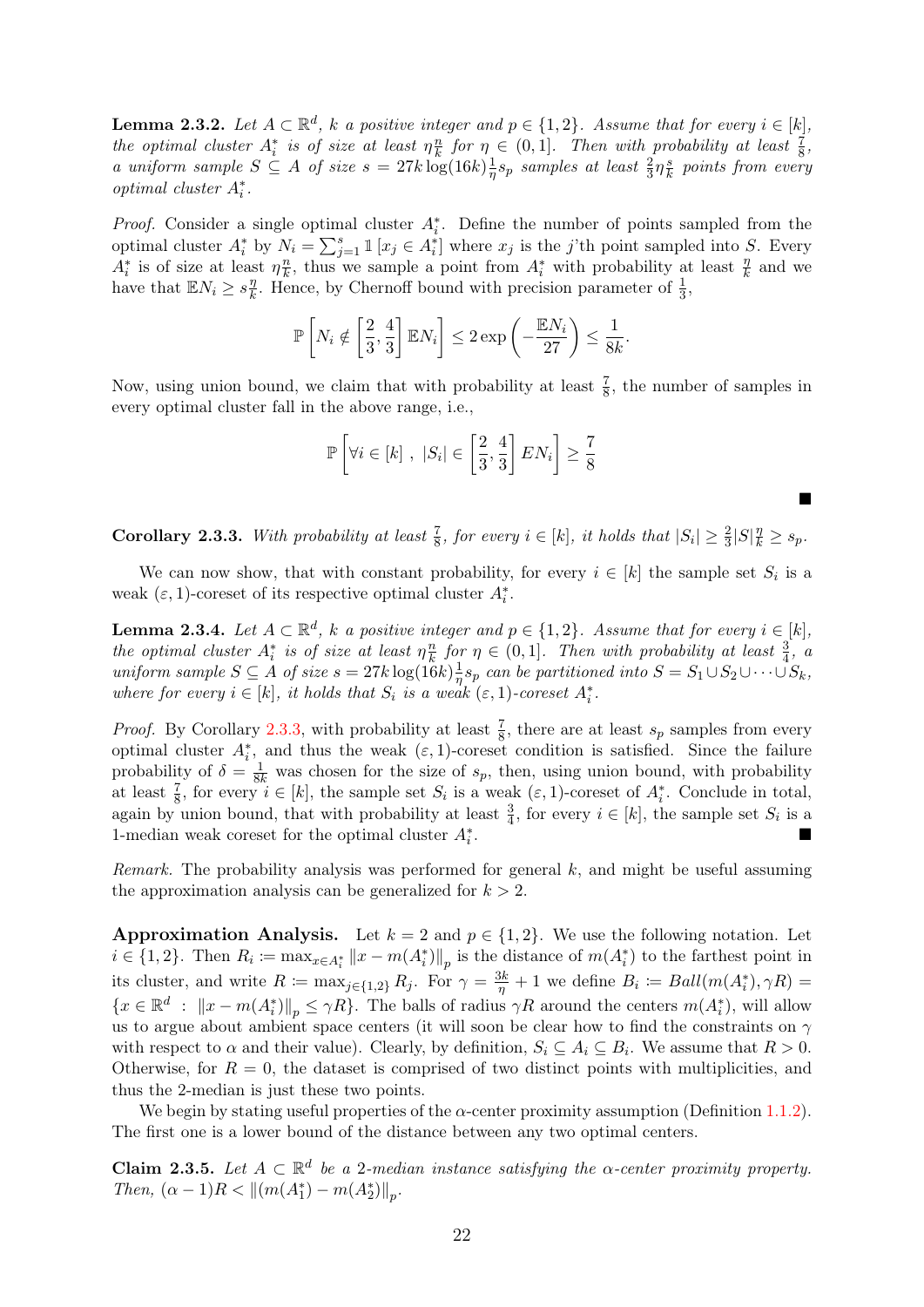*Proof.* Let  $i \neq j \in [2]$ . By  $\alpha$ -center proximity and triangle inequality, for every  $x \in A_i^*$ ,

$$
\alpha \|x - m(A_i^*)\|_p < \|x - m(A_j^*)\|_p \le \|x - m(A_i^*)\|_p + \|m(A_i^*) - m(A_j^*)\|_p.
$$

Hence, for every  $x \in A_i^*$  and every center  $j \neq i$ , we have,

$$
(\alpha - 1) \|x - m(A_i^*)\|_p < \|m(A_i^*) - m(A_j^*)\|_p.
$$

Conclude the proof by taking the point x realizing  $R$ .

Using this lower bound, we have that any two points from distinct balls are far away. Then, conclude that  $B_1, B_2$  are disjoint for large enough  $\alpha$ , i.e., if  $\gamma < \frac{1}{2}(\alpha - 1)$ .

<span id="page-25-0"></span>**Claim 2.3.6.** Let  $A \subset \mathbb{R}^d$  be a 2-median instance satisfying the  $\alpha$ -center proximity property. For every  $y \in B_1$ ,  $z \in B_2$ ,  $||y - z||_p > (\alpha - 1 - 2\gamma)R$ 

Proof. Immediately by triangle inequality and Claim [2.3.5,](#page-24-1)

$$
||y-z||_p \ge ||m(A_1^*) - m(A_2^*)||_p - ||y-m(A_1^*)||_p - ||z-m(A_2^*)||_p > (\alpha - 1)R - 2\gamma R.
$$

 $\blacksquare$ 

An additional required property, is that using the nearest neighbour rule, with arbitrary tie breaking,  $m(S_1)$ ,  $m(S_2)$  separates A into  $A_1^*, A_2^*$ , and S into  $S_1, S_2$ .

<span id="page-25-1"></span>**Lemma 2.3.7.** Let  $A \subset \mathbb{R}^d$  be a 2-median instance satisfying the  $\alpha$ -center proximity property. Assume  $\gamma \leq \frac{\alpha-2}{3}$  $\frac{-2}{3}$ . Then every  $y \in B_1$ ,  $z \in B_2$  partition A into  $A_1^*, A_2^*$  and S into  $S_1, S_2$ .

*Proof.* Without loss of generality, let  $x \in A_1^*$  (the case of  $x \in A_2^*$  is symmetric). First, by triangle inequality and the definition of  $R$  and the balls,

$$
||x - y||_p \le ||x - m(A_1)||_p + ||m(A_1) - y||_p \le R + \gamma R \le (\gamma + 1)R.
$$

On the other hand, since  $x \in B_1$ ,  $z \in B_2$ , and using Claim [2.3.6,](#page-25-0) we have

$$
||x-z||_p > (\alpha - 1 - 2\gamma)R.
$$

Since  $\gamma \leq \frac{\alpha-2}{3}$  $\frac{-2}{3}$ , it holds that  $||x-z||_p \ge ||x-y||_p$ . Overall, A is partitioned into  $A_1^*$  and  $A_2^*$ , and similarly S is partitioned into  $S_1$  and  $S_2$  since for every  $i \in [2]$ ,  $S_i \subseteq A_i$ .

The following corollary requires an additional bound of the distance between the optimal and approximate centers. Since  $S_i \subseteq A_i \subseteq Ball(m(A_i^*), R_i)$ , then for  $\gamma \geq 1$ , and for every  $i \in [2]$ , and using convexity,  $m(S_i) \in Ball(m(A_i^*), R_i) \subseteq B_i$ . Overall,  $m(A_i), m(S_i) \in B_i$ , and using Lemma [2.3.7,](#page-25-1) we obtain the following corollary.

<span id="page-25-2"></span>**Corollary 2.3.8.** Let  $A \subset \mathbb{R}^d$  be a 2-median instance satisfying the  $\alpha$ -center proximity property. Assume  $\gamma \in \left[1, \frac{\alpha - 2}{3}\right]$  $\left\{ \frac{-2}{3}\right\}$ . Then both sets of 2-centers  $\left\{ m(A_{1}^{*}),m(A_{2}^{*})\right\}$  and  $\left\{ m(S_{1}),m(S_{2})\right\}$  partition A into  $A_1^*, A_2^*$  and  $\tilde{S}$  into  $S_1, S_2$ .

Additional corollary is the following bound for the cost of S using the centers  $\{m(S_1), m(S_2)\}.$ 

<span id="page-25-3"></span>**Corollary 2.3.9.** Let  $A \subset \mathbb{R}^d$  be a 2-median instance satisfying the  $\alpha$ -center proximity property. Assume  $\gamma \in [1, \frac{\alpha-2}{3}]$  $\left\{ \frac{-2}{3} \right\}$ . Then cost of S with centers  $\{m(S_1), m(S_2)\}$  satisfies

$$
cost(S, \{m(S_1), m(S_2)\}) = \mathsf{OPT}(S_1, 1) + \mathsf{OPT}(S_2, 1) \le 2|S_1|R_1 + 2|S_2|R_2 \le 2|S|R.
$$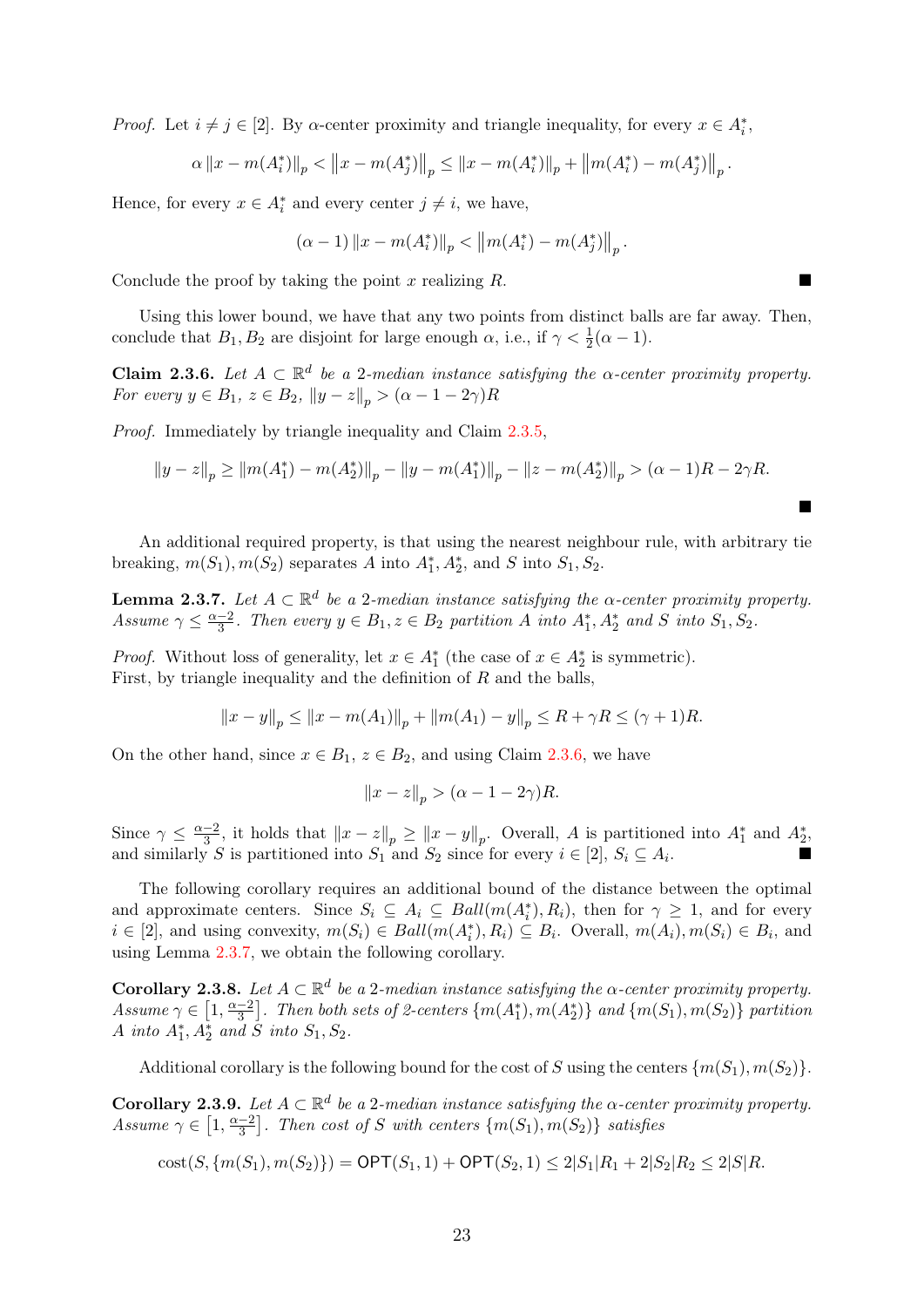Now, we turn to the two main lemmas that show that only 2-medians of the form  $\{m(S_1), m(S_2)\}$ realize the optimal cost. Hence, the final conclusion is that any  $\{m(S_1), m(S_2)\}\$  induce an optimal partition  $S_1^*, S_2^*$ . By Corollary [2.3.8,](#page-25-2) this partition is  $S_1, S_2$ , and we have that  $S_1^* = S_1$  and  $S_2^* = S_2$  (up to permutation).

<span id="page-26-0"></span>**Lemma 2.3.10.** Let  $A \subset \mathbb{R}^d$  be a 2-median instance satisfying the  $\alpha$ -center proximity and the  $\eta$ -balanced conditions. Let  $S \subseteq A$  be a uniform sample, where  $m(S_i)$  is the median of  $S_i = S \cap A_i^*$ . Assume that the event described in Lemma [2.3.2](#page-24-2) occur and take  $\gamma \in \left[\frac{6}{\eta} + 1, \frac{\alpha - 2}{3}\right]$  $\frac{-2}{3}$ . Then  $m(S_1), m(S_2)$  realize the optimal 2-median cost of S.

*Proof.* The goal of the proof is to show that for every  $c_1, c_2 \in \mathbb{R}^d$ , it holds that  $\{m(S_1), m(S_2)\}$ achieves at least the same cost, i.e., need to show:

$$
\forall c_1, c_2 \in \mathbb{R}^d \ ,\ \text{cost}(S, \{c_1, c_2\}) \geq \text{cost}(S, \{m(S_1), m(S_2)\}.
$$

Let  $c_1, c_2 \in \mathbb{R}^d$ . We divide into two cases, according to the way we choose  $c_1, c_2$ , depending if they belong to  $B_1, B_2$ .

• Case 1: Each ball has a representative center, i.e.  $c_1 \in B_1, c_2 \in B_2$ . By Lemma [2.3.7,](#page-25-1)  $c_1$ ,  $c_2$  partition S into  $S_1$ ,  $S_2$ . Thus, we can lower bound the cost using  $c_1, c_2$ , since  $m(S_1), m(S_2)$  minimize the sum of distances over  $S_1, S_2$  respectively.

cost
$$
(S, \{c_1, c_2\})
$$
 =  $\sum_{x \in S_1} ||x - c_1|| + \sum_{x \in S_2} ||x - c_2||_p$  Lemma 2.3.7  
\n $\ge \sum_{x \in S_1} ||x - m(S_1)||_p + \sum_{x \in S_2} ||x - m(S_2)||_p$  Optimality  
\n= cost $(S, \{m(S_1), m(S_2)\})$ . Corollary 2.3.9

• Case 2: There is at least one ball without a representative center. Assume without loss of generality that  $c_1, c_2 \notin B_2$ .

In this case, all points of  $S_2$  need to be represented by either  $c_1$  or  $c_2$ . In either case, since both  $c_1, c_2$  do not belong in  $B_2$ , by triangle inequality it holds that for every  $x \in S_2$  and every  $i \in \{1,2\},\$ 

$$
||x - c_i||_p \ge ||c_i - m(A_2)||_p - ||x - m(A_2)||_p > (\gamma - 1)R.
$$

Summing up to obtain,

 $cost(S, \{c_1, c_2\}) > |S_2|(\gamma - 1)R$ .

On the other hand, by Corollary [2.3.9,](#page-25-3)

cost
$$
(S, \{m(S_1), m(S_2)\}) \le 2|S|R.
$$

Finally, for  $k = 2$ , and using Corollary [2.3.3](#page-24-0) that |S| is at most  $\frac{3k}{2\eta}|S_2|$ , it holds that for  $\gamma \geq \frac{3k}{\eta} + 1$ , the required inequality  $2|S|R \leq |S_2|(\gamma - 1)R$  is satisfied.

Overall, the goal is achieved for both cases, hence for every  $c_1, c_2 \in \mathbb{R}^d$ .

Now, we need to show that under the separability assumption, every optimal 2-centers of S for the 2-median objective are actually two 1-medians for  $S_1$  and  $S_2$  separately.

<span id="page-26-1"></span>**Lemma 2.3.11.** Let  $A \subset \mathbb{R}^d$  be a 2-median instance satisfying the  $\alpha$ -center proximity and the  $\eta$ balanced conditions. Let  $S \subseteq A$  be a uniform sample, where  $m_1^*(S), m_2^*(S)$  are optimal 2-median for S. Assume that the event described in Lemma [2.3.2](#page-24-2) occur and take  $\gamma \in \left[\frac{6}{\eta}+1, \frac{\alpha-2}{3}\right]$  $\frac{-2}{3}$ . Then for every  $i \in [2]$ , one of the optimal 2-centers is a 1-median of  $S_i$ .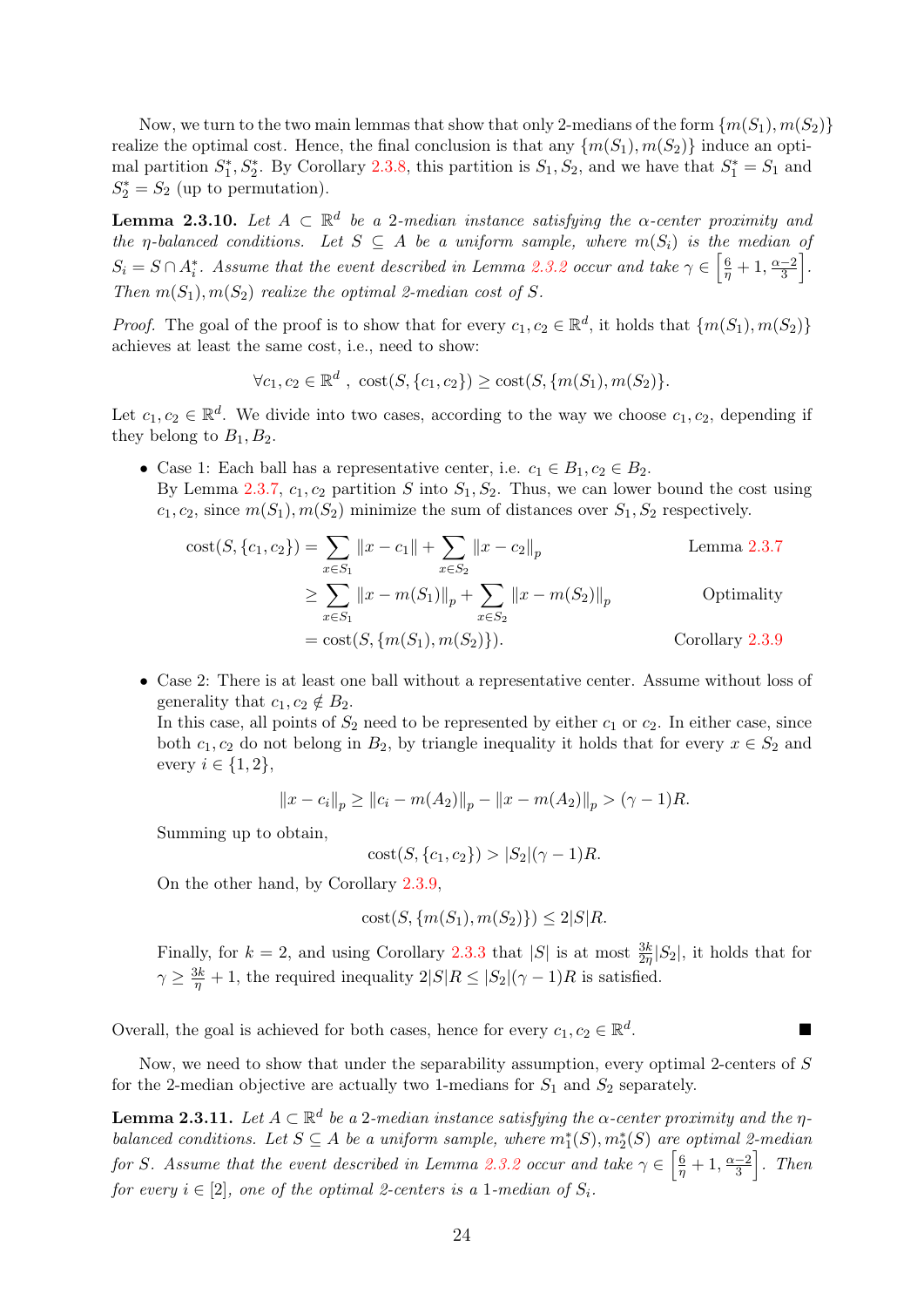*Proof.* By the analysis of Lemma [2.3.10,](#page-26-0) we claim that  $m_1^*(S), m_2^*(S)$  belong to  $B_1$  and  $B_2$  since any two centers  $c_1, c_2$  such that both do not belong to one of the balls have cost strictly larger than OPT(S, 2). Assume without loss of generality that  $m_1^*(S) \in B_1, m_2^*(S) \in B_2$ . Thus, by Lemma [2.3.7,](#page-25-1) assuming  $\gamma \leq \frac{\alpha-2}{3}$  $\frac{-2}{3}$ ,  $m_1^*(S), m_2^*(S)$  partitions S into  $S_1, S_2$  and we have,

$$
\mathsf{OPT}(S,2)=\mathrm{cost}(S,\{m_1^*(S),m_2^*(S)\})=\sum_{x\in S_1}||x-m_1^*(S)||_p+\sum_{x\in S_2}||x-m_2^*(S)||_p.
$$

If we assume that one of the 2-medians of S isn't a 1-median of  $S_1$  or  $S_2$ , then the above cost can be strictly improved, resulting in a contradiction to the optimality of  $m_1^*, m_2^*$ .

Finally, for  $k = 2$ , we choose  $\gamma = \frac{3k}{\eta} + 1$  and  $\alpha = \frac{9k}{\eta} + 5$  which satisfies all conditions encountered above, and we can prove our main theorem.

Proof of Theorem [2.3.1.](#page-23-1) By Lemmas [2.3.2](#page-24-2) and [2.3.4,](#page-24-3) we have that with probability at least 3  $\frac{3}{4}$ , each optimal cluster was sampled at least  $\frac{2}{3}\eta_{\bar{k}}^{\bar{s}}$  $\frac{s}{k}$  times, and  $S_i$  serves as a weak coreset for  $A_i^*$ . Assuming this event occurs, and using Lemma [2.3.11,](#page-26-1) every optimal 2-medians of S can be viewed as two 1-medians of  $S_1, S_2$  separately, i.e.  $\mathsf{OPT}(S, 2) = \mathrm{cost}(S, \{m(S_1), m(S_2)\})$ . Finally, by Corollary [2.3.8,](#page-25-2) we know that  $m(S_1), m(S_2)$  separates A into  $A_1^*, A_2^*$ . Overall,

cost
$$
(A, \{m_1^*(S), m_2^*(S)\}) = \text{cost}(A, \{m(S_1), m(S_2)\})
$$
  
\n
$$
= \sum_{i=1}^2 \sum_{x \in A_i} ||x - m(S_i)||_p
$$
\nCorollary 2.3.8  
\n
$$
\leq \sum_{i=1}^2 (1 + \varepsilon) \sum_{x \in A_i^*} ||x - m(A_i^*)||_p
$$
\nweak  $(\varepsilon, 1)$ -coreset  
\n
$$
= (1 + \varepsilon) \text{cost}(A, \{m(A_1^*), m(A_2^*)\}).
$$

#### <span id="page-27-0"></span>2.4 Discussion

It is important to extend these results to  $(1+\varepsilon)$ -approximate medians of S, since the results in this chapter currently only apply to the optimal medians of the sample S. Furthermore, the inherent power of uniform sampling is still unresolved. We showed that uniform sampling can produce weak  $(\varepsilon, 1)$ -coresets in the metric spaces  $(\mathbb{R}^d, \ell_p)$  for  $p \in \{1, 2\}$ . Thus, it is straightforward to ask whether this technique also applies to other metric spaces.

The analysis of the weak  $(\varepsilon, k)$ -coreset result for  $k = 2$  only require that  $\alpha$  is large enough, namely  $\alpha \geq \frac{9k}{\eta} + 5$ . It is emphasized that both the size of the sample  $|S|$ , and the approximation factor  $\varepsilon$  are independent of  $\alpha$ . Hence, one can ask what happen if we use sample size  $|S|$  or an approximation factor that depends also on the separability parameter. Can we improve the analysis in such case? Can we decouple the dependency of  $\alpha$  in k and  $\eta$ ? It is also interesting to understand whether we can prove a similar result for inputs that only satisfy the  $\eta$ -balanced property, or at least reduce the dependency in the constants of  $\alpha$ ?

Finally, an obvious direction for future work is to generalize the current proof of weak  $(\varepsilon, 2)$ -coreset for general  $k > 2$ . We remark that if the input satisfy an additional structural property, it is indeed possible. In short, consider a ball of radius  $\gamma R_i$  around each optimal median  $m(A_i^*)$ , and by writing the radii of the optimal clusters of A in decreasing magnitude, i.e.  $R_1 \ge R_2 \ge \cdots \ge R_k$ , and assume that the input satisfies  $\frac{R_k}{R_1} \ge \mu$  for some constant  $\mu$ . Then, it is possible to obtain a weak  $(\varepsilon, k)$ -coreset, for  $\alpha \ge \frac{9k}{\eta\mu} + 5$  by using only uniform sampling and with the same size guarantee.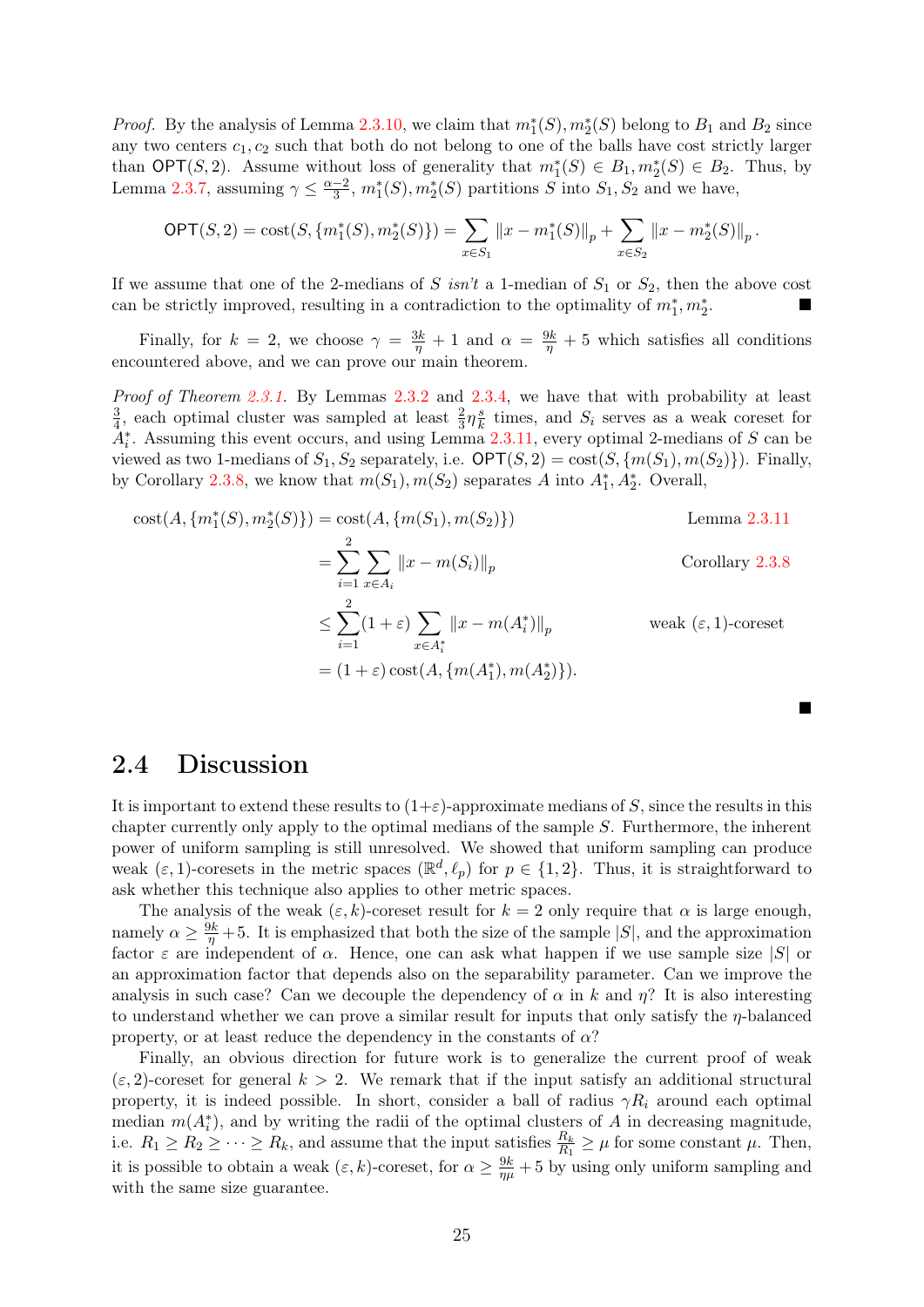# <span id="page-28-0"></span>Chapter 3

# From Rank Aggregation to Clustering Permutations

In this chapter we consider the  $k$ -rank-aggregation problem, that is the generalization of the rank-aggregation to a k-median objective. In Section [3.1](#page-29-0) we devise a strong  $(\varepsilon, k)$ -coreset construction (Definition [1.0.1\)](#page-4-1) for an input set  $A \subseteq \mathcal{P}_N$ . It uses a known construction of [\[BJKW21\]](#page-41-0) and an embedding of the permutations into  $\ell_2^2$  [\[JKS16\]](#page-44-2). This coreset is later used as a component of a PTAS for the k-rank-aggregation problem for two special cases. The first one, presented in Section [3.2,](#page-32-0) is a PTAS for small (e.g. constant) k. This FPT-PTAS in k enumerates over all possible partitions of a strong  $(\varepsilon, k)$ -coreset of the input A. If  $\varepsilon$  is treated as a constant, this results in running time that is polynomial in both  $n$  and  $N$  and is exponential in  $k$ . The second case applies for a restricted sets of inputs that satisfy the  $\beta$ -distributed condition (Definition [1.1.6\)](#page-8-0), and is examined in Section [3.3.](#page-33-0) We propose a variation of an algorithm from [\[ABS10\]](#page-40-1), that produces a  $(1 + \varepsilon)$ -factor approximate solution in time that is polynomial in n, N, k where  $\varepsilon, \beta$  are treated as constants. In contrast to the algorithm of [\[ABS10\]](#page-40-1), our modification allows the selection of ambient points as centers and is achieved by using a a strong  $(\varepsilon, 1)$ -coreset for each cluster with high cost separately.

**Preliminaries.** The input permutation set is denoted by  $A = \{\sigma_1, \ldots, \sigma_n\} \subseteq \mathcal{P}_N$ , and it describes a set of n voters, that each ranks N different candidates. We use  $\sigma[i]$  to denote the location of candidate i in the ranking  $\sigma$ . A naive computation of the Kendall-tau distance takes  $O(N^2)$  time, but we will assume access to a distance oracle that computes the Kendall-tau distance between two permutations in  $O(N \log N)$  time (for example, by using merge-sort). This can be further improved to  $O(N\sqrt{\log N})$  time by [\[CP10\]](#page-42-13), though not crucial to our application since it is the same up to poly-logarithmic factors.

Now, we define an embedding of the Kendall-tau distance into  $(\mathbb{R}^{\binom{N}{2}}, \ell_2^2)$  semi-metric space, and show this embedding is an isometric embedding.

<span id="page-28-1"></span>Definition 3.0.1 (Kemeny Embedding [\[JKS16\]](#page-44-2)). The Kemeny embedding is a mapping of permutations over N items into a binary vector of length  $\binom{N}{2}$ . It is defined by  $\psi : \mathcal{P}_N \to$  $\{0,1\}^{\binom{N}{2}}$ , where for every  $\sigma \in \mathcal{P}_N$ , and every  $i < j \in [N]$ , it holds

$$
\psi(\sigma)[i,j] = \begin{cases} 0 & \text{if } \sigma[i] < \sigma[j] \\ 1 & \text{if } \sigma[j] < \sigma[i] \end{cases}
$$

<span id="page-28-2"></span>Claim 3.0.2 (Kemeny Embedding is Isometric). For every two permutations  $\sigma, \rho \in \mathcal{P}_N$ ,

$$
K_{\tau}(\sigma,\rho) = \|\psi(\sigma) - \psi(\rho)\|_2^2
$$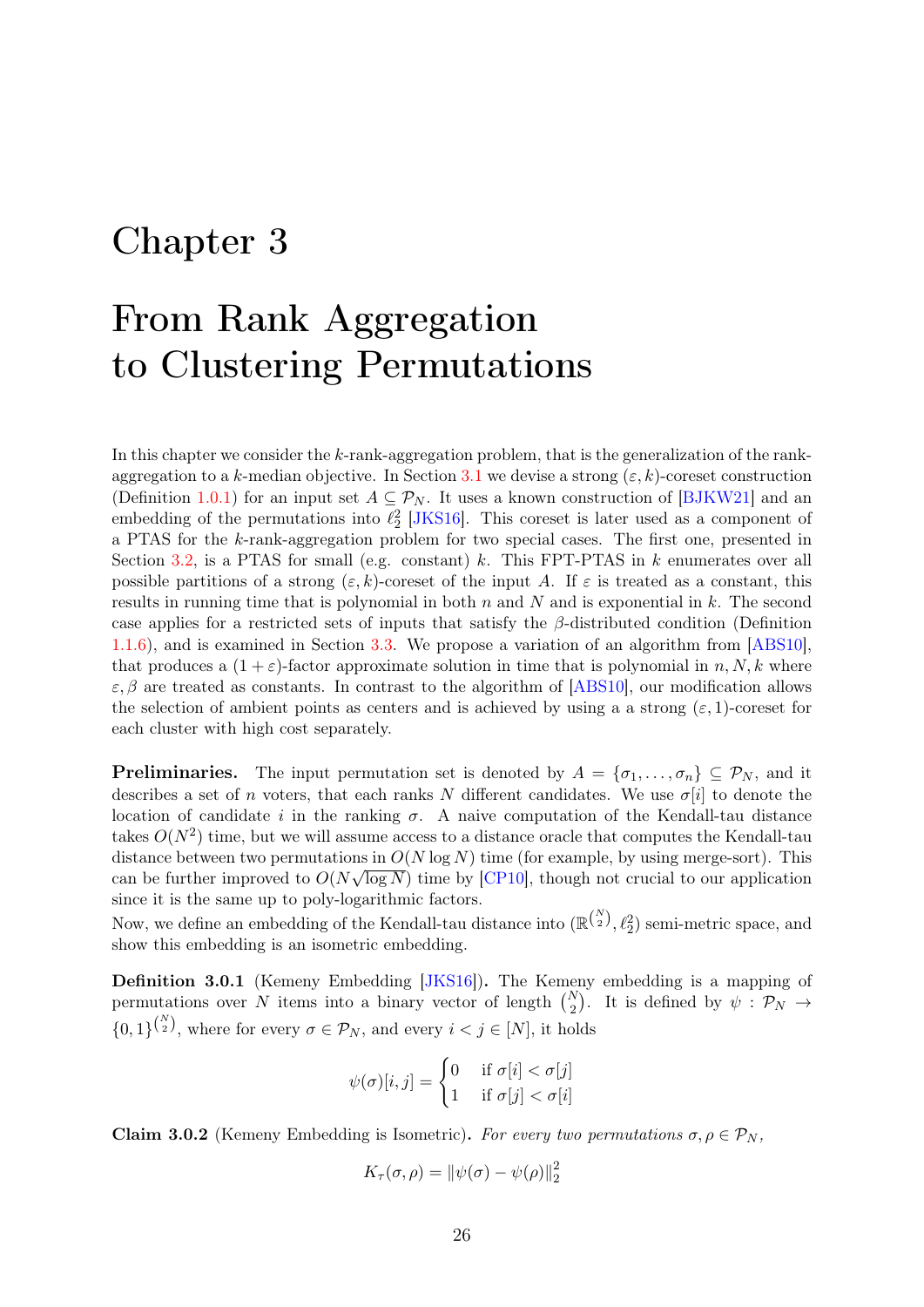*Proof.* Let  $\sigma, \rho \in \mathcal{P}_N$ . By the definition of Kendall-tau,

$$
K_{\tau}(\sigma,\rho)=\sum_{i
$$

If  $\sigma$  and  $\rho$  disagree on the order of a pair of items i, j, then  $\psi(\sigma)[i, j] \neq \psi(\rho)[i, j]$ . Hence,

$$
\|\psi(\sigma) - \psi(\rho)\|_2^2 = \sum_{i < j \in [N]} \mathbbm{1} \left\{\psi(\sigma)[i, j] \neq \psi(\rho)[i, j]\right\}^2
$$

Conclude that  $\psi$  is an isometric embedding into  $\ell_2^2$ .

We remark that  $\psi$  and its inverse  $\psi^{-1}$  (for every point in  $\psi(\mathcal{P}_n)$ ) are efficiently computable in  $O(N^2)$  time. Additionally, this embedding can also be seen as an isometric embedding into  $\ell_1$ , but the  $\ell_2^2$  point of view will be more useful later for our coreset construction.

Additionally, we assume access to the 1-rank-aggregation PTAS from [\[KS07,](#page-44-5) [Sch12\]](#page-45-5). We denote an invocation of this PTAS on a set  $A \subseteq \mathcal{P}_N$  with precision parameter  $\varepsilon$  by  $F(A, \varepsilon)$ , and we additionally use the notation  $F((A, W), \varepsilon)$  in cases where A is a weighted set of permutations. Whether we use the non-weighted or weighted case should be clear from the context. Extending the PTAS to weighted instances is important since we will be applyig it on strong coresets, which are weighted sets. It is performed by adding the weights of the rankings to the edgeweighted tournament graph that the PTAS uses internally. The only requirement from this tournament is that the edges weights satisfy that  $w_{u,v} + w_{v,u} = 1$  for every pair  $u, v \in [N], u \neq$ v. Indeed the requirement holds since the weight of each edge  $(u, v)$  is defined as  $w_{u,v}$  = 1  $\frac{1}{W} \sum_{\sigma \in A} w_{\sigma} \mathbb{1} \left[ \sigma(u) < \sigma(v) \right]$  where  $W = \sum_{\sigma \in A} w_{\sigma}$ . The PTAS running time is according to its derandomized version (See Corollary 7.3 by [\[Sch12\]](#page-45-5)), hence, given a set of n rankings, it produces a  $(1 + \varepsilon)$ -approximation for their Kemeny-aggregation, in time

<span id="page-29-1"></span>
$$
T_{rank}(n, N, \varepsilon) = O\left(\frac{N^3 \log N}{\varepsilon}\right) + N2^{\tilde{O}(1/\varepsilon^{12})} + O(nN^2). \tag{3.1}
$$

### <span id="page-29-0"></span>3.1 Strong Coresets in Permutations Space

This section presents a strong  $(\varepsilon, k)$ -coreset construction for a set A in the  $(\mathcal{P}_N, K_\tau)$  metric space. The main components are the isometric Kemeny embedding  $\psi$  (Definition [3.0.1\)](#page-28-1) and a coreset construction of dimension-independent size introduced by [\[BJKW21\]](#page-41-0). Generally, the algorithm in  $[BJKW21]$  computes a coreset for Euclidean  $(k, z)$ -clustering whose goal is to find a center set C of size k that minimizes the objective  $\sum_{x \in A} D(x, C)^z$ . For  $z = 2$ , the objective is also known as the k-means problem and their construction only needs to use the distance D between the points. The coreset size is denoted by  $s(k,\varepsilon) = \tilde{O}(\varepsilon^{-4}k^2 \log \frac{1}{\delta})$  where  $\delta$  is the failure probability, and the running time is denoted by  $T(n, k, d, \varepsilon) = \tilde{O}(nkd)$  where d is the dimension of the input. For more details, we refer the reader to Corollary 4.18 in [\[BJKW21,](#page-41-0) Section 4.3].

Remark. Coreset for k-means of dimension-independent size was also previously designed by [\[BFL16,](#page-41-4) [FSS20\]](#page-43-4). We use the subsequent work of [\[BJKW21\]](#page-41-0) to have simple bounds on the weights of the coreset points as seen in Lemma [3.1.3.](#page-30-0)

The following algorithm constructs a strong  $(\varepsilon, k)$ -coreset for a set of permutations A with respect to the k-rank-aggregation objective. In step 1, it invokes the algorithm from [\[BJKW21\]](#page-41-0) in a black-box manner, with  $z = 2$  and the square root of the Kendall-tau distance. This algorithm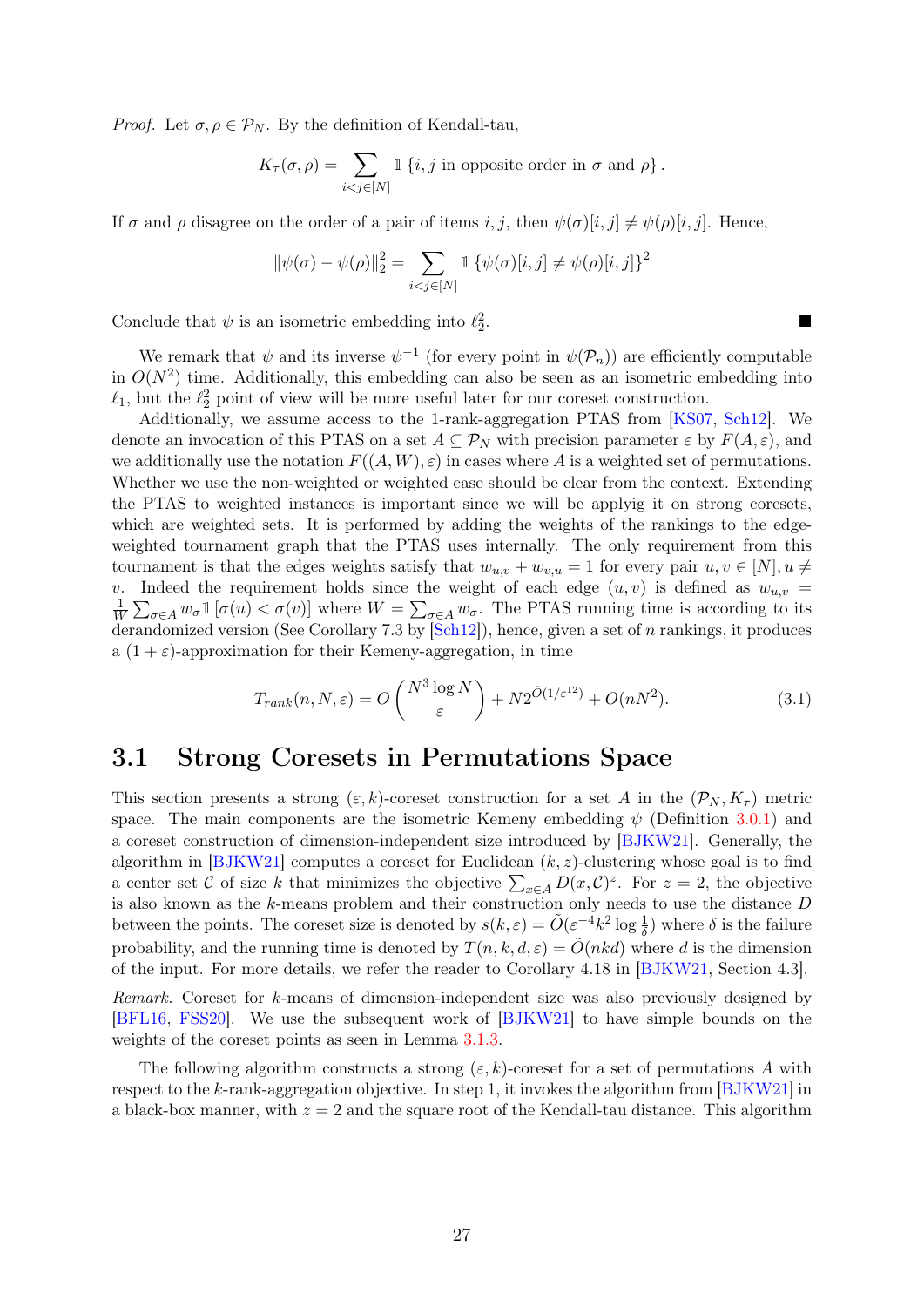returns a k-means coreset for A with respect to the distance  $D(\sigma_1, \sigma_2) = \sqrt{K_\tau(\sigma_1, \sigma_2)}$  for every two  $\sigma_1, \sigma_2 \in \mathcal{P}(N)$ .

<span id="page-30-1"></span>Algorithm 1: Coreset Construction in  $(\mathcal{P}_N, K_\tau)$ 

**Input:**  $A = {\sigma_1, ..., \sigma_n}, k, \varepsilon \in (0, 1), \delta \in (0, 1)$ 

- 1 compute a strong  $(\varepsilon, k)$ -coreset  $S \subseteq A$  with weights  $w : S \to \mathbb{R}_{\geq 0}$  with respect to the k-means objective using and distance  $D(\cdot, \cdot) = \sqrt{K_{\tau}(\cdot, \cdot)}$  as described above ;
- 2 return  $(S, w)$

<span id="page-30-3"></span>**Theorem 3.1.1.** Let  $\varepsilon, \delta \in (0,1)$ , and let  $A \subseteq \mathcal{P}_N$  be a k-rank-aggregation instance. Then, with probability at least  $1 - \delta$ , the above algorithm returns a strong  $(\varepsilon, k)$ -coreset of A of size  $|S| = \tilde{O}(\varepsilon^{-4} k^2 \log \frac{1}{\delta})$  and in time  $T_{\text{coreset}}(n, k, \varepsilon, d) = \tilde{O}(nkN)$ .

*Proof.* Let  $\varepsilon \in (0,1), \delta \in (0,1)$ , and an integer k. Let  $S \subset A$  with weights  $w : S \to \mathbb{R}_{\geq 0}$  the output of the algorithm, and let  $\Pi \subset \mathcal{P}_N$  a set of size k the candidate k-centers rankings.

Consider, for the sake of analysis, the embedding  $\psi$  (Definition [3.0.1\)](#page-28-1). In Claim [3.0.2,](#page-28-2) it is shown that  $\psi$  is an isometric embedding, hence, the distances are equal under this mapping, i.e. for every two  $\sigma_1, \sigma_2 \in \mathcal{P}(N)$ ,  $D(\sigma_1, \sigma_2) = \sqrt{K_\tau(\sigma_1, \sigma_2)} = ||\psi(\sigma_1) - \psi(\sigma_2)||_2$ . Since the algorithm of [\[BJKW21\]](#page-41-0) succeeds in finding a coreset for the k-means objective with probability at least  $1 - \delta$  $1 - \delta$ , Algorithm 1 also succeed with the same probability. Overall,

$$
\sum_{\sigma \in S} w(\sigma) K_{\tau}(\sigma, \Pi) = \sum_{\sigma \in S} w(\sigma) \|\psi(\sigma) - \psi(\Pi)\|_{2}^{2}
$$
\n
$$
\in (1 \pm \varepsilon) \sum_{\sigma \in A} \|\psi(\sigma) - \psi(\Pi)\|_{2}^{2}
$$
\ncoreset *S* correctness\n
$$
= (1 \pm \varepsilon) \sum_{\sigma \in A} K_{\tau}(\sigma, \Pi).
$$
\nClaim 3.0.2

Clearly, the size of S is  $|S| = s(k,\varepsilon) = \tilde{O}(\varepsilon^{-4}k^2 \log \frac{1}{\delta})$ , and the running time is comprised of using the coreset construction of [\[BJKW21\]](#page-41-0), where the distance computation time is  $O(N \log N)$ . Overall, applying their analysis produce a running time of  $O(nk)$ .

For the rest of the thesis, we will use the above algorithm to construct coresets under the Kendall-tau metric space. We will need an additional property of this coreset, captured by the following lemma. Proving it requires understanding the inner workings of the coreset construction introduced by [\[BJKW21\]](#page-41-0). We thus briefly state its steps. Their algorithm (algorithm 1 in [\[BJKW21\]](#page-41-0), denoted by  $\mathcal{B}$ ) performs  $t = \log^* n$  iterations of an importance sampling based coreset construction (algorithm 2 in [\[BJKW21\]](#page-41-0), denoted by  $\mathcal{B}'$ ). In every iteration  $i \in [1, \log^* n]$ , algorithm  $\mathcal{B}'$  is invoked with  $S_{i-1}$  as input (for  $i = 1, S_0 = A$ ), and it outputs a smaller subset  $S_i$  that functions as a strong  $(\varepsilon, k)$ -coreset of the input set A. This technique is called *itera*tive size reduction, and it succeeds with probability at least  $1 - \delta$  (Theorem 3.1 in [\[BJKW21\]](#page-41-0)). The following is an immediate consequence from the proof of Theorem 3.1 by [\[BJKW21\]](#page-41-0), and subsequently we state the required lemma.

<span id="page-30-2"></span>Corollary 3.1.2. Assuming the whole iterative size reduction described above succeeds, then for every integer k, at the end of each iteration  $i \in [1, \log^* n]$ , the set  $S_i$  is a strong  $(\varepsilon, k)$ -coreset of the input set A. Hence, by the strong coreset properties, at the end of each iteration i, the total weight of  $S_i$  is bounded by

$$
w_{S_i} := \sum_{x \in S_i} w_{S_i}(x) \in (1 \pm \varepsilon)n.
$$

<span id="page-30-0"></span>**Lemma 3.[1](#page-30-1).3.** For  $k \geq 1$ , if Algorithm 1 outputs a strong  $(\varepsilon, k)$ -coreset  $S \subseteq A$ , then the weight of every  $x \in S$  is bounded. Specifically, for every  $x \in S$ ,  $w_S(x) \in \left[c_1 \frac{1}{|S|}\right]$  $\frac{1}{|S|}, c_2 \frac{|A|}{|S|}$  $\frac{|A|}{|S|}k$  for some constants  $c_1, c_2$ .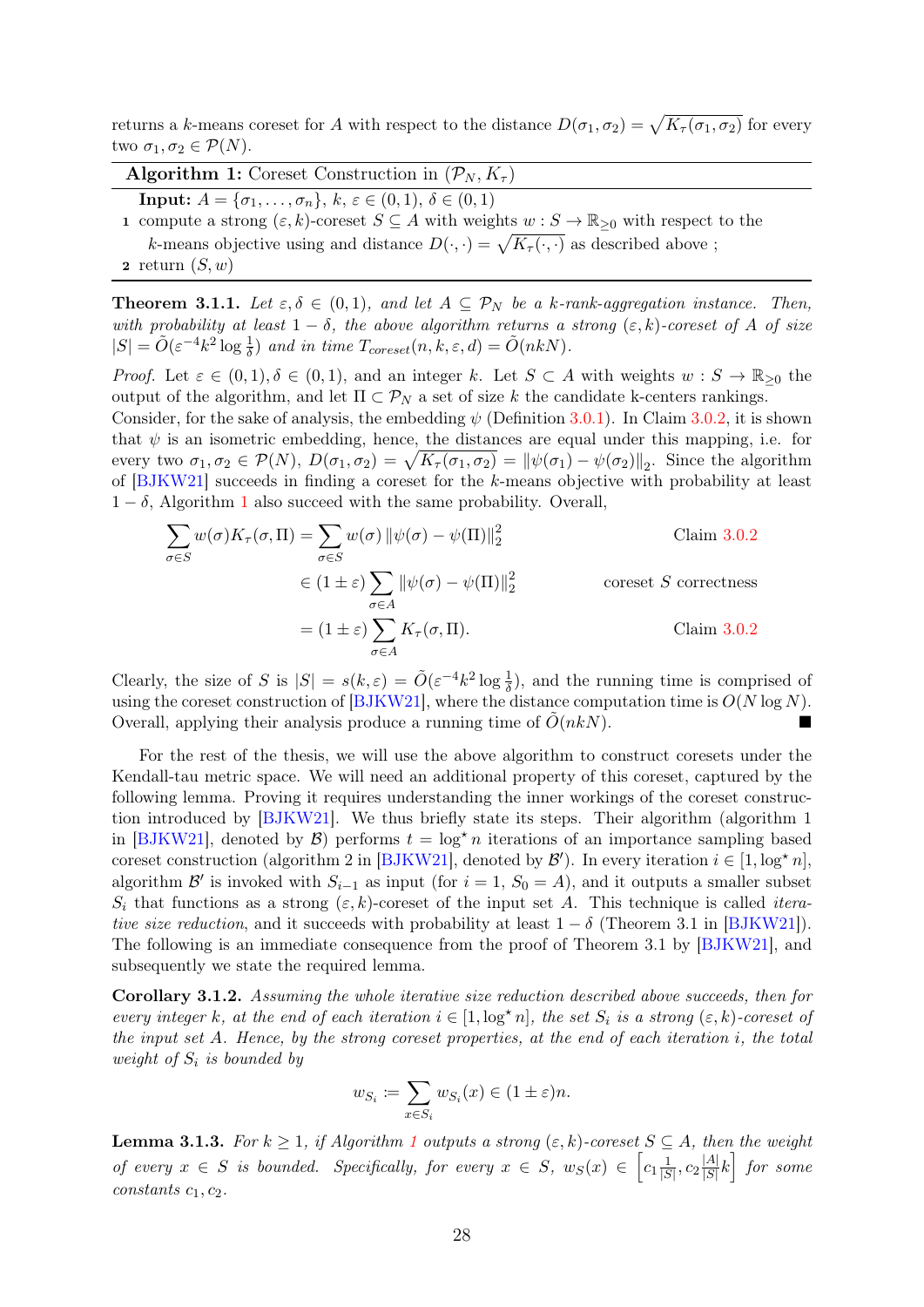Proof. This proof shows general properties of the weights obtained for the points in the coreset from [\[BJKW21\]](#page-41-0). Since our coreset construction is using it in a black-box manner, these properties apply to our coreset as well. Thus, this proof deals with the actual construction algorithm from [\[BJKW21\]](#page-41-0) and leverage its iterative nature.

Consider some step i of algorithm B described above. Denote by  $S_{i-1}$  the input to B' and  $S_i$  its output. We now show that the weights of  $S_i$  are bounded in  $\left[c_1\frac{1}{|S|}\right]$  $\frac{1}{|S_i|}, c_2 \frac{|A|}{|S_i|}$  $\frac{|A|}{|S_i|}k$  for some constants  $c_1, c_2$ . In particular, to complete the proof, observe that it is also true for the last iteration, where  $S_i = S$ .

The proof will follow by bounding the sensitivities and probabilities of each point and thus bounding the weights. We analyze the sensitivities, probabilities and the weights of points in the coreset  $S_{i-1}$  that was output at some step  $i-1 \in [0, \log^* n]$  of  $\mathcal B$ . It is emphasized that  $S_i$ was calculated by a single step of the iterative size reduction, which is an invocation of  $\mathcal{B}'$ .

First, we aim at bounding the sensitivities, and we remember that for every  $x \in S_{i-1}$ , its sensitivity is defined by

$$
\sigma_x = \sigma_x^{apx} := w_{S_{i-1}}(x) \cdot \left( \frac{K_\tau(x, C^{apx})}{\text{cost}(S_{i-1}, C^{apx})} + \frac{1}{w_{S_{i-1}}(C^{apx}(x))} \right)
$$

Using the same notation as defined by  $[BJKW21]$ , where  $C^{apx}$  is an approximate set of centers for the k-clusters problem on  $S_{i-1}$ . Additionally, denote by  $C^{apx}(x)$  the set of all points in  $S_{i-1}$ that are assigned to the same cluster as  $x$ , i.e. have the same nearest center as  $x$ . Naive bounds on the above sensitivity produce

$$
\sigma_x \in w_{S_{i-1}}(x) \cdot \left[ \frac{1}{w_{S_{i-1}}(C^{apx}(x))}, 1 + \frac{1}{w_{S_{i-1}}(C^{apx}(x))} \right].
$$

Using Corollary [3.1.2,](#page-30-2) we can bound  $w_{S_{i-1}}(C^{apx}(x))$  by

$$
w_{S_{i-1}}(C^{apx}(x)) = \sum_{y \in C^{apx}(x)} w_{S_{i-1}}(y) \in [w_{S_{i-1}}(x), (1+\varepsilon)n].
$$

Therefore, for  $\varepsilon < 1$ ,

$$
\sigma_x \in w_{S_{i-1}}(x) \cdot \left[ \frac{1}{(1+\varepsilon)n}, \left( 1 + \frac{1}{w_{S_{i-1}}(x)} \right) \right] \in w_{S_{i-1}}(x) \cdot \left[ \frac{1}{2n}, O(1) \right] \tag{3.2}
$$

Next, we would like to bound the total sensitivity  $\sigma_{S_{i-1}} \coloneqq \sum_{x \in S_{i-1}} \sigma_x$ . For the upper bound, we use Lemma 3.4 of [\[BJKW21\]](#page-41-0), which shows that  $\sigma_{S_{i-1}} \leq 1 + \alpha k$  for  $\alpha = O(1)$ . To lower bound, we use Equation [\(3.2\)](#page-31-0) for every  $\sigma_x$ , and Corollary [3.1.2,](#page-30-2) and we have for  $\varepsilon < \frac{1}{2}$ ,

$$
\sigma_{S_{i-1}} \ge \sum_{x \in S_{i-1}} w_{S_{i-1}}(x) \cdot \frac{1}{2n} \ge \frac{1}{2n} \cdot (1 - \varepsilon)n \ge \frac{1}{4} = \Omega(1).
$$

Overall, the total sensitivity is bounded in

<span id="page-31-1"></span>
$$
\sigma_{S_{i-1}} \in [\Omega(1), O(k)] \,. \tag{3.3}
$$

<span id="page-31-0"></span>.

To bound the sampling probability of each point  $x \in S_{i-1}$ , we use its definition  $p_x := \frac{\sigma_x}{\sigma_S}$  $\frac{\sigma_x}{\sigma_{S_{i-1}}}$ . For every  $x \in S_{i-1}$ , by Equations [\(3.2\)](#page-31-0) and [\(3.3\)](#page-31-1),

$$
p_x \in w_{S_{i-1}}(x) \cdot \left[ \Omega \left( \frac{1}{nk} \right), O(1) \right]. \tag{3.4}
$$

Finally, since  $w_{S_i}(x) \coloneqq \frac{w_{S_{i-1}}(x)}{p_x|S|}$  $p_{p(x)}^{S_{i-1}(x)}$ , we have that the weights are bounded as well. For each  $x \in S_i$ , it holds,

$$
w_{S_i}(x) \in \left[\Omega\left(\frac{1}{|S_i|}\right), O\left(\frac{nk}{|S_i|}\right)\right].
$$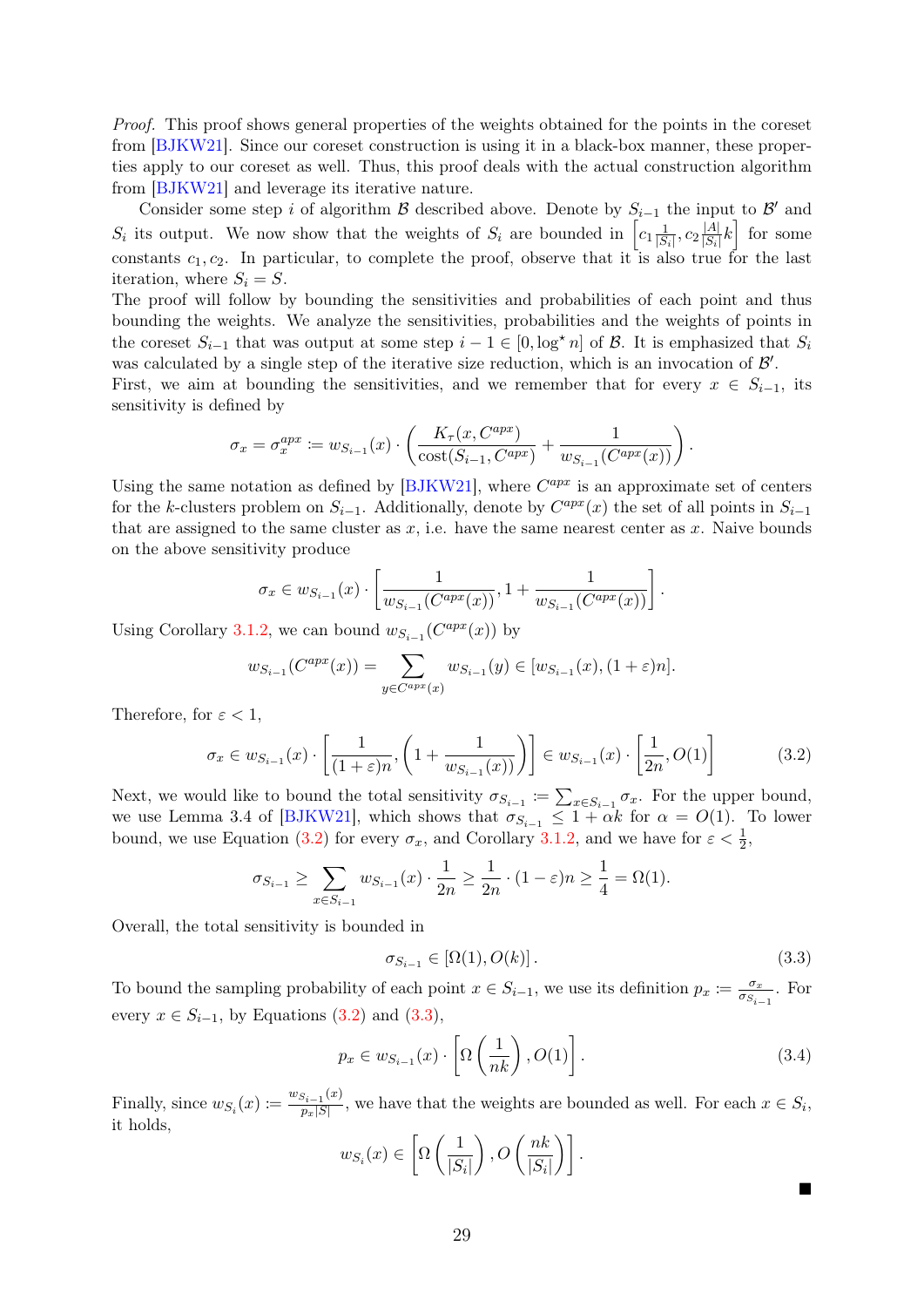### <span id="page-32-0"></span>3.2 FPT-PTAS for k-Rank-Aggregation

In this section, we present an FPT-PTAS in  $k$  for  $k$ -rank-aggregation. The algorithm has a similar spirit to the one presented in [\[BJKW21,](#page-41-0) Section 5.1]. To achieve this, we combine two components as follows. Given A, the algorithm computes a strong  $(\varepsilon, k)$ -coreset S of A by Algorithm [1,](#page-30-1) of size  $||S||_0 = \tilde{O}(\varepsilon^{-4}k^2 \log \frac{1}{\delta})$  (Theorem [3.1.1\)](#page-30-3). Then, it considers every possible partition (by exhaustive search) of S, and for each partition it computes a  $(1 + \varepsilon)$ -approximate center for every set in the partition using the known PTAS for 1-rank-aggregation (see Preliminaries). This procedure outputs a  $(1 + \varepsilon)$ -approximate solution for the k-rank-aggregation problem in time that is polynomial in n and N when  $\varepsilon$  is treated as a constant, but exponential in  $k$ .

<span id="page-32-2"></span>

| <b>Algorithm 2:</b> FPT-PTAS for $k$ -rank-aggregation                                                                         |  |  |
|--------------------------------------------------------------------------------------------------------------------------------|--|--|
| <b>Input</b> : $A = \{\sigma_1, , \sigma_m\} \subseteq \mathcal{P}_N, k, K_\tau, F, \varepsilon \in (0, 1), \delta \in (0, 1)$ |  |  |
| <b>Output:</b> Coreset $S$                                                                                                     |  |  |
| 1 use Algorithm 1 to compute a strong $(0.25\varepsilon, k)$ -coreset S;                                                       |  |  |
| <b>2</b> for each partition $S_1, \ldots, S_k$ of S compute a $(1+0.1\varepsilon)$ -approximate center                         |  |  |
| $\hat{\pi}_i \leftarrow F((S_i, W_i), 0.1\varepsilon)$ for each set $S_i$ with weights $W_i$ , and save the lowest cost        |  |  |
| partition $\hat{S}_1, \ldots, \hat{S}_k$ with $\hat{\Pi} = {\hat{\pi}_1, \ldots, \hat{\pi}_k}$ ;                               |  |  |
|                                                                                                                                |  |  |

**3** return the best set of approximate k-centers  $\Pi$ ;

<span id="page-32-1"></span>**Theorem 3.2.1.** Let  $\varepsilon, \delta \in (0, 1)$ , and let  $A \subseteq \mathcal{P}_N$  be a k-rank-aggregation instance. Then, with probability at least  $1 - \delta$ , the above algorithm returns a set of k-centers, denoted by  $\hat{\Pi}$ , s.t.

$$
cost(A, \Pi) \le (1 + \varepsilon) \mathsf{OPT}(A, k),
$$

and runs in time

$$
O\left(k^{\tilde{O}(\varepsilon^{-4}k^2\log \frac{1}{\delta})}\cdot \left(\frac{N^3\log N}{\varepsilon} + N2^{\tilde{O}(1/\varepsilon^{12})} + nN^2\right)\right).
$$

Proof. Let  $\varepsilon \in (0,1), \delta \in (0,1)$ , and a k-rank-aggregation instance  $A \subseteq \mathcal{P}_N$ . Also, write  $\varepsilon_1 = 0.25\varepsilon$  and  $\varepsilon_2 = 0.1\varepsilon$ .

First, the algorithm success probability and running time are analyzed. Since we are using the deterministic version of the 1-rank-aggregation PTAS, the above algorithm success depends only on the event that the coreset construction succeeds, which happens with probability at least  $1 - \delta$ . The running time of the algorithm depends on steps 1 and 2. The first is the coreset construction, which takes time  $T_{coreset}(n, k, \varepsilon, d) = \tilde{O}(nkN^2)$  (Theorem [3.1.1\)](#page-30-3). The second step is an exhaustive search over all possible partitions of the coreset with k invocations of  $F((S_i, W_i), \varepsilon_2)$ for each partition (once for every set in the partition). It require  $O(k^{\|S\|_0} \cdot T_{rank}(n, N, \varepsilon))$  time. Overall, the running time is

$$
O\Big(nkN^2 + k^{\|S\|_0} \cdot T_{rank}(n, N, \varepsilon)\Big).
$$

Using  $||S||_0 = \tilde{O}(\varepsilon^{-4}k^2 \log \frac{1}{\delta})$  and  $T_{rank}(n, N, \varepsilon) = O\left(\frac{N^3 \log N}{\varepsilon}\right)$  $\frac{\log N}{\varepsilon}$  +  $n2^{\tilde{O}(1/\varepsilon^{12})}$  +  $O(nN^2)$  (Equation [3.1\)](#page-29-1) yields the required running time.

Now, assuming S is indeed a strong  $(0.25\varepsilon, k)$ -coreset, we can analyze the approximation factor given by the above algorithm. We will need three different sets of k-centers for the proof, and for simplicity, we ignore the weights of the different partitions of S. Let  $\hat{\Pi} = \{\hat{\pi}_1, \ldots, \hat{\pi}_k\} \subset$  $\mathcal{P}_N$  the k candidate centers returned by Algorithm [2,](#page-32-2) and denote its corresponding partition of S by  $\hat{S}_1, \ldots, \hat{S}_k$ . We also use denote the optimal partition of S by  $S_1^*, \ldots, S_k^*$ , and their optimal k-centers by  $\Pi^* = \{\pi_1^*, \ldots, \pi_k^*\}$ . Finally, for the intricate part of the proof, denote with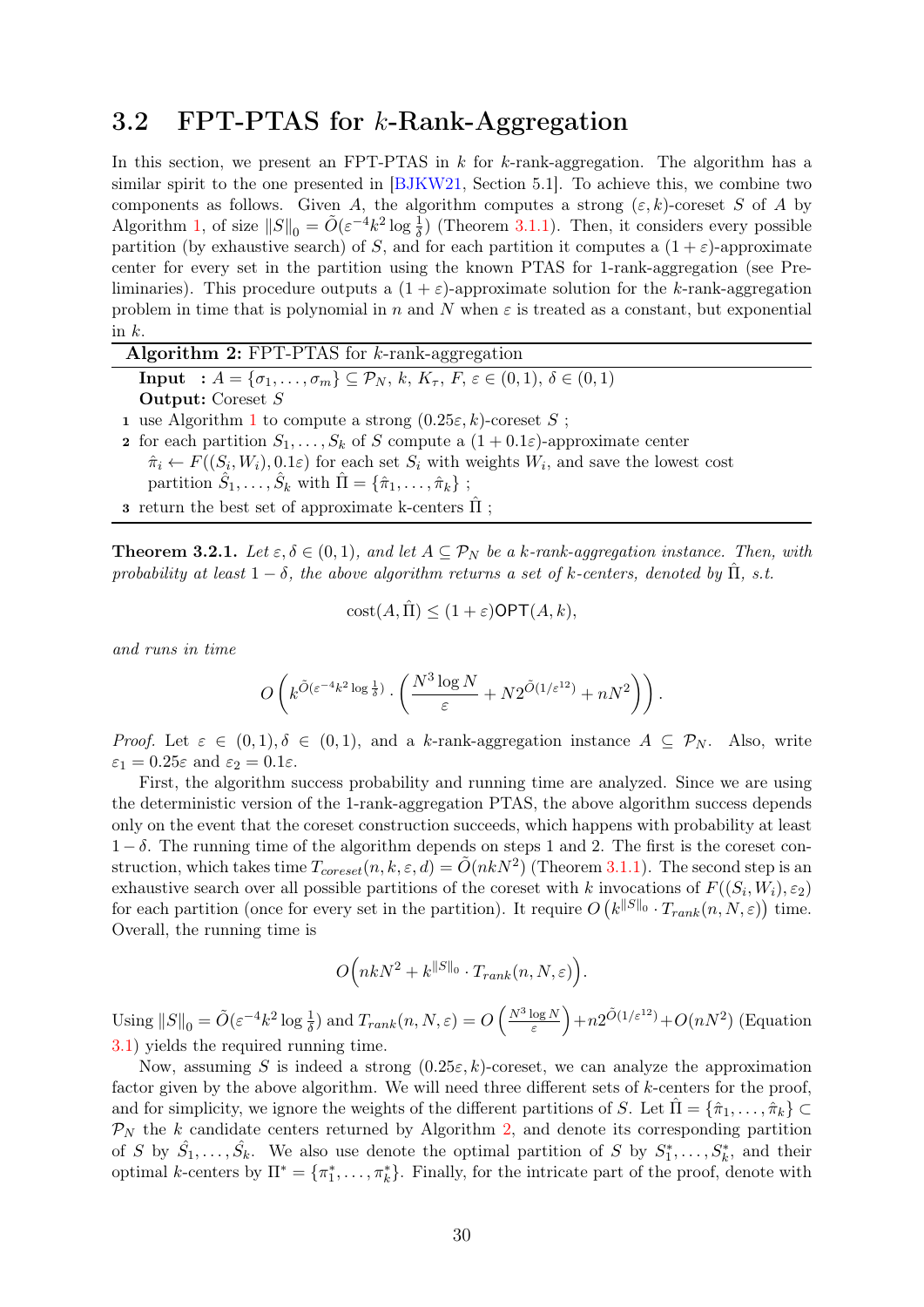$\hat{\Pi}^* = \{\hat{\pi}_1^*, \dots, \hat{\pi}_k^*\}$  the *approximate* centers of each set in the *optimal* partition. That is, for every  $i \in [k]$ ,  $\hat{\pi}_i^*$  is the approximate permutation returned by  $F(S_i^*, \varepsilon_2)$ . Then,

$$
\begin{aligned}\n\text{cost}(A, \hat{\Pi}) &\leq \frac{1}{1 - \varepsilon_1} \text{cost}(S, \hat{\Pi}) & \text{strong } (\varepsilon_1, k)\text{-coreset} \\
&= \frac{1}{1 - \varepsilon_1} \sum_{i=1}^{k} \sum_{x \in \hat{S}_i} w(x) K_{\tau}(x, \hat{\pi}_i) \\
&\leq \frac{1}{1 - \varepsilon_1} \sum_{i=1}^{k} \sum_{x \in S_i^*} w(x) K_{\tau}(x, \hat{\pi}_i^*) & \text{exhaustive search} \\
&\leq \frac{1}{1 - \varepsilon_1} \sum_{i=1}^{k} \sum_{x \in S_i^*} (1 + \varepsilon_2) w(x) K_{\tau}(x, \pi_i^*) & \hat{\pi}_i^* = F(S_i^*, \varepsilon_2) \\
&= \frac{(1 + \varepsilon_2)}{1 - \varepsilon_1} \text{cost}(S, \Pi^*) & \text{strong } (\varepsilon_1, k)\text{-coreset} \\
&\leq (1 + \varepsilon) \text{cost}(X, \Pi^*) & \varepsilon_1 = 0.25\varepsilon, \varepsilon_2 = 0.1\varepsilon\n\end{aligned}
$$

We remark that the difficult step is the second inequality, that can be justified by remembering that the algorithm is performing an exhaustive search over all k-partitions of the coreset S. Hence, even the optimal partition  $S_1^*, \ldots, S_k^*$  with its approximate centers  $\hat{\Pi}^*$  have higher cost then the chosen partition  $\Pi$ .

Remark. This approach should work for any metric space that has an efficient  $(1+\varepsilon)$ -approximation for the 1-median problem, even in the presence of a very large or possibly infinite ambient space.

### <span id="page-33-0"></span>3.3 PTAS for  $\beta$ -Distributed k-Rank-Aggregation

This section presents a  $(1 + \varepsilon)$ -approximation scheme for the k-rank-aggregation problem with inputs that satisfy the  $\beta$ -distributed property (Definition [1.1.6\)](#page-8-0). The algorithm and its proof are adapted from [\[ABS10\]](#page-40-1), where a PTAS for the  $\beta$ -distributed k-median problem in any finite metric space is shown. In contrast to [\[ABS10\]](#page-40-1), where each center must be an input point, we consider a large metric space  $(N! \text{ points})$ , where the center points can be taken from the ambient space. To achieve our result, we again leverage the coreset construction from Section [3.1,](#page-29-0) this time only for  $k = 1$ , and the PTAS for 1-rank-aggregation. The idea is to perform an exhaustive search and guess a small coreset (along with a corresponding set of weights) for every largecost cluster. Then, for each such coreset, the algorithm finds an approximate center using the 1-rank-aggregation PTAS. The running time of our adapted algorithm is higher by the time it takes to perform an exhaustive search for strong  $(\varepsilon, 1)$ -coreset with a correct set of weights for each large-cost cluster multiplied by the time it takes to find an approximate center of each set.

**Definitions and Notation.** We denote by  $\mathcal{C}^* = \{C_1^*, \ldots, C_k^*\}$  a set of optimal clusters, with optimal centers  $c_1^*, \ldots, c_k^*$ . The output of the 1-rank-aggregation PTAS will be denoted by  $\hat{c}$ . Additionally, we use the following definitions that appeared in [\[ABS10\]](#page-40-1).

- 1. A cluster  $C_i^*$  is called *cheap* if its optimal cost is bounded, i.e.  $\text{OPT}_i \leq \frac{\beta \varepsilon \text{OPT}}{32}$ , and called expensive otherwise. Notice that there are at most  $\frac{32}{\beta \varepsilon}$  expensive clusters.
- 2. The *inner ring* of a cluster  $C_i^*$  is the set  $C_i^*(core) \coloneqq \{x \in C_i^* : K_\tau(x, c_i^*) \leq \frac{\beta \text{OPT}}{8|C_i^*|}\}.$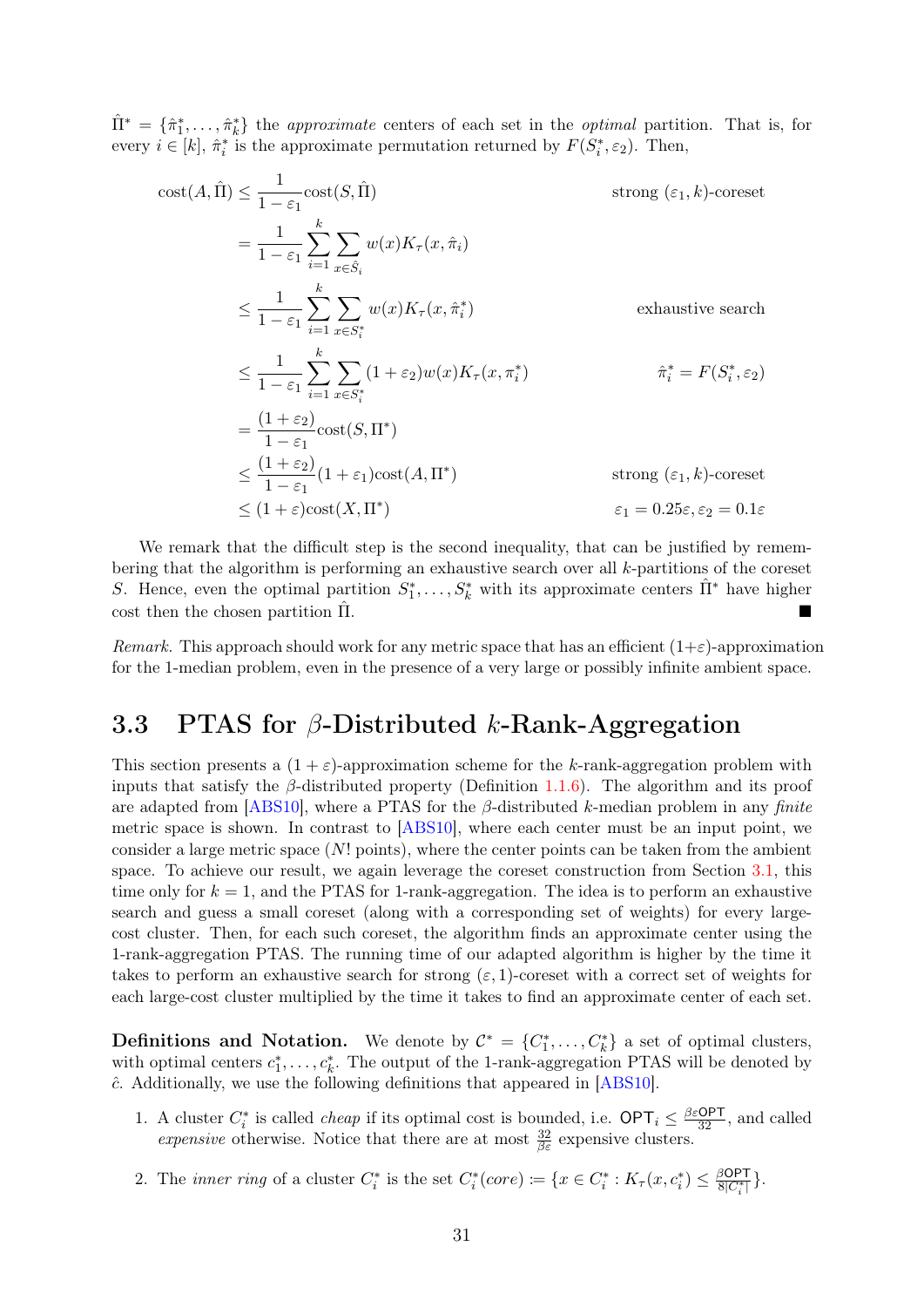Denote by  $B(x,r) = \{y \in A : K_\tau(x,y) \leq r\}$  a ball of radius r around a point x. The algorithm will maintain a list  $Q$  of candidate sets for the clusters cores and we denote by  $K_{\tau}(x, \mathcal{Q}) = \min_{T \in \mathcal{Q}: y \in T} K_{\tau}(x, y)$  the distance of a point x from the list. A component T from the list  $Q$  is called *good* if it contains an inner ring point of some optimal cheap cluster  $C_i^*$ , and called bad otherwise.

#### Algorithm for k-Rank-Aggregation with  $\beta$ -Distributed Inputs

The algorithm pseudo code is now presented, and as in the paper by [\[ABS10\]](#page-40-1), we assume for simplicity the algorithm knows the optimal cost, denoted by  $\mathsf{OPT} = \mathsf{OPT}(A, k)$  for clarity. Otherwise, it can perform a doubling technique starting from a known approximation.

The first procedure, describing the inner loop, is handling only the cheap clusters. It receives as input the permutations set  $A = \{\sigma_1, \ldots \sigma_n\} \subseteq \mathcal{P}_N$ , a set  $\mathcal{Q}_{init}$  of approximate centers for guessed coresets of expensive clusters (will later be chosen by exhaustive search performed by an external loop), the separability parameter  $\beta$  and the 1-rank-aggregation PTAS function F. We emphasize that only the centers retrieving stage is changed compared to the algorithm by [\[ABS10\]](#page-40-1). It computes an approximate center in line 13 instead of an exact center.

```
Algorithm 3: \beta-Distributed k-Rank-Aggregation - Inner Loop
    Input: A, K_{\tau}, k, \varepsilon \in (0,1), Q_{init}, \beta, FInitialization Stage:
 1 Set \mathcal{Q} \leftarrow \mathcal{Q}_{init};
    Population Stage:
 2 for s = n, n - 1, n - 2, \ldots, 1 do
  3 \sec r = \frac{\beta \text{OPT}}{4s}\frac{\partial P}{\partial 4s};
 4 remove any point x s.t. K_\tau(x, \mathcal{Q}) < 2r;
 \mathbf{5} for every pair of remaining points a, b do
  6 if K_{\tau}(a,b) \leq r \wedge |B(a,r)| > \frac{s}{2}\frac{s}{2} \wedge |B(b,r)| > \frac{s}{2}\frac{s}{2} then
 \begin{array}{c|c|c|c} \hline \textbf{7} & \textbf{1} & \textbf{1} & \textbf{1} \\ \hline \end{array} connect a and b;
  8 for every connected component T of size > \frac{s}{2}rac{s}{2} do
 9 \mid \cdot \cdot \cdot \cdot \cdot \cdot \cdot \cdot \cdot add T to Q;
10 define B(T) = \{x : \exists y \in T \text{ s.t. } K_{\tau}(x, y) \leq 2r\};11 \Box remove the points of B(T) from the instance ;
    Centers-Retrieving Stage:
12 for every choice of k components T_1, \ldots, T_k out of \mathcal Q do
13 set \hat{c}_i = F(T_i \cup B(T_i), \varepsilon) for every i \in [k];
```
- 14 partition all n points according to the nearest point among  $\{\hat{c}_1, \ldots, \hat{c}_k\}$ ;
- 15 if a clustering of cost at most  $(1+O(\varepsilon))$ OPT is found, output these k centers and halt ;

Now that we know how to handle the case where there are only cheap clusters, we need to perform an exhaustive search over at most  $\frac{32}{\beta \varepsilon}$  possible expensive clusters. The external loop is the source of the expensive clusters optional centers that are given as input to the inner loop in the list  $Q_{init}$ . It is infeasible to try all possible points for an expensive cluster. Hence, we need to shrink the data size, and we thus resort to using strong  $(\varepsilon, 1)$ -coresets (proved to exist in Section [3.1\)](#page-29-0). We claim that if we try all possible sets of points, and all possible integers that serve as powers for the rounded weights, then in one of the iterations, the algorithm will obtain a set of points and a corresponding rounded weights that represent a correct strong  $(\varepsilon, 1)$ -coreset for an expensive cluster. The algorithm chooses  $t = \tilde{O}(\varepsilon^{-4})$ , which is the size of strong  $(\varepsilon, 1)$ -coreset,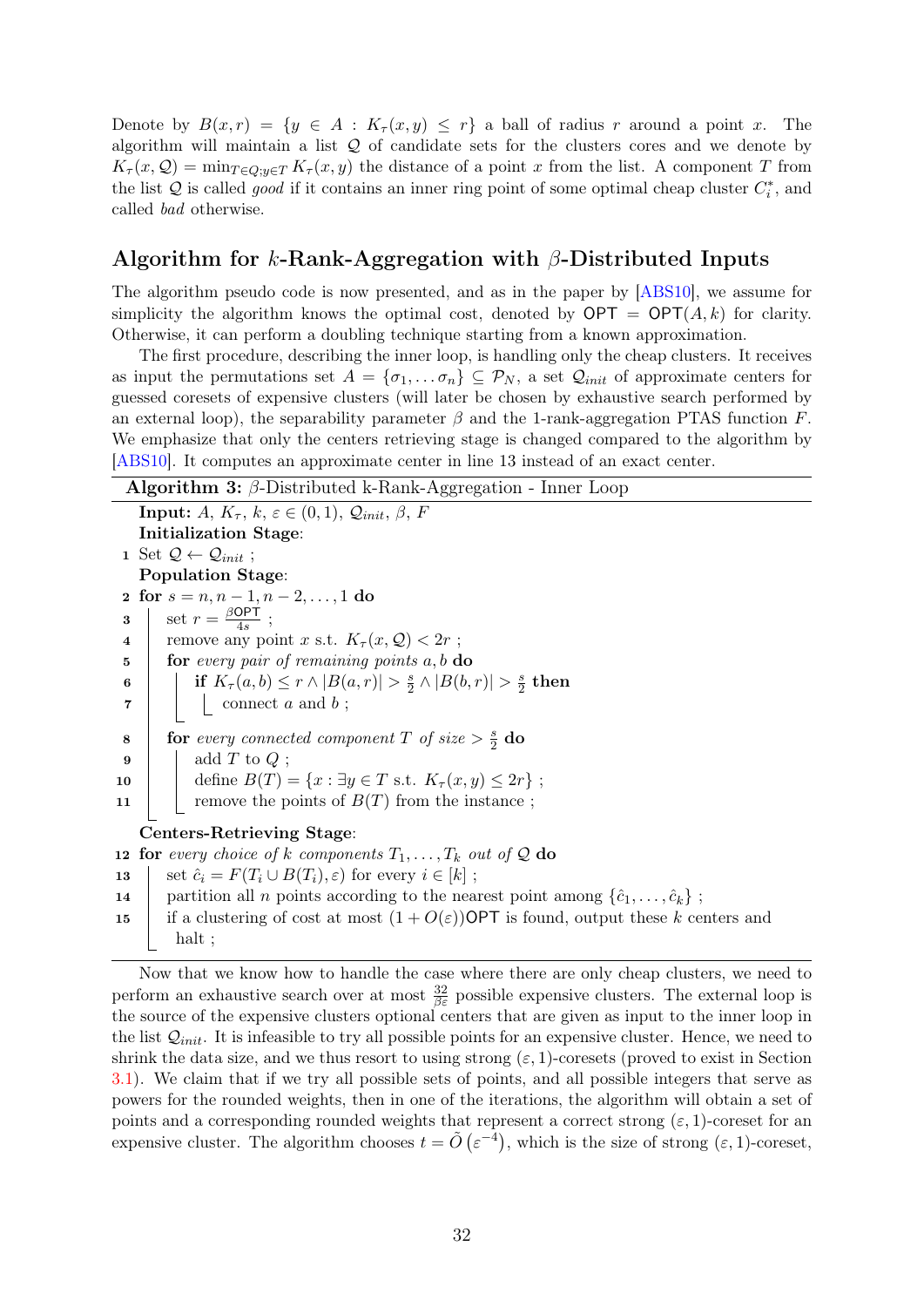chosen by setting  $k = 1$  in the size of the strong  $(\varepsilon, k)$ -coreset from Theorem [3.1.1.](#page-30-3)

<span id="page-35-1"></span>Algorithm 4: β-Distributed k-Rank-Aggregation - External Loop **Input:**  $A = {\sigma_1, \ldots \sigma_m} \subseteq \mathcal{P}_N, k, K_\tau, \varepsilon \in (0,1), \beta, F$  ${\bf 1} \ \ \mathbf{for} \ \ell=0,1,\ldots,\frac{32}{\beta \varepsilon}-1 \ \mathbf{do}$ 2 Set  $t = \tilde{O}(\frac{1}{\epsilon^4})$  $\frac{1}{\varepsilon^4}$ ) and  $I = \left[-\frac{1}{\varepsilon}\right]$  $\frac{1}{\varepsilon} \log \frac{t}{c_1}, \frac{1}{\varepsilon}$  $\frac{1}{\varepsilon} \log \frac{c_2 n}{t}$  $\triangleright$  coreset size and weights bounds  $\mathbf{3}$  for every choice of  $\ell t$  points from A and  $\ell t$  integers in I do 4 for every  $i \in [\ell], j \in [t]$  do 5 denote by  $p(i, j) \in A$  each guessed point and by  $q(i, j) \in I$  each guessed integer ; 6  $\Box$  set weight  $w(i, j) = (1 + \varepsilon)^{q(i, j)}$ ; 7 **for**  $i = 1, 2, ..., \ell$  do 8 Set  $\hat{c}_i \leftarrow F((\{p(i, 1), \ldots, p(i, t)\}, \{w(i, 1), \ldots, w(i, t)\}), \varepsilon)$ ; 9 Run algorithm [3](#page-34-0) with  $Q_{init} = {\{\hat{c}_1\}, \{\hat{c}_2\}, \ldots, \{\hat{c}_\ell\}}$ ; 10 **if** the algorithm returns a clustering of cost at most  $(1 + O(\varepsilon))$ OPT then  $\begin{array}{c|c|c|c} \n\textbf{11} & \textbf{12} & \textbf{13} & \textbf{14} \n\end{array}$  output it and halt ;

The modified algorithm uses ideas from both the k-median and k-means algorithms of [\[ABS10\]](#page-40-1) and their analysis, with three main changes. In line 13 of the inner loop, and line 8 of the external loop, we use a PTAS  $F$  for finding an approximate center  $c_i$  (with respect to the algorithm in [\[ABS10\]](#page-40-1)) instead of finding an exact center. Also, we increase the size of the sample t, to use the fact there exists a strong  $(\varepsilon, 1)$ -coreset for each optimal cluster. The analysis below is adapting the proof of [\[ABS10\]](#page-40-1). We show that the approximation factor is still  $(1+O(\varepsilon))$ , and that the running time is increased, according to the time it takes F to find an approximate center and the additional time it takes to guess coreset points and approximate weights.

#### Analysis

The following theorem applies to the above modified algorithm, and its proof is very similar to the proof from [\[ABS10\]](#page-40-1) (Section 4, Theorem 4.6). The changes are due to the use of strong coresets and  $(1 + \varepsilon)$ -approximate centers.

<span id="page-35-0"></span>**Theorem 3.3.1.** Let  $A \subseteq \mathcal{P}_N$  be a k-rank-aggregation instance that satisfies the  $\beta$ -distributed property (Definition [1.1.6\)](#page-8-0). Then, Algorithm  $\frac{1}{4}$  $\frac{1}{4}$  $\frac{1}{4}$  outputs k centers whose cost is at most

$$
(1 + O(\varepsilon)) \textsf{OPT}(A,k)
$$

in time

$$
O\left(\left(\frac{n}{\varepsilon}\right)^{O\left(\varepsilon^{-5}\beta^{-1}\right)}\left(\left(k+\frac{1}{\varepsilon\beta}\right)\left(\frac{N^3\log N}{\varepsilon}+N2^{\tilde{O}\left(\varepsilon^{-12}\right)}+N^2n\right)+k^{O\left(\frac{1}{\beta}\right)}nkN^2\right)\right).
$$

For completeness, we cite here three technical lemmas from [\[ABS10\]](#page-40-1) that are used in the proof below. They are still true, with unchanged proof, since they refer to the population stage of Algorithm [3,](#page-34-0) which is identical to [\[ABS10\]](#page-40-1).

<span id="page-35-2"></span>**Lemma 3.3.2** (Claim 4.3 in [\[ABS10\]](#page-40-1)). Let  $C_i^*$  be any cluster in the target clustering. By stage  $s = |C_i^*|$ , the algorithm adds to Q a component T that contains a point from the inner ring of  $C_i^*$ . That is, the algorithm adds a good component with respect to  $C_i^*$ .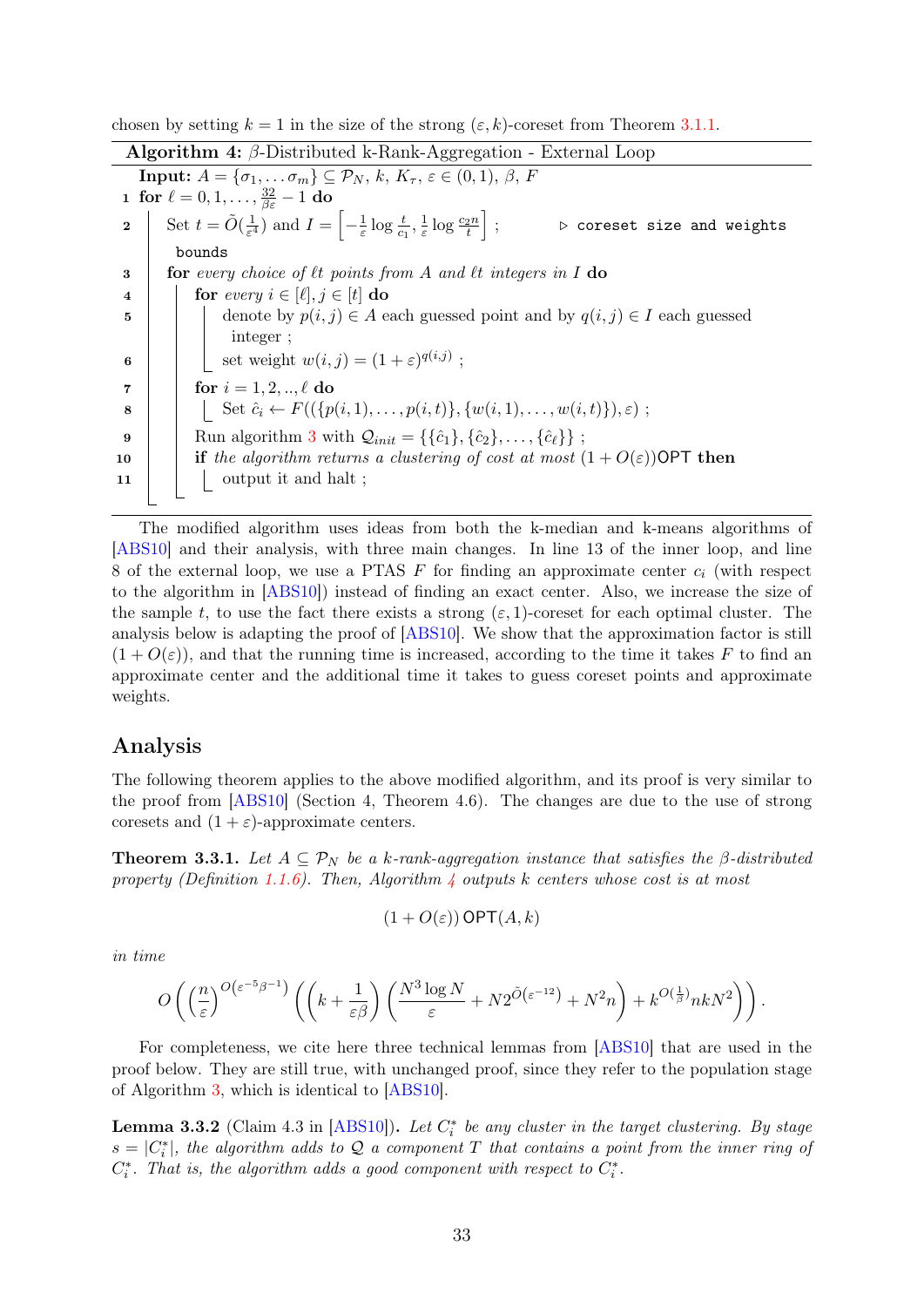<span id="page-36-1"></span>**Lemma 3.3.3** (Claim 4.4 in [\[ABS10\]](#page-40-1)). Let T be a good component added to  $Q$ , i.e., it contains an inner ring point from cluster  $C_i^*$ . Then:

1.  $\forall x \in T$ , it holds  $K_{\tau}(x, c_i^*) \leq \frac{\beta \text{OPT}}{2|C_i^*|}$ .

2. 
$$
C_i^*(core) \subseteq T \cup B(t) \subseteq C_i^*
$$
.

$$
\textit{3. }\forall T' \in \mathcal{Q} \textit{ s.t. } T' \neq T, \textit{C}_i^*(core) \cap T' = \emptyset.
$$

<span id="page-36-2"></span>**Lemma 3.3.4** (Claim 4.5 in [\[ABS10\]](#page-40-1)). The list Q contains less than  $\frac{16}{3\beta}$  bad components at the end of the population stage.

In addition, we also need the following result regarding the discretization process for the coresets weights that will be used later in the analysis. Since the weights are taken from a polynomially-bounded continuous range (Lemma [3.1.3\)](#page-30-0), the algorithm performs discretization of the range into a logarithmic set of weights and performs an exhaustive search over all possibilities in polynomial time. The following corollary guarantee that the discretization process only incur an extra factor of  $(1 + \varepsilon)$  to the cost.

<span id="page-36-0"></span>Corollary 3.3.5. Let  $S \subseteq A$  be a strong  $(\varepsilon, 1)$ -coreset of size  $s = |S|$ . Denote its set of weights by  $w^*(x_1), \ldots, w^*(x_s)$ . For every  $x \in S$ , define  $\hat{w}(x) = (1 + \varepsilon)^{q(x)}$  where  $q(x)$  is the smallest integer s.t.  $\hat{w}(x) \geq w^*(x)$ . Then, for every point c that serves as center,

$$
\sum_{x \in S} \hat{w}(x_i) K_\tau(x, c) \le (1 + \varepsilon) \sum_{x \in S} w^*(x) K_\tau(x, c)
$$

Additionally, using Lemma [3.1.3](#page-30-0) and the above corollary, we have that the range of powers used by the algorithm is large enough.

<span id="page-36-3"></span>Corollary 3.3.6. Let  $S \subseteq A$  be a coreset constructed by Algorithm [1.](#page-30-1) By Lemma [3.1.3,](#page-30-0) we know that every  $x \in S$ , has bounded weight  $w_S(x) \in \left[c_1 \frac{1}{|S|}\right]$  $\frac{1}{|S|}, c_2 \frac{n}{|S|}$  $\left[\frac{n}{|S|}k\right]$ . Thus, considering the discrete set of weights defined by the discretization process from Corollary [3.3.5,](#page-36-0) we conclude that there are  $O\left(\frac{1}{\varepsilon}\right)$  $\frac{1}{\varepsilon}$  (log n + log |S|)) possibilities for rounding up each weight of  $x \in S$  into the nearest power of  $(1 + \varepsilon)$ . Simply by choosing the power as integer in  $q(x) \in \left[-\frac{1}{\varepsilon}\right]$  $\frac{1}{\varepsilon}\log\frac{|S|}{c_1},\frac{1}{\varepsilon}$  $\frac{1}{\varepsilon} \log \frac{c_2 n}{|S|}$  for some  $constants\ c_1, c_2.$ 

Proof of Theorem [3.3.1.](#page-35-0) First, we deal with the approximation factor of the returned set of centers. Let  $\varepsilon < \frac{1}{2}$ . Using Lemma [3.3.3](#page-36-1) and the fact we are trying all possible coresets for the expensive clusters, it follows that there exists some choice of  $k$  components of  $Q$ , s.t. all components are either an approximate center of a strong coreset of expensive cluster or a good component of a cheap cluster. Therefore, each component represents a single, unique, cluster of the optimal clustering  $\mathcal{C}^*$ . We fix this choice of k components, and show that for the optimal clustering, replacing the true centers  $\{c_1^*, c_2^*, \ldots, c_k^*\}$  with the approximate centers  $\{\hat{c}_1, \hat{c}_2, \ldots, \hat{c}_k\}$ that the algorithm outputs, increases the cost by at most  $(1 + \varepsilon')$  factor, for  $\varepsilon' = 12\varepsilon$ . Consider each optimal cluster separately and fix some optimal cluster  $C_i^*$  with optimal center  $c_i^*$  of the optimal clustering. Denote by  $\mathsf{OPT}_i$  the optimal cost of  $C_i^*$  using an optimal  $c_i^*$ .

There are two options. The first one is that  $C_i^*$  is an expensive cluster. In this case, denote by  $S_i = \{x_1, \ldots, x_t\}$  a correct guess for the set of points of a strong  $(\varepsilon, 1)$ -coreset of  $C_i^*$ . Also, denote a correct set of corresponding weights with  $W^* = \{w^*(x_1), \ldots, w^*(x_t)\}\$ , with a corresponding rounded set of weights  $\hat{W}_i = \{\hat{w}(x_1), \dots, \hat{w}(x_t)\}\$  (as outlined in the discretization process of Corollary [3.3.5\)](#page-36-0). Clearly, since Algorithm [4](#page-35-1) performs exhaustive search, then at some iteration it encounters the correct set  $S_i$  and the correct set of discrete weights  $\hat{W}_i$ . We consider now this iteration of the algorithm, and write by  $c_i$  the optimal center for  $(S_i, \hat{W}_i)$ , and denote by  $\{\hat{c}_i\}$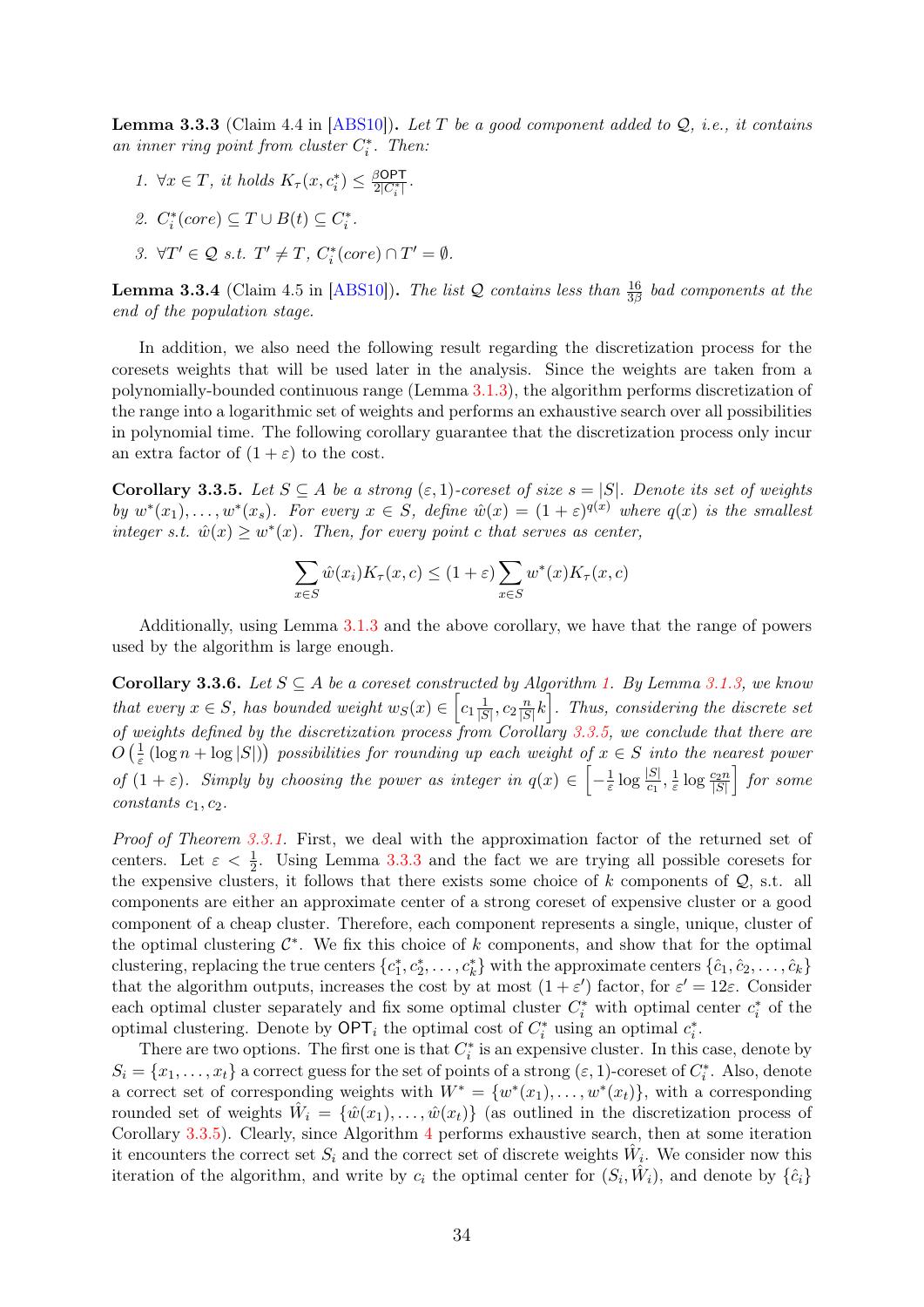the singleton set that has the  $(1+\varepsilon)$ -approximate center computed by  $F((S_i, \hat{W}_i), \varepsilon)$  that was given as input from the external loop. Hence,

$$
\sum_{x \in C_i^*} K_{\tau}(x, \hat{c}_i) \le \sum_{x \in S_i} \frac{1}{1 - \varepsilon} w^*(x) K_{\tau}(x, \hat{c}_i)
$$
\n
$$
\le \frac{1}{1 - \varepsilon} \sum_{x \in S_i} \hat{w}(x) K_{\tau}(x, \hat{c}_i)
$$
\n
$$
\le \frac{1 + \varepsilon}{1 - \varepsilon} \sum_{x \in S_i} \hat{w}(x) K_{\tau}(x, c_i)
$$
\n
$$
\le \frac{(1 + \varepsilon)^2}{1 - \varepsilon} \sum_{x \in S_i} w^*(x) K_{\tau}(x, c_i)
$$
\n
$$
\le \frac{(1 + \varepsilon)^2}{1 - \varepsilon} \sum_{x \in S_i} w^*(x) K_{\tau}(x, c_i)
$$
\n
$$
\text{optimality & Corollary 3.3.5}
$$

$$
\leq (1+12\varepsilon)\sum_{x\in C_i^*} K_\tau(x,c_i^*) = (1+O(\varepsilon))\textsf{OPT}_i.
$$

Note that  $c_i$  is the optimal center for  $S_i$  with the weights  $\hat{W}$ , hence we need to use its optimality and only then Corollary [3.3.5.](#page-36-0)

The second option is that  $C_i^*$  is a cheap cluster. Then, we denote by T the good component corresponding to it (one such component must exists by Lemma [3.3.2\)](#page-35-2). We break the cost of  $C_i^*$  using  $\hat{c}_i$ , the approximate point picked in step 1[3](#page-34-0) by the Algorithm 3 to serve as center, into two parts,

$$
\sum_{x \in C_i^*} K_\tau(x, \hat{c}_i) = \sum_{x \in T \cup B(T)} K_\tau(x, \hat{c}_i) + \sum_{x \in C_i^* \setminus (T \cup B(T))} K_\tau(x, \hat{c}_i).
$$

Consider each term separately. The first term, is bounded by  $(1+\varepsilon)\sum_{x\in T\cup B(T)} K_{\tau}(x,c_i^*)$  since  $\hat{c}_i$  is a  $(1+\varepsilon)$ -approximate computed on the set  $T \cup B(T)$ , and thus is a  $(1+\varepsilon)$  "competitive" against every other center including  $c_i^*$ . Bounding the second term is the intricate part of the proof. Consider a point  $x \in C_i^* \setminus (T \cup B(T))$ . Since  $C_i^*(core) \subseteq T \cup B(T)$ , we know that  $x \notin C_i^*(core)$ , and therefore,

<span id="page-37-0"></span>
$$
d(x, c_i^*) > \frac{\beta \text{OPT}}{8|C_i^*|}.
$$
\n
$$
(3.5)
$$

We show that

<span id="page-37-1"></span>
$$
d(\hat{c}_i, c_i^*) \le \frac{\varepsilon \beta \textsf{OPT}}{4|C_i^*|}.\tag{3.6}
$$

Define the set  $G = \{y \in C_i^* : K_\tau(y, c_i^*) \leq \frac{\varepsilon \beta \mathsf{OPT}}{16|C_i^*|}\}$ . Notice that  $G \subseteq C_i^*(core) \subseteq T \cup B(T)$  and that, using Markov's inequality,  $|G| \geq \frac{1}{2}|C_i^*|$  (otherwise  $\text{OPT}_i \geq \frac{\varepsilon \beta \text{OPT}}{32}$  which contradicts the fact that  $C_i^*$  is cheap). Assume towards contradiction that  $K_\tau(\hat{c}_i, c_i^*) > \frac{\varepsilon \beta \mathsf{OPT}}{4|C_i^*|}$ . Then,

$$
\sum_{x \in T \cup B(T)} K_{\tau}(x, \hat{c}_i) \ge \sum_{x \in (T \cup B(T)) \cap G} K_{\tau}(\hat{c}_i, c_i^*) - K_{\tau}(x, c_i^*)
$$
\n
$$
> \frac{1}{2} |C_i^*| \left( \frac{\varepsilon \beta \text{OPT}}{4|C_i^*|} - \frac{\varepsilon \beta \text{OPT}}{16|C_i^*|} \right)
$$
\n
$$
\ge 2 \frac{\varepsilon \beta \text{OPT}}{32} \ge 2\text{OPT}_i.
$$

However, for  $\varepsilon < 1$ , and since  $c_i$  is the optimal center of  $T \cup B(T)$ , we get a contradiction,

$$
\sum_{x \in T \cup B(T)} K_{\tau}(x, \hat{c}_i) < 2 \cdot \sum_{x \in T \cup B(T)} K_{\tau}(x, c_i) \leq 2 \cdot \sum_{x \in T \cup B(T)} K_{\tau}(x, c_i^*)
$$
\n
$$
\leq 2 \cdot \sum_{x \in C_i^*} K_{\tau}(x, c_i^*) = 2\text{OPT}_i.
$$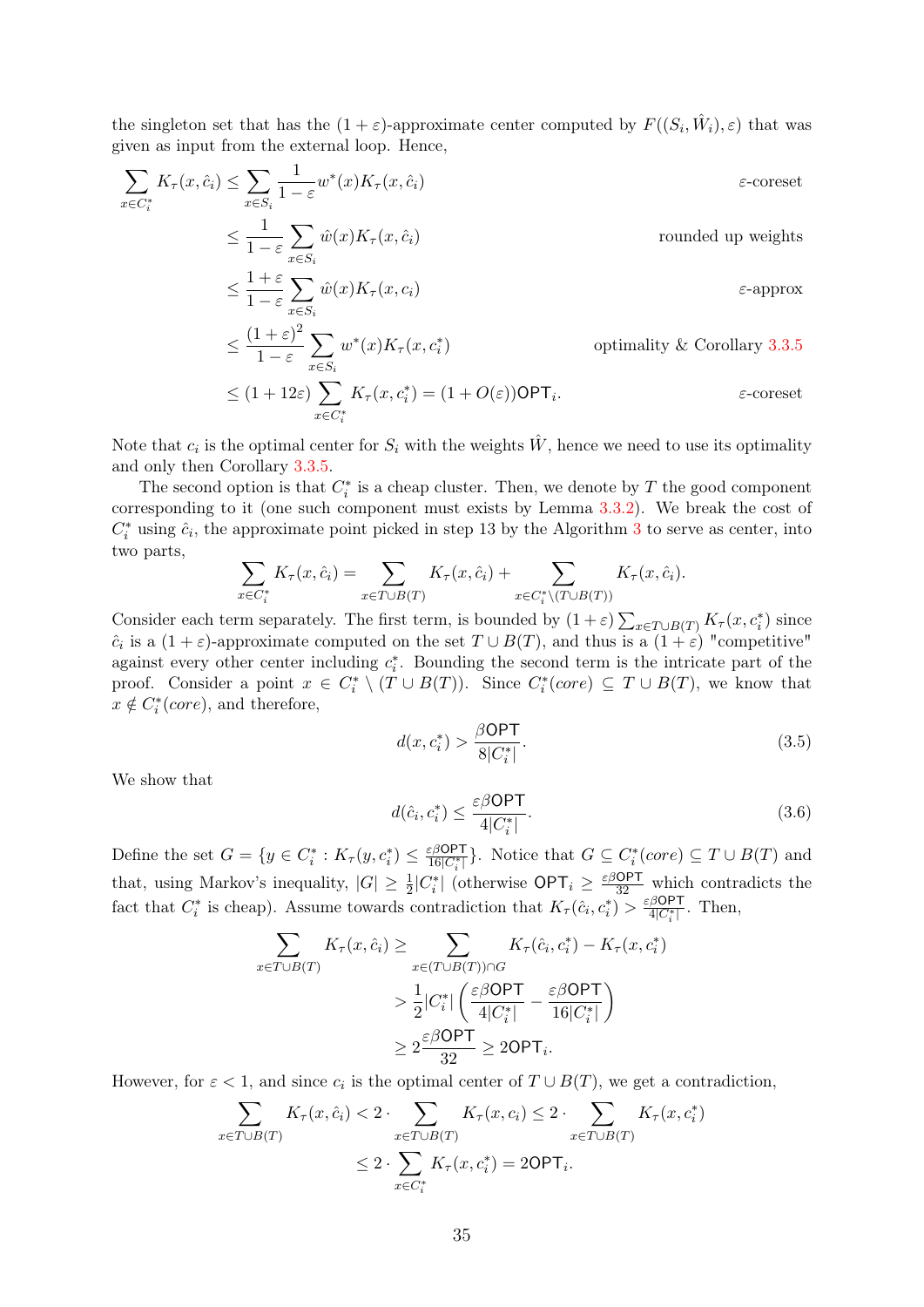Conclude, using triangle inequality, and the combination of  $(3.5)$  and  $(3.6)$  that:

$$
\sum_{x \in C_i^* \setminus (T \cup B(T))} K_{\tau}(x, \hat{c}_i) \le \sum_{x \in C_i^* \setminus (T \cup B(T))} [K_{\tau}(x, c_i^*) + K_{\tau}(\hat{c}_i, c_i^*)]
$$
\n
$$
\le \sum_{x \in C_i^* \setminus (T \cup B(T))} [K_{\tau}(x, c_i^*) + 2\varepsilon K_{\tau}(x, c_i^*)]
$$
\n
$$
\le (1 + 2\varepsilon) \sum_{x \in C_i^* \setminus (T \cup B(T))} K_{\tau}(x, c_i^*).
$$

Overall, for a cheap cluster  $C_i^\ast,$ 

$$
\sum_{x \in C_i^*} K_\tau(x, \hat{c}_i) \le (1 + 2\varepsilon) \sum_{x \in C_i^*} K_\tau(x, c_i^*) = (1 + O(\varepsilon)) \text{OPT}_i.
$$

Finally, summing over all  $k$ -centers output by the algorithm produces the required approximation.

To analyze the running time, we highlight that it is infeasible to find the best center, hence we find an approximate center in time given by  $T_{rank}(n, N, \varepsilon)$  as seen in Equation [\(3.1\)](#page-29-1). Additionally, one need to take into account the additional running time to guess a correct candidate coresets along with a correct set of weights. We also remark that computing the distance between two permutations is naively performed in time in  $O(N \log N)$  (discussed above). Therefore, we need at most  $O(n^2 N \log N)$  time to compute the distances between all pairs of points beforehand and store these distances in an  $O(n^2)$ -size data structure. The reason we do it is to reduce the computational cost for each distance lookup between two points. From now on, we ignore this computation, and assume  $O(1)$  running time for each distance query. Finally, adding up the relevant running times for each step in our algorithm as follows.

- 1. The population stage in Algorithm [3](#page-34-0) is unchanged, and thus takes  $O(n^3)$  time as before. For every  $s \in [n]$ , and every point  $x \in A$ , we need to find how many of the remaining points are in  $B(x, r)$ .
- 2. By Lemmas [3.3.3](#page-36-1) and [3.3.4,](#page-36-2) Q contains a single good component for each optimal cluster, and at most  $O\left(\frac{1}{\beta}\right)$  $\frac{1}{\beta}$  bad components. Hence, finding a candidate center for all components in Q takes  $|Q|T_{rank}(n, N, \varepsilon) = (k + O\left(\frac{1}{\beta}\right))$  $\left(\frac{1}{\beta}\right)$   $T_{rank}(n, N, \varepsilon)$  time. Furthermore, trying every possible k components in Q in the centers-retrieving stage takes  $\binom{k+O(\frac{1}{\beta})}{h}$  $\binom{O(\frac{1}{\beta})}{k} \leq k^{O(\frac{1}{\beta})}$ attempts.
- 3. Evaluating the cost of a possible clustering takes  $O(nkN \log N)$  since we need to compute the distance between all n points and the k possible centers and take the nearest neighbour. Each such distance computation takes  $O(N \log N)$  time.
- 4. The external loop is performing an exhaustive search for strong coresets and their weights for at most  $\frac{32}{\beta \varepsilon}$  possible expensive clusters. Thus, assuming a coreset of size  $t = \tilde{O}(\frac{1}{\varepsilon^4})$  $\frac{1}{\varepsilon^4}\Big),$ and a set of  $O\left(\frac{1}{\epsilon}\right)$  $\frac{1}{\varepsilon}$  (log  $n + \log t$ ) possible discrete weights (Corollary [3.3.6\)](#page-36-3), there are  $\sum_{\ell=0}^{\frac{32}{\beta\varepsilon}} {n \choose \ell t} \left(\frac{1}{\varepsilon} (\log n + \log t)\right)^{\ell t}$  executions of the inner loop. This can be bounded by

$$
O\left(\frac{1}{\beta \varepsilon} \binom{n}{\frac{t}{\beta \varepsilon}} (\log n + \log t)^{O(\frac{t}{\beta \varepsilon})}\right).
$$

In addition, for each such coreset, we use the 1-rank-aggregation PTAS to find an approximate center, thus we need to multiply by  $T_{rank}(t, N, \varepsilon)$ .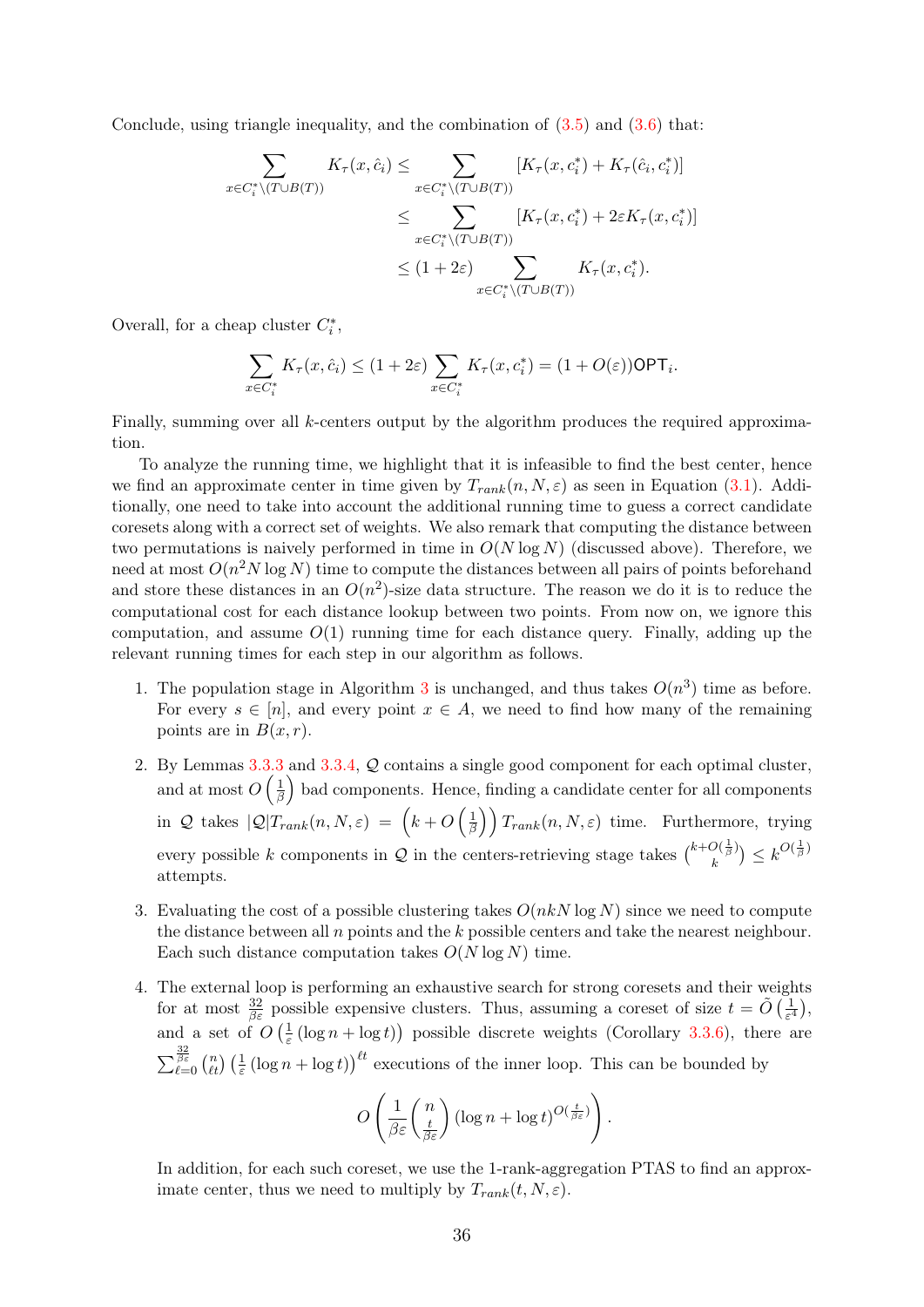Overall, running time of the entire algorithm is at most

$$
O\left(\frac{1}{\beta \varepsilon} \left(\frac{n}{\frac{t}{\beta \varepsilon}}\right) \left(\frac{1}{\varepsilon} \left(\log n + \log t\right)\right)^{O\left(\frac{t}{\beta \varepsilon}\right)}\right)
$$

$$
\left(n^3 + \left(k + O\left(\frac{1}{\beta}\right)\right) T_{rank}(n, N, \varepsilon) + k^{O\left(\frac{1}{\beta}\right)} n k N^2 + \frac{T_{rank}(t, N, \varepsilon)}{\beta \varepsilon}\right)\right).
$$

Simplifying using  $t = \varepsilon^{-4}$  produces the following expression,

$$
O\left(\frac{1}{\beta \varepsilon} \left(\frac{2}{\varepsilon} n \log n\right)^{O\left(\frac{1}{\beta \varepsilon^5}\right)} \left(\left(k+O\left(\frac{1}{\varepsilon \beta}\right)\right) T_{rank}(n,N,\varepsilon) + k^{O\left(\frac{1}{\beta}\right)} n k N^2\right)\right).
$$

Finally,

$$
O\left(\left(\frac{n}{\varepsilon}\right)^{O\left(\frac{1}{\beta\varepsilon^5}\right)}\left(\left(k+\frac{1}{\varepsilon\beta}\right)T_{rank}(n,N,\varepsilon)+k^{O\left(\frac{1}{\beta}\right)}nkN^2\right)\right).
$$

Setting  $T_{rank}(n, N, \varepsilon)$  using Equation [\(3.1\)](#page-29-1) concludes that the overall time is polynomial in both n, N and k when treating  $\varepsilon$  and  $\beta$  as fixed constants.

ш

#### <span id="page-39-0"></span>3.4 Discussion

In the beginning of this chapter we showed that there exists a strong  $(\varepsilon, k)$ -coreset for  $(\mathcal{P}_N, K_\tau)$ . It is interesting to understand if coresets exists for other ranking distances or partial rankings as defined for example in  $[FKS03, FKM^+04, FKM^+06, Ail10, BBGH15]$  $[FKS03, FKM^+04, FKM^+06, Ail10, BBGH15]$  $[FKS03, FKM^+04, FKM^+06, Ail10, BBGH15]$  $[FKS03, FKM^+04, FKM^+06, Ail10, BBGH15]$  $[FKS03, FKM^+04, FKM^+06, Ail10, BBGH15]$  $[FKS03, FKM^+04, FKM^+06, Ail10, BBGH15]$  $[FKS03, FKM^+04, FKM^+06, Ail10, BBGH15]$ . If such small strong coresets exists, then one can use the PTAS for bucketed top-r rankings from [\[MM20\]](#page-45-13) to obtain a  $(1 + \varepsilon)$ -approximation for k-rank-aggregation on bucket lists in a similar manner. Additionally, we would like to understand if it is possible to obtain a PTAS for  $k$ -rank-aggregation without the  $\beta$ -distributed separability assumption, e.g., by leveraging the structure of the permutation space  $(\mathcal{P}_N, K_\tau)$ .

We stress that the results shown in this chapter are demonstrated using the metric space of permutations and Kendall-tau distance, mainly because they fulfill two requirements. First, in  $(\mathcal{P}_N, K_\tau)$  there exists a strong  $(\varepsilon, k)$ -coreset that is independent of both the number of points n and their "dimension" N. Second, there is a polynomial-time deterministic  $(1+\varepsilon)$ -approximation algorithm for the corresponding 1-median problem. Specifically, our proofs did not use any specific feature of  $(\mathcal{P}_N, K_\tau)$ , hence, to use our framework in a different large, possibly infinite, metric space, one just needs to show these two requirements hold, and then the results of this part of the thesis will apply to the new metric space. To conclude, in a metric space satisfying these two conditions, our algorithm is a PTAS for k-median on inputs satisfying the  $\beta$ -distributed property.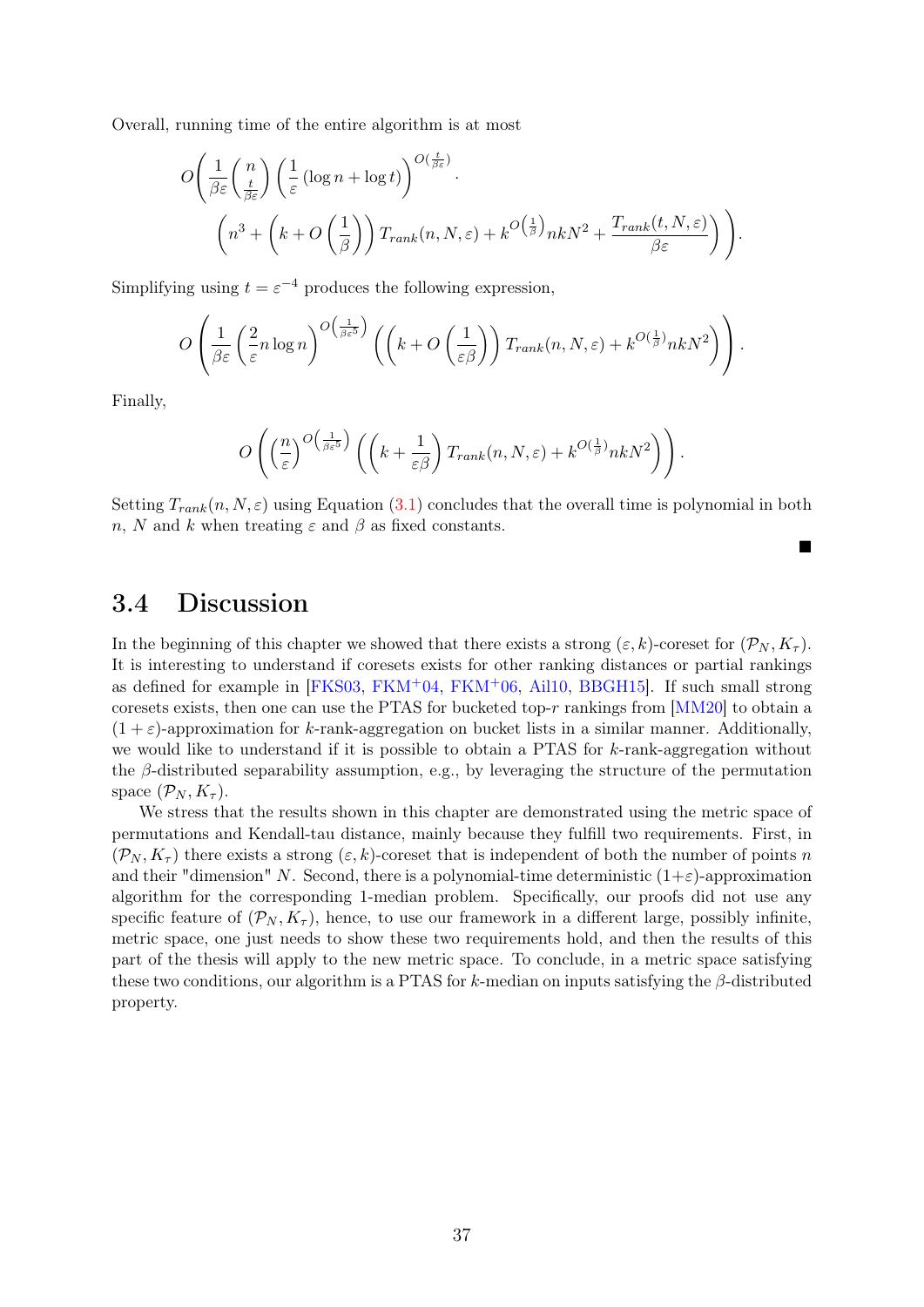# Bibliography

- <span id="page-40-6"></span>[ABD09] Margareta Ackerman and Shai Ben-David. Clusterability: A theoretical study. In Proceedings of the Twelth International Conference on Artificial Intelligence and Statistics, volume 5 of Proceedings of Machine Learning Research, pages 1–8. PMLR, 2009. URL: <https://proceedings.mlr.press/v5/ackerman09a.html>.
- <span id="page-40-1"></span>[ABS10] Pranjal Awasthi, Avrim Blum, and Or Sheffet. Stability yields a PTAS for k-median and k-means clustering. In 2010 IEEE 51st Annual Symposium on Foundations of Computer Science, pages 309–318, 2010. [doi:10.1109/FOCS.2010.36](https://doi.org/10.1109/FOCS.2010.36).
- <span id="page-40-0"></span>[ABS12] Pranjal Awasthi, Avrim Blum, and Or Sheffet. Center-based clustering under perturbation stability. *Inf. Process. Lett.*,  $112(1-2):49-54$ ,  $2012$ . [doi:10.1016/j.ipl.](https://doi.org/10.1016/j.ipl.2011.10.006) [2011.10.006](https://doi.org/10.1016/j.ipl.2011.10.006).
- <span id="page-40-9"></span>[Ach03] Dimitris Achlioptas. Database-friendly random projections: Johnson-Lindenstrauss with binary coins. Journal of Computer and System Sciences, 66(4):671–687, 2003. Special Issue on PODS 2001. [doi:10.1016/S0022-0000\(03\)](https://doi.org/10.1016/S0022-0000(03)00025-4) [00025-4](https://doi.org/10.1016/S0022-0000(03)00025-4).
- <span id="page-40-5"></span>[ACM+20] Pankaj K. Agarwal, Hsien-Chih Chang, Kamesh Munagala, Erin Taylor, and Emo Welzl. Clustering Under Perturbation Stability in Near-Linear Time. In  $40th$ IARCS Annual Conference on Foundations of Software Technology and Theoretical Computer Science (FSTTCS 2020), pages 8:1–8:16, Dagstuhl, Germany, 2020. Schloss Dagstuhl–Leibniz-Zentrum für Informatik. [doi:10.4230/LIPIcs.FSTTCS.](https://doi.org/10.4230/LIPIcs.FSTTCS.2020.8) [2020.8](https://doi.org/10.4230/LIPIcs.FSTTCS.2020.8).
- <span id="page-40-7"></span>[ACN08] Nir Ailon, Moses Charikar, and Alantha Newman. Aggregating inconsistent information: Ranking and clustering. J.  $ACM$ , 55(5), 2008. [doi:10.1145/1411509.](https://doi.org/10.1145/1411509.1411513) [1411513](https://doi.org/10.1145/1411509.1411513).
- <span id="page-40-4"></span>[AGK+04] Vijay Arya, Naveen Garg, Rohit Khandekar, Adam Meyerson, Kamesh Munagala, and Vinayaka Pandit. Local search heuristics for k-median and facility location problems. SIAM Journal on Computing, 33(3):544–562, 2004. [doi:](https://doi.org/10.1137/S0097539702416402) [10.1137/S0097539702416402](https://doi.org/10.1137/S0097539702416402).
- <span id="page-40-2"></span>[AHPV04] Pankaj K. Agarwal, Sariel Har-Peled, and Kasturi R. Varadarajan. Approximating extent measures of points. J. ACM, 51(4):606–635, 2004. [doi:10.1145/1008731.](https://doi.org/10.1145/1008731.1008736) [1008736](https://doi.org/10.1145/1008731.1008736).
- <span id="page-40-8"></span>[Ail10] Nir Ailon. Aggregation of partial rankings, p-ratings and top-m lists. Algorithmica, 57:284–300, 06 2010. [doi:10.1007/s00453-008-9211-1](https://doi.org/10.1007/s00453-008-9211-1).
- <span id="page-40-3"></span>[ANFSW19] Sara Ahmadian, Ashkan Norouzi-Fard, Ola Svensson, and Justin Ward. Better guarantees for k-means and Euclidean k-median by primal-dual algorithms. SIAM Journal on Computing, 49(4):FOCS17–97, 2019.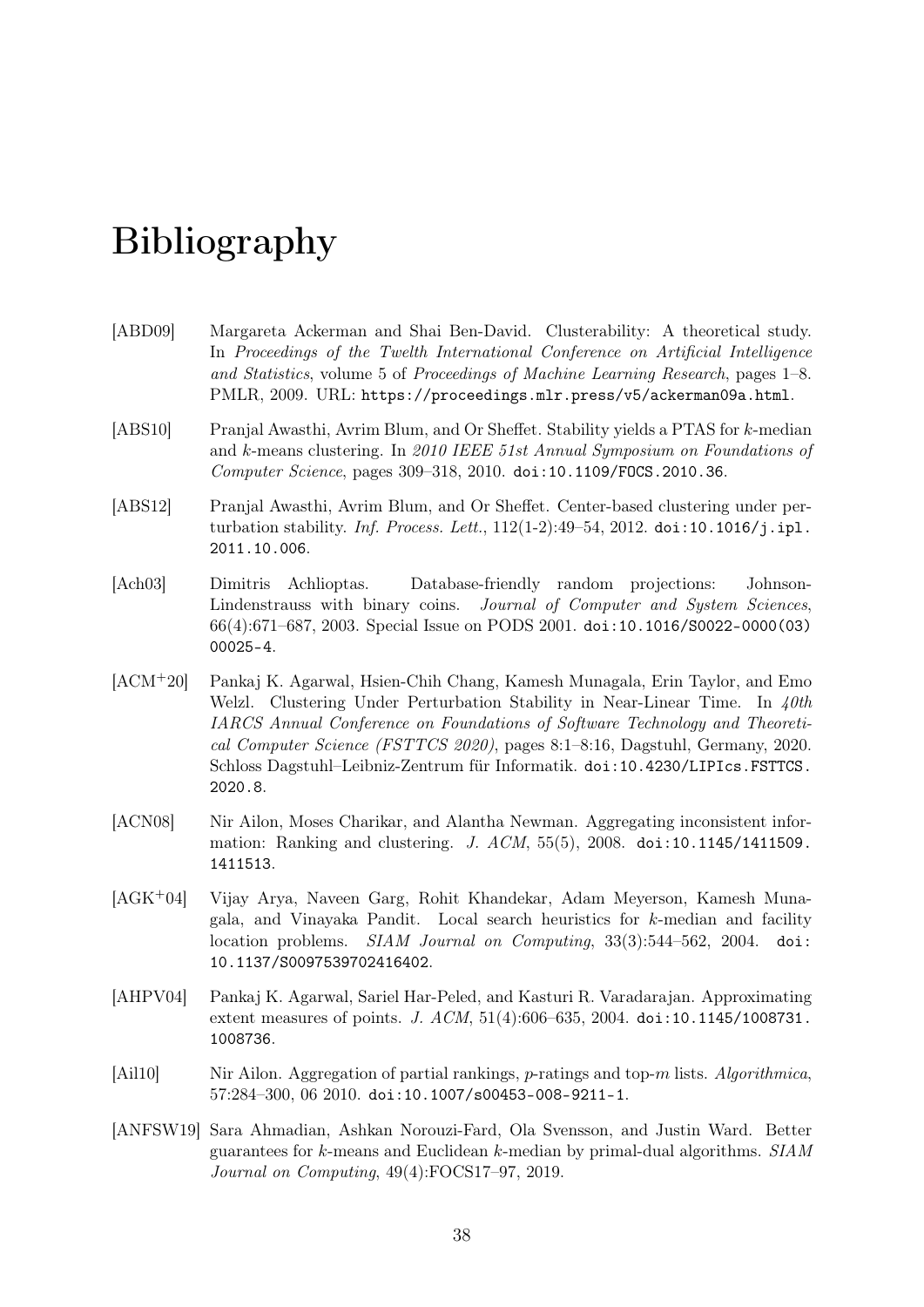- <span id="page-41-2"></span>[ARR98] Sanjeev Arora, Prabhakar Raghavant, and Satish Rao. Approximation schemes for Euclidean k-medians and related problems. Proceedings of the Annual ACM Symposium on Theory of Computing, pages 106–113, 1998. [doi:10.1145/276698.](https://doi.org/10.1145/276698.276718) [276718](https://doi.org/10.1145/276698.276718).
- <span id="page-41-8"></span>[BBD05] Therese Biedl, Franz J. Brandenburg, and Xiaotie Deng. Crossings and permutations. In Proceedings of the 13th International Conference on Graph Draw $ina, GD'05, page 1–12, Berlin, Heidelberg, 2005, Springer-Verlag, doi:10.1007/$  $ina, GD'05, page 1–12, Berlin, Heidelberg, 2005, Springer-Verlag, doi:10.1007/$ [11618058\\_1](https://doi.org/10.1007/11618058_1).
- <span id="page-41-7"></span>[BBG09] Maria-Florina Balcan, Avrim Blum, and Anupam Gupta. Approximate clustering without the approximation. In Proceedings of the Twentieth Annual ACM-SIAM Symposium on Discrete Algorithms, SODA '09, page 1068–1077. Society for Industrial and Applied Mathematics, 2009.
- <span id="page-41-9"></span>[BBG+19] Georg Bachmeier, Felix Brandt, Christian Geist, Paul Harrenstein, Keyvan Kardel, Dominik Peters, and Hans Georg Seedig. k-majority digraphs and the hardness of voting with a constant number of voters. Journal of Computer and System Sciences, 105:130-157, 2019. [doi:10.1016/j.jcss.2019.04.005](https://doi.org/10.1016/j.jcss.2019.04.005).
- <span id="page-41-11"></span>[BBGH15] Christian Bachmaier, Franz J. Brandenburg, Andreas Gleißner, and Andreas Hofmeier. On the hardness of maximum rank aggregation problems. Journal of Discrete Algorithms, 31:2–13, 2015. 24th International Workshop on Combinatorial Algorithms (IWOCA 2013). [doi:https://doi.org/10.1016/j.jda.2014.10.002](https://doi.org/https://doi.org/10.1016/j.jda.2014.10.002).
- <span id="page-41-3"></span>[BBH+20] Daniel N. Baker, Vladimir Braverman, Lingxiao Huang, Shaofeng H.-C. Jiang, Robert Krauthgamer, and Xuan Wu. Coresets for clustering in graphs of bounded treewidth. In Proceedings of the 37th International Conference on Machine Learning, ICML 2020, 13-18 July 2020, Virtual Event, volume 119 of Proceedings of Machine Learning Research, pages 569–579. PMLR, 2020. URL: [http:](http://proceedings.mlr.press/v119/baker20a.html) [//proceedings.mlr.press/v119/baker20a.html](http://proceedings.mlr.press/v119/baker20a.html).
- <span id="page-41-1"></span>[Ben15] Shai Ben-David. Computational feasibility of clustering under clusterability assumptions. CoRR, abs/1501.00437, 2015. URL: [http://arxiv.org/abs/1501.](http://arxiv.org/abs/1501.00437) [00437](http://arxiv.org/abs/1501.00437), [arXiv:1501.00437](http://arxiv.org/abs/1501.00437).
- <span id="page-41-4"></span>[BFL16] Vladimir Braverman, Dan Feldman, and Harry Lang. New frameworks for offline and streaming coreset constructions.  $CoRR$ , abs/1612.00889, 2016. [arXiv:1612.](http://arxiv.org/abs/1612.00889) [00889](http://arxiv.org/abs/1612.00889).
- <span id="page-41-0"></span>[BJKW21] Vladimir Braverman, Shaofeng H-C Jiang, Robert Krauthgamer, and Xuan Wu. Coresets for clustering in excluded-minor graphs and beyond. In Proceedings of the 2021 ACM-SIAM Symposium on Discrete Algorithms (SODA), pages 2679–2696. SIAM, 2021.
- <span id="page-41-5"></span>[BL12] Yonatan Bilu and Nathan Linial. Are stable instances easy? Comb. Probab. Comput., 21(5):643–660, 2012. [doi:10.1017/S0963548312000193](https://doi.org/10.1017/S0963548312000193).
- <span id="page-41-6"></span>[BL16] Maria Florina Balcan and Yingyu Liang. Clustering under perturbation resilience. SIAM Journal on Computing, 45(1):102–155, 2016.
- <span id="page-41-10"></span>[Bor84] JC de Borda. Mémoire sur les élections au scrutin. Histoire de l'Academie Royale des Sciences pour 1781 (Paris, 1784), 1784.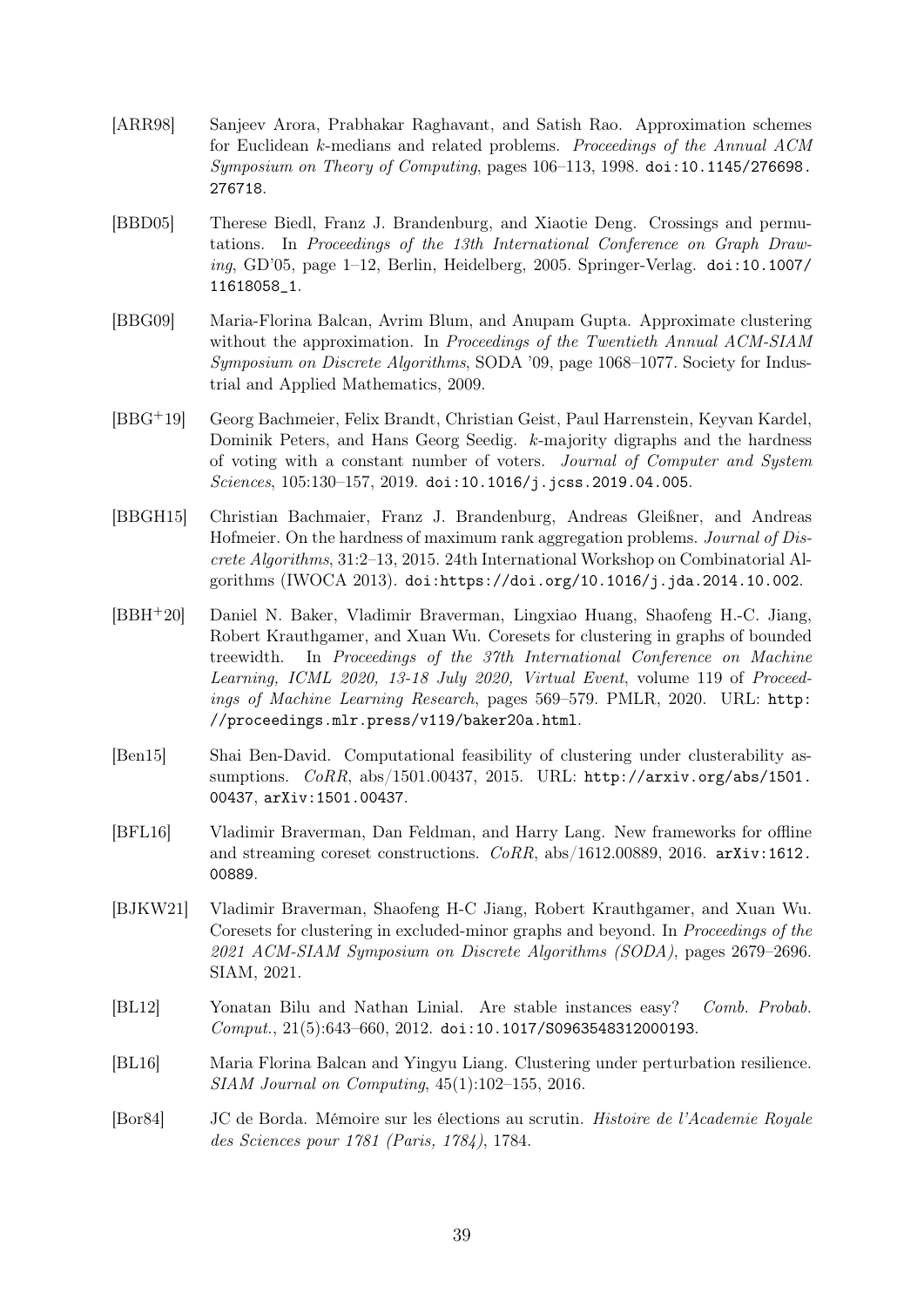- <span id="page-42-7"></span>[BPR+15] Jarosław Byrka, Thomas Pensyl, Bartosz Rybicki, Aravind Srinivasan, and Khoa Trinh. An improved approximation for k-median, and positive correlation in budgeted optimization. In Proceedings of the Twenty-Sixth Annual ACM-SIAM Symposium on Discrete Algorithms, SODA '15, page 737–756, 2015.
- <span id="page-42-2"></span>[BR14] Shalev Ben-David and Lev Reyzin. Data stability in clustering: A closer look. Theoretical Computer Science, 558:51–61, 2014.
- <span id="page-42-11"></span>[BS80] Jon Louis Bentley and James B Saxe. Decomposable searching problems I. staticto-dynamic transformation. Journal of Algorithms, 1(4):301–358, 1980. [doi:10.](https://doi.org/10.1016/0196-6774(80)90015-2) [1016/0196-6774\(80\)90015-2](https://doi.org/10.1016/0196-6774(80)90015-2).
- <span id="page-42-3"></span>[BTT89a] J. Bartholdi, C. A. Tovey, and M. A. Trick. Voting schemes for which it can be difficult to tell who won the election. Social Choice and Welfare, 6(2):157–165, 1989. URL: <http://www.jstor.org/stable/41105913>.
- <span id="page-42-4"></span>[BTT89b] J. J. Bartholdi, C. A. Tovey, and M. A. Trick. The computational difficulty of manipulating an election. Social Choice and Welfare, 6(3):227–241, 1989. URL: <http://www.jstor.org/stable/41105918>.
- <span id="page-42-12"></span>[CFR10] Don Coppersmith, Lisa K. Fleischer, and Atri Rurda. Ordering by weighted number of wins gives a good ranking for weighted tournaments. ACM Trans. Algorithms,  $6(3)$ , July 2010. [doi:10.1145/1798596.1798608](https://doi.org/10.1145/1798596.1798608).
- <span id="page-42-9"></span>[CFS19] Vincent Cohen-Addad, Andreas Emil Feldmann, and David Saulpic. Near-linear time approximations schemes for clustering in doubling metrics. In 2019 IEEE 60th Annual Symposium on Foundations of Computer Science (FOCS), pages 540–559, 2019. [doi:10.1109/FOCS.2019.00041](https://doi.org/10.1109/FOCS.2019.00041).
- <span id="page-42-6"></span>[CG99] Moses Charikar and Sudipto Guha. Improved combinatorial algorithms for the facility location and  $k$ -median problems. In  $\mu$ 0th Annual Symposium on Foundations of Computer Science (Cat. No. 99CB37039), pages 378–388. IEEE, 1999.
- <span id="page-42-5"></span>[CGTS02] Moses Charikar, Sudipto Guha, Eva Tardos, and David B. Shmoys. A constantfactor approximation algorithm for the k-median problem. Journal of Computer and System Sciences, 65(1):129–149, 2002. [doi:10.1006/jcss.2002.1882](https://doi.org/10.1006/jcss.2002.1882).
- <span id="page-42-0"></span> $[Che09]$  Ke Chen. On coresets for k-median and k-means clustering in metric and Euclidean spaces and their applications.  $SIAM$  J. Comput., 39(3):923-947, 2009. [doi:10.](https://doi.org/10.1137/070699007) [1137/070699007](https://doi.org/10.1137/070699007).
- <span id="page-42-10"></span>[CKL21] Vincent Cohen-Addad, C. S. Karthik, and Euiwoong Lee. On approximability of clustering problems without candidate centers. In Proceedings of the Thirty-Second Annual ACM-SIAM Symposium on Discrete Algorithms, SODA '21, page 2635–2648, 2021.
- <span id="page-42-8"></span>[CKM19] Vincent Cohen-Addad, Philip N Klein, and Claire Mathieu. Local search yields approximation schemes for k-means and k-median in euclidean and minor-free metrics. SIAM Journal on Computing, 48(2):644–667, 2019.
- <span id="page-42-13"></span>[CP10] Timothy M. Chan and Mihai Pătraşcu. Counting inversions, offline orthogonal range counting, and related problems. In Proceedings of the Twenty-First Annual ACM-SIAM Symposium on Discrete Algorithms, SODA '10, page 161–173, 2010.
- <span id="page-42-1"></span>[CS04] Artur Czumaj and Christian Sohler. Sublinear-time approximation for clustering via random sampling. In Automata, Languages and Programming, pages 396–407. Springer Berlin Heidelberg, 2004.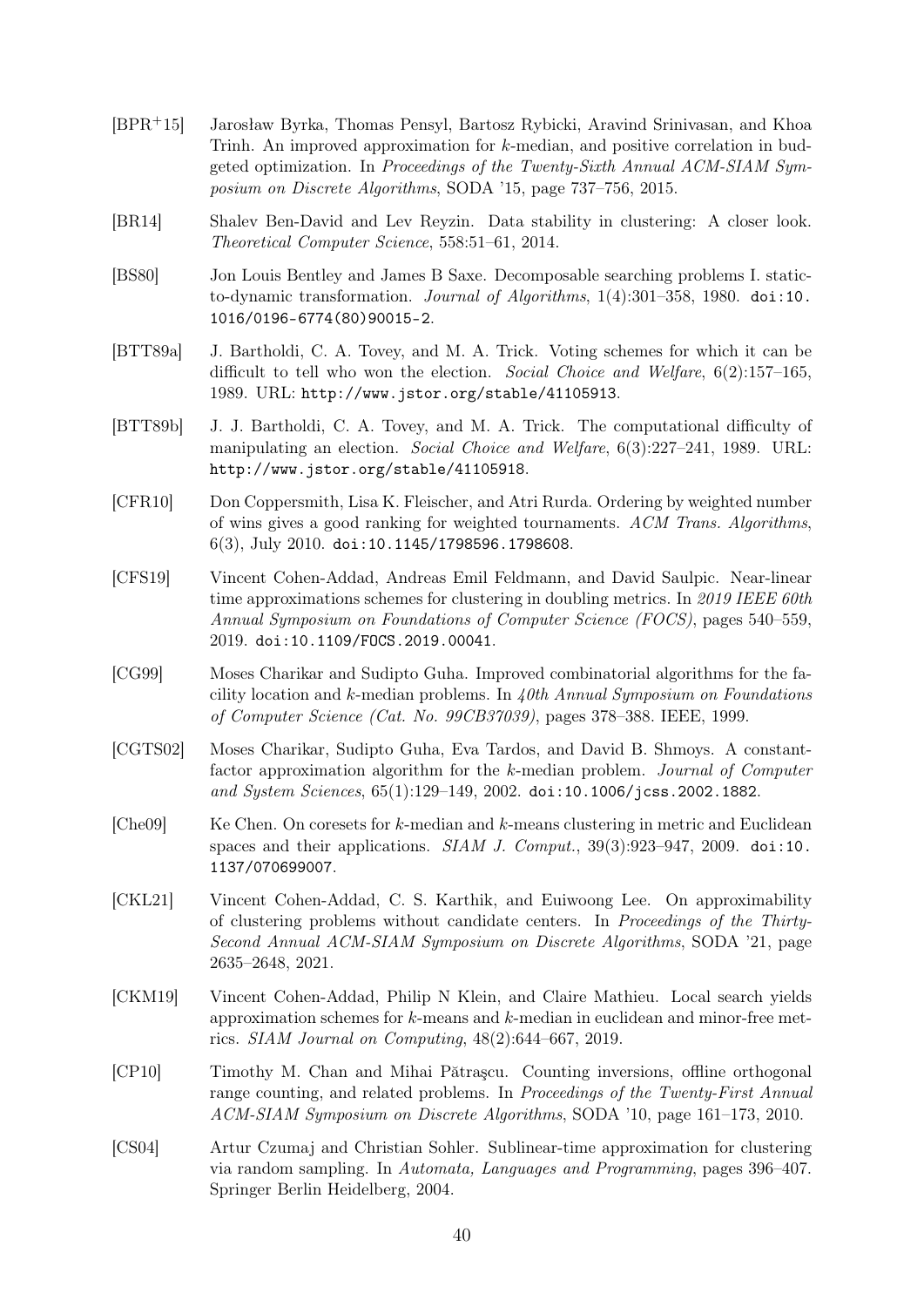- <span id="page-43-2"></span>[CSS21] Vincent Cohen-Addad, David Saulpic, and Chris Schwiegelshohn. A new coreset framework for clustering. In Proceedings of the 53rd Annual ACM SIGACT Symposium on Theory of Computing, STOC 2021, page 169–182, 2021. [doi:](https://doi.org/10.1145/3406325.3451022) [10.1145/3406325.3451022](https://doi.org/10.1145/3406325.3451022).
- <span id="page-43-9"></span>[DG77] Persi Diaconis and R. L. Graham. Spearman's footrule as a measure of disarray. Journal of the Royal Statistical Society. Series B (Methodological), 39(2):262–268, 1977. URL: <http://www.jstor.org/stable/2984804>.
- <span id="page-43-13"></span>[DG03] Sanjoy Dasgupta and Anupam Gupta. An elementary proof of a theorem of Johnson and Lindenstrauss. Random Structures & Algorithms,  $22(1):60-65$ ,  $2003$ . [doi:10.1002/rsa.10073](https://doi.org/10.1002/rsa.10073).
- <span id="page-43-5"></span>[DKNS01] Cynthia Dwork, Ravi Kumar, Moni Naor, and D. Sivakumar. Rank aggregation methods for the web. In Proceedings of the 10th International Conference on World Wide Web, WWW '01, page 613–622. ACM, 2001. [doi:10.1145/371920.372165](https://doi.org/10.1145/371920.372165).
- <span id="page-43-8"></span>[DLS12] Amit Daniely, Nati Linial, and Michael E. Saks. Clustering is difficult only when it does not matter.  $CoRR$ , 2012. URL: <http://arxiv.org/abs/1205.4891>.
- <span id="page-43-1"></span>[Fel20] Dan Feldman. Core-sets: An updated survey. Wiley Interdiscip. Rev. Data Min. Knowl. Discov., 10(1), 2020. [doi:10.1002/widm.1335](https://doi.org/10.1002/widm.1335).
- <span id="page-43-11"></span>[FKM+04] Ronald Fagin, Ravi Kumar, Mohammad Mahdian, D. Sivakumar, and Erik Vee. Comparing and aggregating rankings with ties. In Proceedings of the Twenty-Third ACM SIGMOD-SIGACT-SIGART Symposium on Principles of Database Systems, PODS '04, page 47–58, 2004. [doi:10.1145/1055558.1055568](https://doi.org/10.1145/1055558.1055568).
- <span id="page-43-12"></span>[FKM+06] Ronald Fagin, Ravi Kumar, Mohammad Mahdian, D. Sivakumar, and Erik Vee. Comparing partial rankings. SIAM J. Discrete Math., 20:628–648, 01 2006. [doi:](https://doi.org/10.1137/05063088X) [10.1137/05063088X](https://doi.org/10.1137/05063088X).
- <span id="page-43-10"></span>[FKS03] Ronald Fagin, Ravi Kumar, and D. Sivakumar. Comparing top k lists. SIAM Journal on Discrete Mathematics, 17(1):134–160, 2003. [doi:10.1137/](https://doi.org/10.1137/S0895480102412856) [S0895480102412856](https://doi.org/10.1137/S0895480102412856).
- <span id="page-43-0"></span>[FL11] Dan Feldman and Michael Langberg. A unified framework for approximating and clustering data. In Proceedings of the Forty-Third Annual ACM Symposium on Theory of Computing, STOC '11, page 569–578, 2011. [doi:10.1145/1993636.](https://doi.org/10.1145/1993636.1993712) [1993712](https://doi.org/10.1145/1993636.1993712).
- <span id="page-43-3"></span>[FMS07] Dan Feldman, Morteza Monemizadeh, and Christian Sohler. A PTAS for k-means clustering based on weak coresets. In Proceedings of the Twenty-Third Annual Symposium on Computational Geometry, SCG '07, page 11–18. ACM, 2007. [doi:](https://doi.org/10.1145/1247069.1247072) [10.1145/1247069.1247072](https://doi.org/10.1145/1247069.1247072).
- <span id="page-43-7"></span>[FRS19] Zachary Friggstad, Mohsen Rezapour, and Mohammad R Salavatipour. Local search yields a PTAS for k-means in doubling metrics. SIAM Journal on Comput $ing, 48(2): 452 - 480, 2019.$
- <span id="page-43-4"></span>[FSS20] Dan Feldman, Melanie Schmidt, and Christian Sohler. Turning big data into tiny data: Constant-size coresets for k-means, pca, and projective clustering. SIAM Journal on Computing, 49(3):601–657, 2020. [doi:10.1137/18M1209854](https://doi.org/10.1137/18M1209854).
- <span id="page-43-6"></span>[GI03] Venkatesan Guruswami and Piotr Indyk. Embeddings and non-approximability of geometric problems. In Proceedings of the fourteenth annual ACM-SIAM symposium on Discrete algorithms, pages 537–538, 2003.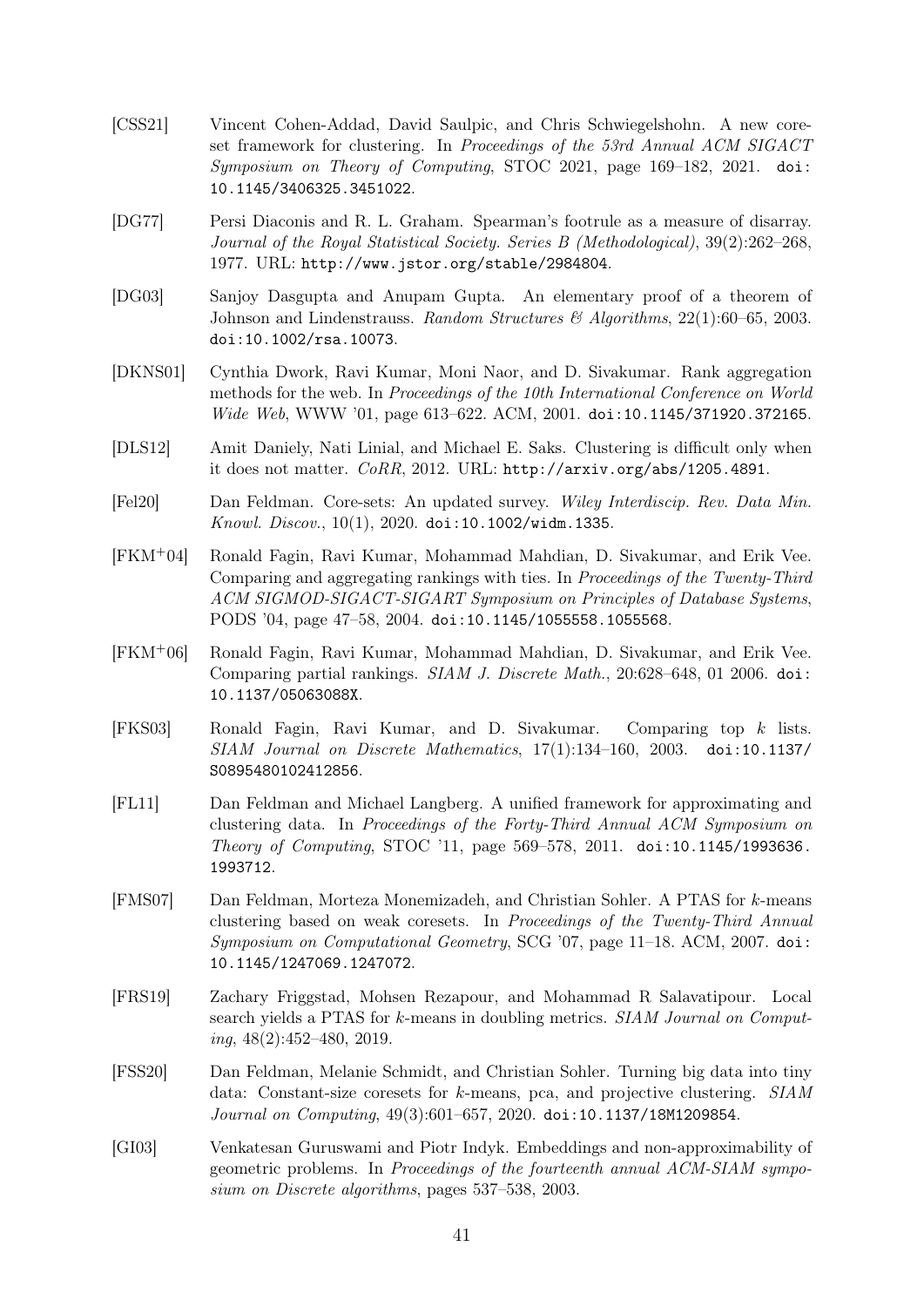- <span id="page-44-11"></span>[GK99] Sudipto Guha and Samir Khuller. Greedy strikes back: Improved facility location algorithms. Journal of Algorithms, 31(1):228–248, 1999. [doi:10.1006/jagm.1998.](https://doi.org/10.1006/jagm.1998.0993) [0993](https://doi.org/10.1006/jagm.1998.0993).
- <span id="page-44-13"></span>[HJLW18] Lingxiao Huang, Shaofeng H.-C. Jiang, Jian Li, and Xuan Wu. Epsilon-coresets for clustering (with outliers) in doubling metrics. In 2018 IEEE 59th Annual Symposium on Foundations of Computer Science (FOCS), pages 814–825, 2018. [doi:10.1109/FOCS.2018.00082](https://doi.org/10.1109/FOCS.2018.00082).
- <span id="page-44-12"></span>[HPK07] Sariel Har-Peled and Akash Kushal. Smaller coresets for k-median and k-means clustering. Discrete and Computational Geometry, 37(1):3–19, 2007. [doi:10.1007/](https://doi.org/10.1007/s00454-006-1271-x) [s00454-006-1271-x](https://doi.org/10.1007/s00454-006-1271-x).
- <span id="page-44-3"></span>[HPM04] Sariel Har-Peled and Soham Mazumdar. On coresets for k-means and k-median clustering. In Proceedings of the Thirty-Sixth Annual ACM Symposium on Theory of Computing, STOC '04, page 291–300, 2004. [doi:10.1145/1007352.1007400](https://doi.org/10.1145/1007352.1007400).
- <span id="page-44-4"></span>[HV20] Lingxiao Huang and Nisheeth K. Vishnoi. Coresets for clustering in Euclidean spaces: Importance sampling is nearly optimal. In *Proceedings of the 52nd Annual* ACM SIGACT Symposium on Theory of Computing, STOC 2020, page 1416–1429, 2020. [doi:10.1145/3357713.3384296](https://doi.org/10.1145/3357713.3384296).
- <span id="page-44-10"></span>[Ind99] Piotr Indyk. Sublinear time algorithms for metric space problems. In Proceedings of the thirty-first annual ACM symposium on Theory of computing, pages 428–434, 1999.
- <span id="page-44-2"></span>[JKS16] Yunlong Jiao, Anna Korba, and Eric Sibony. Controlling the distance to a Kemeny consensus without computing it. In Proceedings of The 33rd International Conference on Machine Learning, volume 48 of Proceedings of Machine Learning Research, pages 2971–2980. PMLR, 2016. URL: [http://proceedings.mlr.press/](http://proceedings.mlr.press/v48/korba16.html) [v48/korba16.html](http://proceedings.mlr.press/v48/korba16.html).
- <span id="page-44-6"></span>[JL84] William B Johnson and Joram Lindenstrauss. Extensions of Lipschitz mappings into a Hilbert space 26. Contemporary mathematics, 26, 1984.
- <span id="page-44-8"></span>[JMS02] Kamal Jain, Mohammad Mahdian, and Amin Saberi. A new greedy approach for facility location problems. In Proceedings of the Thiry-Fourth Annual ACM Symposium on Theory of Computing, STOC '02, page 731–740, 2002. [doi:10.](https://doi.org/10.1145/509907.510012) [1145/509907.510012](https://doi.org/10.1145/509907.510012).
- <span id="page-44-7"></span>[JV01] Kamal Jain and Vijay V. Vazirani. Approximation algorithms for metric facility location and  $k$ -median problems using the primal-dual schema and Lagrangian relaxation. J. ACM, 48(2):274–296, 2001. [doi:10.1145/375827.375845](https://doi.org/10.1145/375827.375845).
- <span id="page-44-1"></span>[Kem59] John G. Kemeny. Mathematics without numbers. Daedalus, 88(4):577–591, 1959. URL: <http://www.jstor.org/stable/20026529>.
- <span id="page-44-0"></span>[Ken38] M. G. Kendall. A new measure of rank correlation. Biometrika, 30(1/2):81–93, 1938. URL: <http://www.jstor.org/stable/2332226>.
- <span id="page-44-9"></span>[KPR00] Madhukar R Korupolu, C Greg Plaxton, and Rajmohan Rajaraman. Analysis of a local search heuristic for facility location problems. Journal of algorithms, 37(1):146–188, 2000.
- <span id="page-44-5"></span>[KS07] Claire Kenyon-Mathieu and Warren Schudy. How to rank with few errors. In Proceedings of the Thirty-Ninth Annual ACM Symposium on Theory of Computing, STOC '07, page 95–103, 2007. [doi:10.1145/1250790.1250806](https://doi.org/10.1145/1250790.1250806).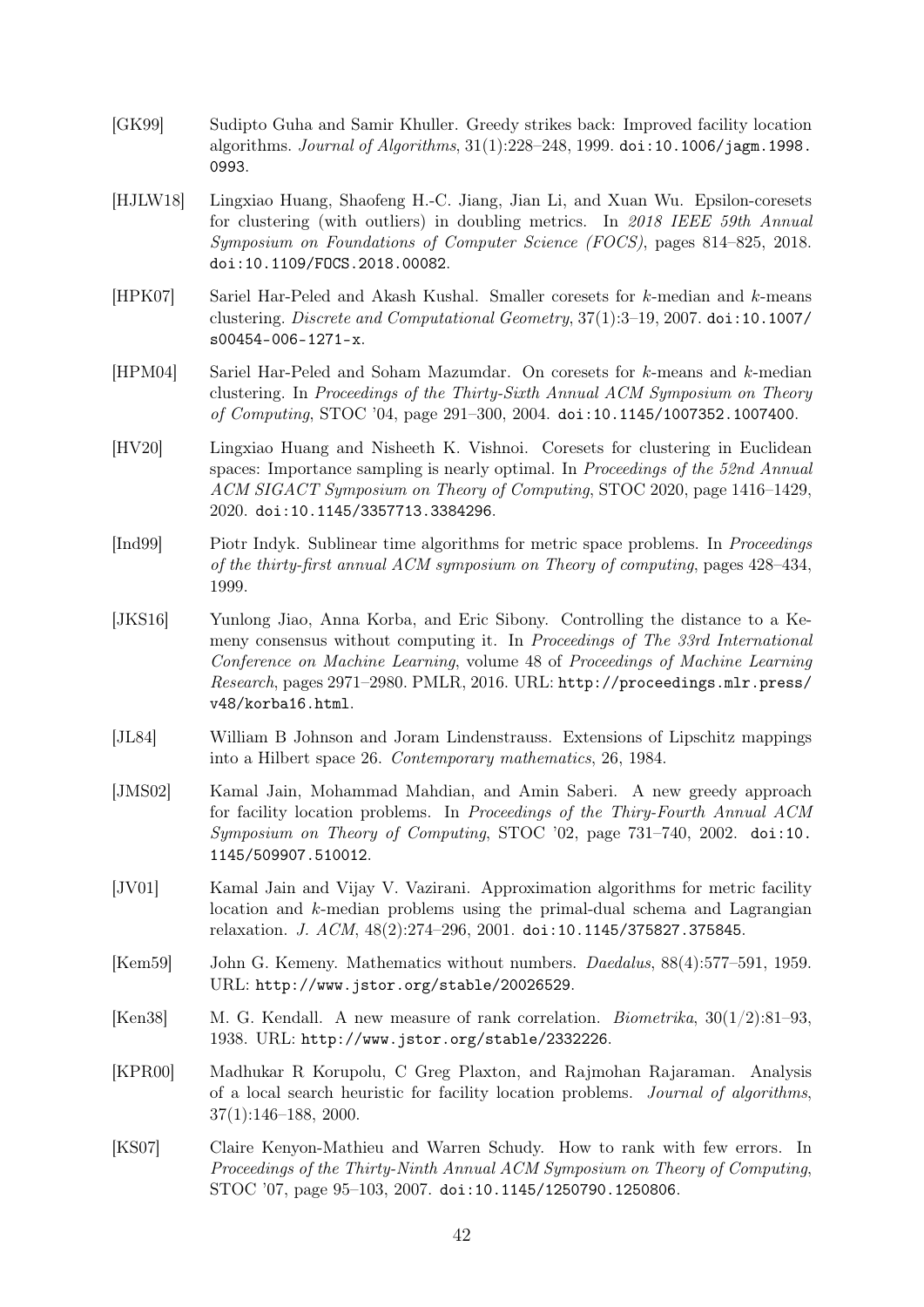- <span id="page-45-3"></span>[LS10] Michael Langberg and Leonard J. Schulman. Universal epsilon-approximators for integrals. In Proceedings of the Twenty-First Annual ACM-SIAM Symposium on Discrete Algorithms, SODA '10, page 598–607. Society for Industrial and Applied Mathematics, 2010.
- <span id="page-45-10"></span>[LS13] Shi Li and Ola Svensson. Approximating k-median via pseudo-approximation. In Proceedings of the Forty-Fifth Annual ACM Symposium on Theory of Computing, STOC '13, page 901–910, 2013. [doi:10.1145/2488608.2488723](https://doi.org/10.1145/2488608.2488723).
- <span id="page-45-8"></span>[LV92] Jyh-Han Lin and Jeffrey Scott Vitter. Approximation algorithms for geometric median problems. *Information Processing Letters*,  $44(5):245-249$ , 1992. [doi:https:](https://doi.org/https://doi.org/10.1016/0020-0190(92)90208-D) [//doi.org/10.1016/0020-0190\(92\)90208-D](https://doi.org/https://doi.org/10.1016/0020-0190(92)90208-D).
- <span id="page-45-6"></span>[McG18] Andrew McGregor. Advanced Algorithms. [https://people.cs.umass.edu/](https://people.cs.umass.edu/~mcgregor/711S18/vectors-1.pdf)  $\text{``merge}$ gor/711S18/vectors-1.pdf,  $2018.$  [Online].
- <span id="page-45-12"></span>[MHP18] Robin Milosz, Sylvie Hamel, and Adeline Pierrot. Median of 3 permutations, 3 cycles and 3-hitting set problem. In Combinatorial Algorithms, pages 224–236. Springer International Publishing, 2018.
- <span id="page-45-13"></span>[MM20] Claire Mathieu and Simon Mauras. How to aggregate top-lists: Approximation algorithms via scores and average ranks. In Proceedings of the Thirty-First Annual ACM-SIAM Symposium on Discrete Algorithms, SODA '20, page 2810–2822. Society for Industrial and Applied Mathematics, 2020.
- <span id="page-45-7"></span>[MMR19] Konstantin Makarychev, Yury Makarychev, and Ilya Razenshteyn. Performance of Johnson-Lindenstrauss transform for k-means and k-medians clustering. In Proceedings of the 51st Annual ACM SIGACT Symposium on Theory of Computing, STOC 2019, page 1027–1038. ACM, 2019. [doi:10.1145/3313276.3316350](https://doi.org/10.1145/3313276.3316350).
- <span id="page-45-4"></span>[MOP01] Nina Mishra, Dan Oblinger, and Leonard Pitt. Sublinear time approximate clustering. In Proceedings of the Twelfth Annual ACM-SIAM Symposium on Discrete Algorithms, SODA '01, page 439–447. Society for Industrial and Applied Mathematics, 2001.
- <span id="page-45-1"></span>[MOP04] Adam Meyerson, Liadan O'callaghan, and Serge Plotkin. A k-median algorithm with running time independent of data size. *Machine Learning*, 56(1):61–87, 2004.
- <span id="page-45-14"></span>[MP92] Arakaparampil M Mathai and Serge B Provost. Quadratic forms in random variables: theory and applications. Dekker, 1992.
- <span id="page-45-9"></span>[MP04] Ramgopal R Mettu and C Greg Plaxton. Optimal time bounds for approximate clustering. Machine Learning, 56(1):35–60, 2004.
- <span id="page-45-0"></span>[MS18] Alexander Munteanu and Chris Schwiegelshohn. Coresets-methods and history: A theoreticians design pattern for approximation and streaming algorithms. KI-Künstliche Intelligenz, 32(1):37–53, 2018.
- <span id="page-45-11"></span>[ORSS13] Rafail Ostrovsky, Yuval Rabani, Leonard J. Schulman, and Chaitanya Swamy. The effectiveness of Lloyd-type methods for the k-means problem. J.  $ACM$ , 59(6), January 2013. [doi:10.1145/2395116.2395117](https://doi.org/10.1145/2395116.2395117).
- <span id="page-45-2"></span>[Phi16] Jeff M. Phillips. Coresets and sketches. CoRR, abs/1601.00617, 2016. [arXiv:](http://arxiv.org/abs/1601.00617) [1601.00617](http://arxiv.org/abs/1601.00617).
- <span id="page-45-5"></span>[Sch12] Warren Schudy. Approximation Schemes for Inferring Rankings and Clusterings from Pairwise Data. PhD thesis, Brown University, 2012.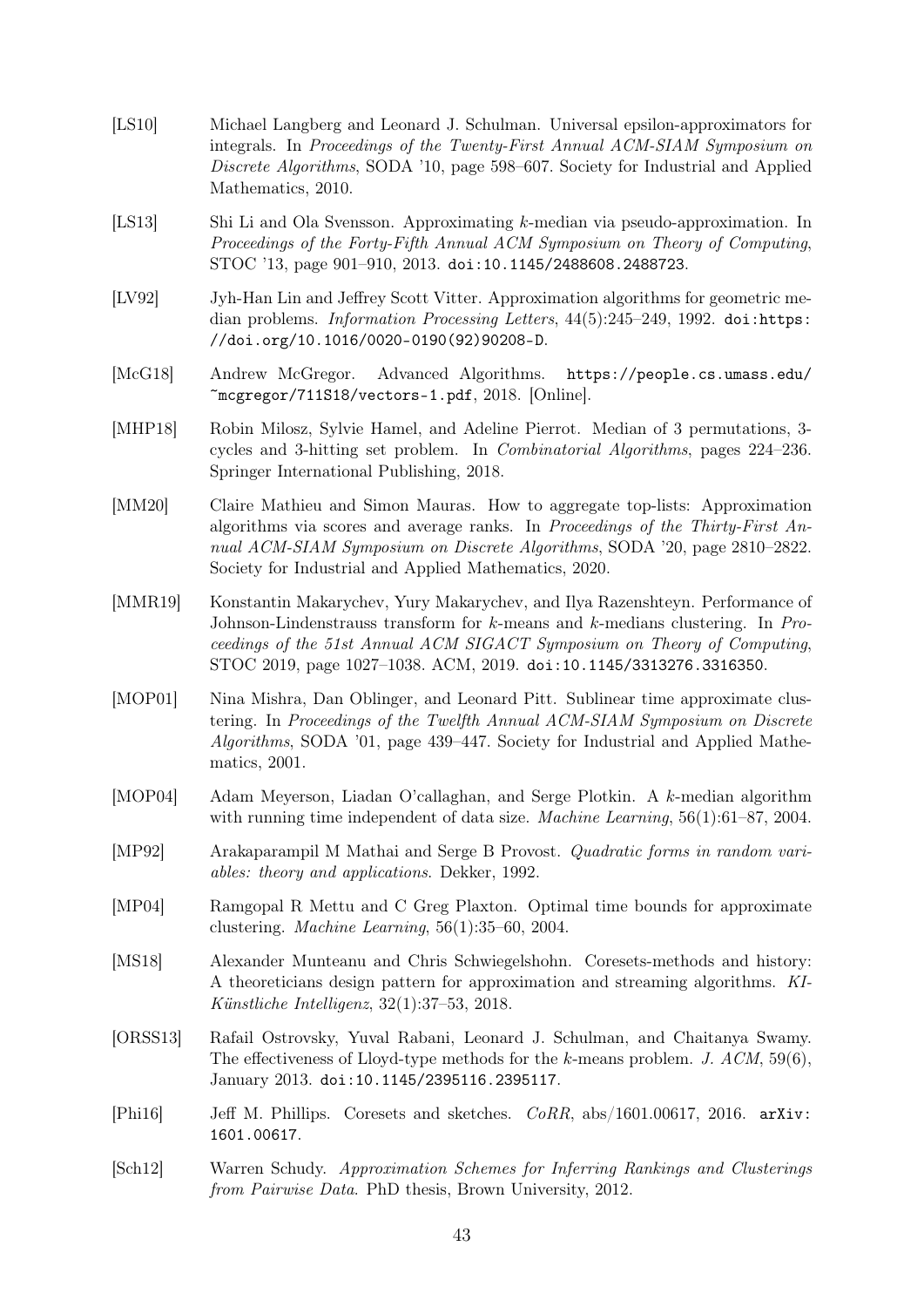- <span id="page-46-0"></span>[SW18] Christian Sohler and David P. Woodruff. Strong coresets for k-median and subspace approximation: Goodbye dimension. In 2018 IEEE 59th Annual Symposium on Foundations of Computer Science (FOCS), pages 802–813, 2018. [doi:10.1109/](https://doi.org/10.1109/FOCS.2018.00081) [FOCS.2018.00081](https://doi.org/10.1109/FOCS.2018.00081).
- <span id="page-46-1"></span>[Tho05] Mikkel Thorup. Quick k-median, k-center, and facility location for sparse graphs. SIAM Journal on Computing, 34(2):405–432, 2005.
- <span id="page-46-5"></span>[Ver18] Roman Vershynin. High-Dimensional Probability: An Introduction with Applications in Data Science. Cambridge Series in Statistical and Probabilistic Mathematics. Cambridge University Press, 2018. [doi:10.1017/9781108231596](https://doi.org/10.1017/9781108231596).
- <span id="page-46-2"></span>[YL78] H Peyton Young and Arthur Levenglick. A consistent extension of Condorcet's election principle. SIAM Journal on applied Mathematics, 35(2):285–300, 1978.
- <span id="page-46-3"></span>[You88] H. P. Young. Condorcet's theory of voting. American Political Science Review, 82(4):1231–1244, 1988. [doi:10.2307/1961757](https://doi.org/10.2307/1961757).
- <span id="page-46-4"></span>[ZW07] Anke Zuylen and David Williamson. Deterministic algorithms for rank aggregation and other ranking and clustering problems. WAOA, 4927:260–273, 10 2007. [doi:](https://doi.org/10.1007/978-3-540-77918-6_21) [10.1007/978-3-540-77918-6\\_21](https://doi.org/10.1007/978-3-540-77918-6_21).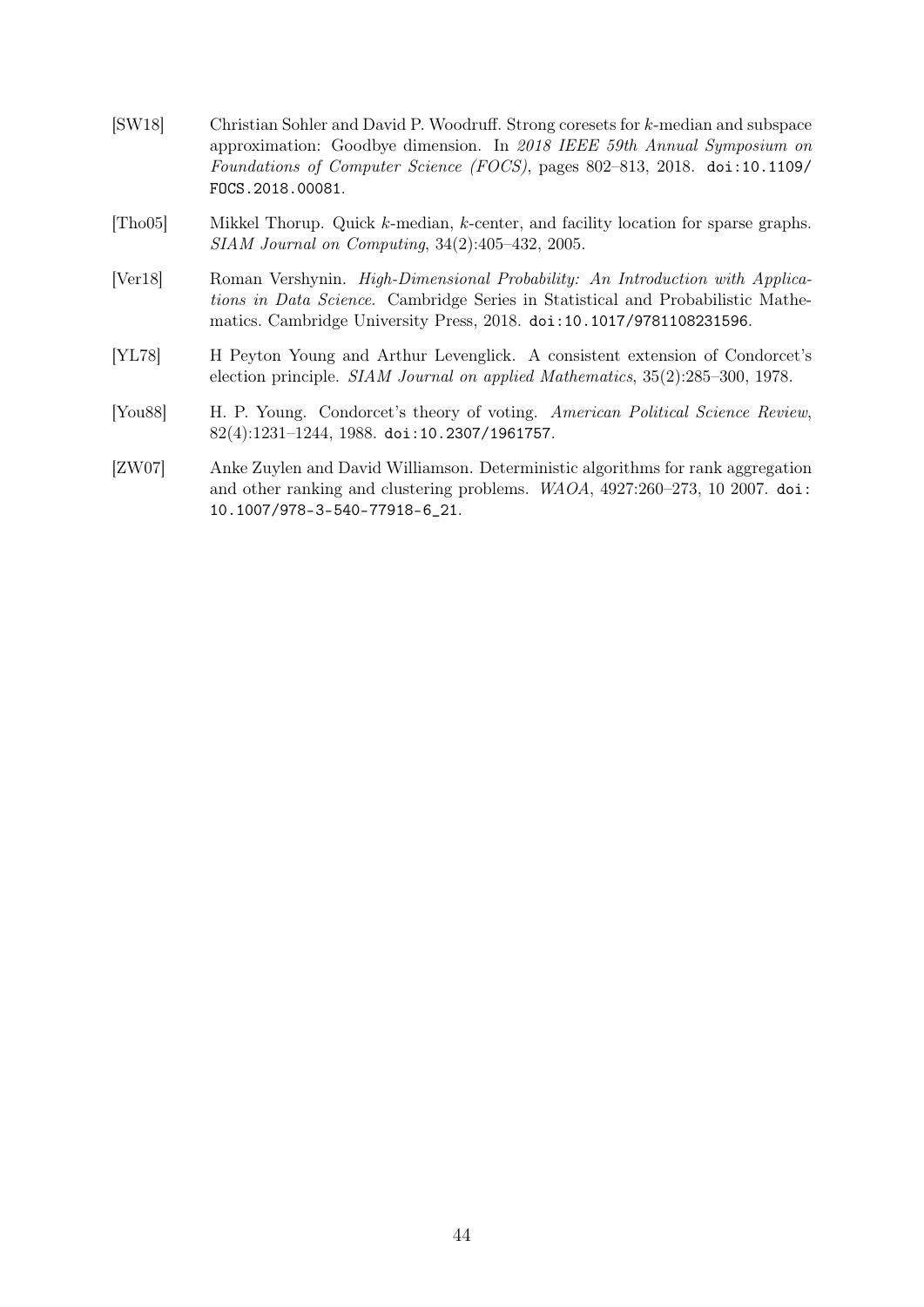# <span id="page-47-0"></span>Appendix A

# Concentration of the JL Sum

### <span id="page-47-1"></span>A.1 Background

Given a matrix  $G \in \mathbb{R}^{d \times D}$  whose entries are standard normal independently and identically distributed,  $N(0,1)$ , defining  $L = \frac{1}{\sqrt{2}}$  $\bar{d}^G_{\overline{d}}G$  creates the standard JL-type dimension reduction linear transform. In this self-contained appendix, we suggest a new concentration bound for  $\sum_{i=1}^n \|Lx_i\|_2^z \in (1 \pm \varepsilon) \sum_{i=1}^n \|x_i\|_2^z$  $\frac{z}{2}$  for  $z \in \{1,2\}$  where the target dimension is  $d = \tilde{O}(\frac{1}{\varepsilon^2})$  $\frac{1}{\varepsilon^2}$ (Theorems [A.2.1,](#page-48-1) [A.3.1\)](#page-50-1). Theorem [A.3.1](#page-50-1) also offers an alternative proof for Lemma [2.1.9](#page-15-3) with Gaussian entries JL transform. We emphasize that with an extra factor  $O(\log n)$  in d, we can have this concentration bound immediately from the standard JL lemma, since the norm of every  $x_i$  is preserved up to a factor of  $(1 \pm \varepsilon)$ . The main idea here, is that if we consider of the entire sum, then we can conserve on the usual factor of  $\log n$  for the target dimension.

We heavily rely on the probability book by Roman Vershynin ([\[Ver18\]](#page-46-5), §2.5-3.1). For completeness, the relevant results are cited in this section.

Definition A.1.1 (Sub-gaussian random variable, Definition 2.5.6 [\[Ver18\]](#page-46-5)). A random variable X that satisfies the following property, for some absolute constant  $K_1$ , is called sub-gaussian random variable.

 $\mathbb{P}[|X| \ge t] \le 2 \exp\left(-t^2/K_1^2\right)$  for all  $t \ge 0$ .

The sub-gaussian norm of X, denoted  $||X||_{\psi_2}$ , is defined by

<span id="page-47-3"></span>
$$
||X||_{\psi_2} = \inf\{t > 0 : \mathbb{E}\exp(X^2/t^2) \le 2\}
$$

The sub-gaussian norm is a useful notion, since it is possible to write the definition, using some absolute constant c, as follows,

$$
\mathbb{P}\left[\left|X\right| \ge t\right] \le 2\exp\left(-ct^2/\left\|X\right\|_{\psi_2}^2\right) \text{ for all } t \ge 0. \tag{A.1}
$$

Using known properties of normal random variables of we have the following lemma.

<span id="page-47-2"></span>**Lemma A.1.2** (Gaussian is sub-gaussian, Exercise 2.5.8(a) [\[Ver18\]](#page-46-5)).  $X \sim N(0, \sigma^2)$  is a subgaussian random variable with  $||X||_{\psi_2} \leq C\sigma$  where C is an absolute constant.

Definition A.1.3 (Sub-exponential random variable, Definition 2.7.5 [\[Ver18\]](#page-46-5)). A random variable X that satisfies the following property, for some absolute constant  $K_1$ , is called subexponential random variable.

$$
\mathbb{P}\left[|X|\geq t\right]\leq 2\exp\left(-t/K_1\right)\ \ \text{for all}\ t\geq 0.
$$

The *sub-exponential norm* of X, denoted  $||X||_{\psi_1}$ , is defined by

$$
||X||_{\psi_1} = \inf\{t > 0 : \mathbb{E}\exp(X/t) \le 2\}
$$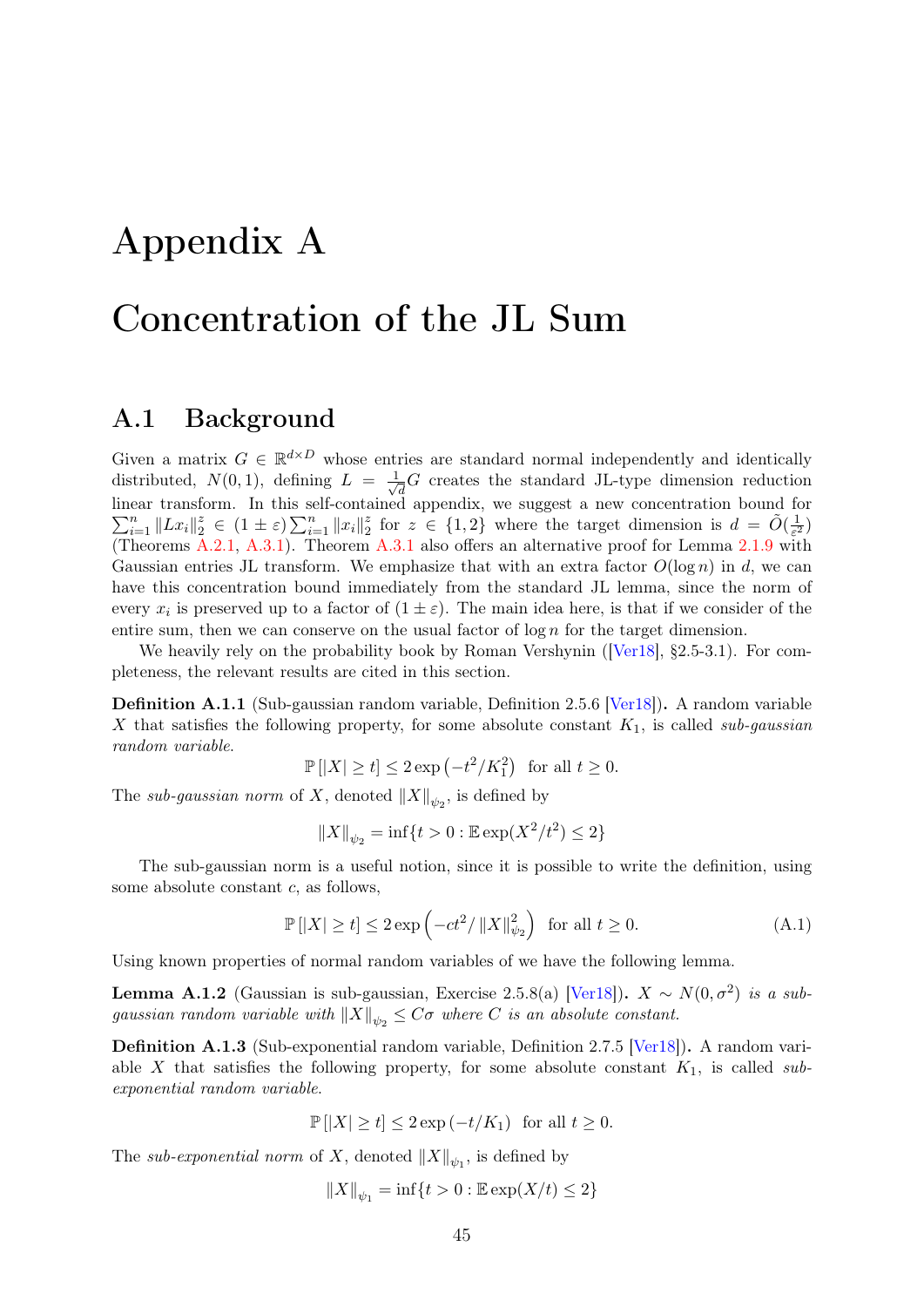Remark. Both the sub-gaussian and sub-exponential definition have multiple equivalent definitions. This definition was chosen for readability and concreteness.

The following is a relation between the sub-exponential and sub-gaussian random variables.

Lemma A.1.4 (Sub-exponential is sub-gaussian squared, Lemma 2.7.6 [\[Ver18\]](#page-46-5)). A random variable X is sub-gaussian if and only if  $X^2$  is sub-exponential. Moreover,  $||X^2||_{\psi_1} = ||X||_{\psi_1}^2$  $\frac{2}{\psi_2}.$ 

Using the above, we immediately obtain the following corollary.

<span id="page-48-2"></span>Corollary A.1.5 (Gaussian squared is sub-exponential). If  $X \sim N(0, \sigma^2)$ , then  $X^2$  is a subexponential random variable where  $||X^2||_{\psi_1} = ||X||_{\psi_1}^2$  $\frac{2}{\psi_2} \leq C^2 \sigma^2$ . For example, for  $U \sim \chi^2(1)$ , it holds that  $||U||_{\psi_1} \leq C^2$ .

Lastly, we will need the following two concentration bounds for sub-exponential and subgaussian random variables.

<span id="page-48-3"></span>**Lemma A.1.6** (Bernstein's inequality, Theorem 2.8.2 [\[Ver18\]](#page-46-5)). Let  $X_1, X_2, \ldots, X_N$  be independent, mean zero, sub-exponential random variables, and  $a = (a_1, \ldots, a_N) \in \mathbb{R}^N$ . Then, for every  $t \geq 0$ , and writing  $K = \max_{i \in [N]} ||X_i||_{\psi_1}$ , we have

$$
\mathbb{P}\left[\left|\sum_{i=1}^{N} a_i X_i\right| \geq t\right] \leq 2 \exp\left(-c \min\left\{\frac{t^2}{K^2 \left\|a\right\|_2^2}, \frac{t}{K \left\|a\right\|_{\infty}}\right\}\right)
$$

<span id="page-48-4"></span>Lemma A.1.7 (Norm concentration with general variance, generalization of Theorem 3.1.1 [\[Ver18\]](#page-46-5)). Let  $X = (X_1, \ldots, X_d) \in \mathbb{R}^d$  be a random vector with independent, sub-gaussian coordinates  $X_i$  that satisfy  $\mathbb{E}X_i^2 = \sigma^2$ . Then

$$
\left\| \|X\|_2 - \sqrt{d}\sigma \right\|_{\psi_2} \le \frac{cK^2}{\sigma}
$$

where  $K = \max_i \|X_i\|_{\psi_2}$  and c is a constant.

*Proof.* Let  $Y = \frac{1}{\sigma} X \in \mathbb{R}^d$ . Then  $Y_i = \frac{1}{\sigma} X_i$  and  $\mathbb{E}[Y_i^2] = \frac{1}{\sigma^2} \mathbb{E}[X_i^2] = 1$ . Hence, we can use Theorem 3.1.1 from [\[Ver18\]](#page-46-5) w.r.t to random vector with unit-variance coordinates

$$
\left\| \|Y\|_2 - \sqrt{d} \right\|_{\psi_2} \leq c \tilde{K}^2.
$$

Where  $\tilde{K} = \max_{i} ||Y_i||_{\psi_2} = \frac{1}{\sigma} \max_{i} ||X_i||_{\psi_2} = \frac{1}{\sigma} K.$ Finally, after rearranging:

$$
\left\|\frac{1}{\sigma}||X||_2 - \sqrt{d}\right\|_{\psi_2} \leq c\tilde{K}^2 \Rightarrow \left\|||X||_2 - \sigma\sqrt{d}\right\|_{\psi_2} \leq \frac{cK^2}{\sigma}.
$$

 $\blacksquare$ 

## <span id="page-48-0"></span>A.2 Concentration Bounds for  $\ell_2^2$  Sum

We begin with the  $\ell_2^2$  case.

<span id="page-48-1"></span>**Theorem A.2.1.** Let  $G \in \mathbb{R}^{d \times D}$  be a matrix whose entries are independent standard normal  $N(0,1)$ , and define  $L=\frac{1}{\sqrt{2}}$  $\frac{1}{d}G$ . Then, for sufficiently large  $d=O(\frac{1}{\varepsilon^2})$  $\frac{1}{\varepsilon^2} \log \frac{1}{\delta}$ , for every  $x_1, \ldots, x_n \in$  $\mathbb{R}^D$ , with probability at least  $1-\delta$ ,

$$
\sum_{\ell=1}^n \|Lx_{\ell}\|_2^2 \in (1 \pm \varepsilon) \sum_{\ell=1}^n \|x_{\ell}\|_2^2.
$$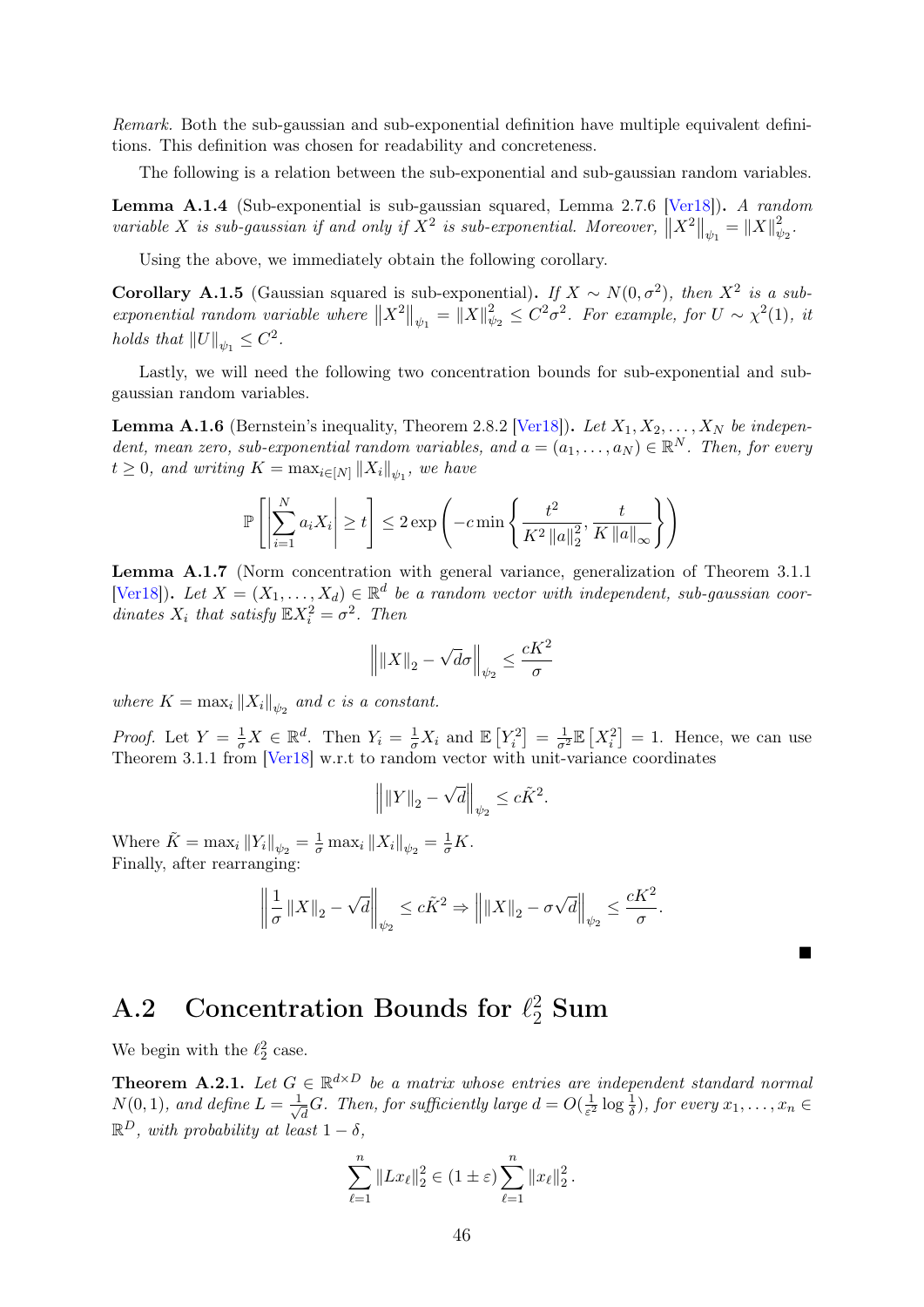*Proof.* First, we consider a single row of G, denoted  $g \sim N(0, I)$  s.t.  $g \in \mathbb{R}^D$ . Then  $\forall \ell \in [n]$  we have  $\langle g, x_{\ell} \rangle = \sum_{j=1}^{D} g_j x_{\ell,j}$ . Then, summing over all  $x \in A$ :

$$
Q(g) := \sum_{\ell=1}^n \langle g, x_\ell \rangle^2 = \sum_{\ell=1}^n g^T x_\ell x_\ell^T g = g^T \left( \sum_{\ell=1}^n x_\ell x_\ell^T \right) g.
$$

Writing  $A \coloneqq \sum_{\ell=1}^n x_\ell x_\ell^T$ , we have the following quadratic forms

$$
Q(g) = g^T A g = \sum_{j=1}^{D} \sum_{k=1}^{D} a_{j,k} g_j g_k.
$$

Observe that

$$
\mathbb{E}\left[Q(g)\right] = \sum_{j=1}^{D} \sum_{k=1}^{D} a_{j,k} \mathbb{E}[g_j g_k] = \sum_{j=1}^{D} a_{j,j} = \text{Tr}(A) = \sum_{\ell=1}^{n} ||x_{\ell}||_2^2.
$$
 (A.2)

As shown in [\[MP92,](#page-45-14) Chapter 3], we can decompose the quadratic form of  $Q(g)$  using a spectral decomposition of A, denoted by  $A = P^T \Lambda P$ , to obtain a sum of independent chi-square with 1-degree of freedom random variables as follows,

<span id="page-49-0"></span>
$$
Q(g) = \sum_{j=1}^{D} \lambda_j U_j^2
$$

where  $U = Pg \in \mathbb{R}^D$ , thus  $U_j^2 \sim \chi^2(1)$  for any  $j \in [D]$ . Now, using Corollary [A.1.5,](#page-48-2) we can deduce that  $\parallel$  $U_j^2\Big\|_{\psi_1} \leq C^2$  and since  $Q(g)$  is a sum of independent chi-square random variables,

$$
||Q(g)||_{\psi_1}^2 \le O\left(\sum_{j=1}^D ||\lambda_j U_j^2||_{\psi_1}^2\right) \le O\left(\sum_{j=1}^D \lambda_j^2\right) = O\left(\text{Tr}(A^2)\right).
$$

Now, we are ready to consider  $G \in \mathbb{R}^{d \times D}$  where each row acts as g from above, i.e., we have d independent copies of  $g$ , resulting with

<span id="page-49-1"></span>
$$
\sum_{\ell=1}^{n} \|Gx_{\ell}\|_{2}^{2} = \sum_{\ell=1}^{n} \sum_{i=1}^{d} \langle g_{i}, x_{\ell} \rangle^{2} = \sum_{i=1}^{d} Q(g_{i}). \tag{A.3}
$$

By centering the R.Vs and using Bernstein's inequality [A.1.6](#page-48-3) with d independent R.Vs:

$$
\mathbb{P}\left[\left|\sum_{i=1}^{d} Q(g_i) - d\mathbb{E}[Q(g_i)]\right| \ge t\right] \le 2 \exp\left(-O\left(\min\left\{\frac{t^2}{\sum_{i=1}^{d} ||Q(g_i)||_{\psi_1}^2}, \frac{t}{\max_i ||Q(g_i)||_{\psi_1}}\right\}\right)\right)
$$

$$
\le 2 \exp\left(-O\left(\min\left\{\frac{t^2}{d \operatorname{Tr}(A^2)}, \frac{t}{\sqrt{\operatorname{Tr}(A^2)}}\right\}\right)\right).
$$

Choosing  $t = \varepsilon d \cdot \text{Tr}(A) = \varepsilon d \sum_{\ell=1}^n ||x_\ell||_2^2$  $\frac{2}{2}$  and using  $L = \frac{1}{\sqrt{2}}$  $\frac{1}{d}G$  and Equations [\(A.2\)](#page-49-0), [\(A.3\)](#page-49-1) we obtain,

$$
\mathbb{P}\left[\left|\sum_{\ell=1}^n \|Lx_{\ell}\|_2^2 - \sum_{\ell=1}^n \|x_{\ell}\|_2^2\right| \ge \varepsilon \sum_{\ell=1}^n \|x_{\ell}\|_2^2\right] \le 2 \exp\left(-O\left(\min\left\{\frac{\varepsilon^2 d^2 \operatorname{Tr}(A)^2}{d \operatorname{Tr}(A^2)}, \frac{\varepsilon d \operatorname{Tr}(A)}{\sqrt{\operatorname{Tr}(A^2)}}\right\}\right)\right)
$$
  

$$
\le 2 \exp\left(-O\left(\min\left\{d\varepsilon^2, d\varepsilon\right\}\right)\right).
$$